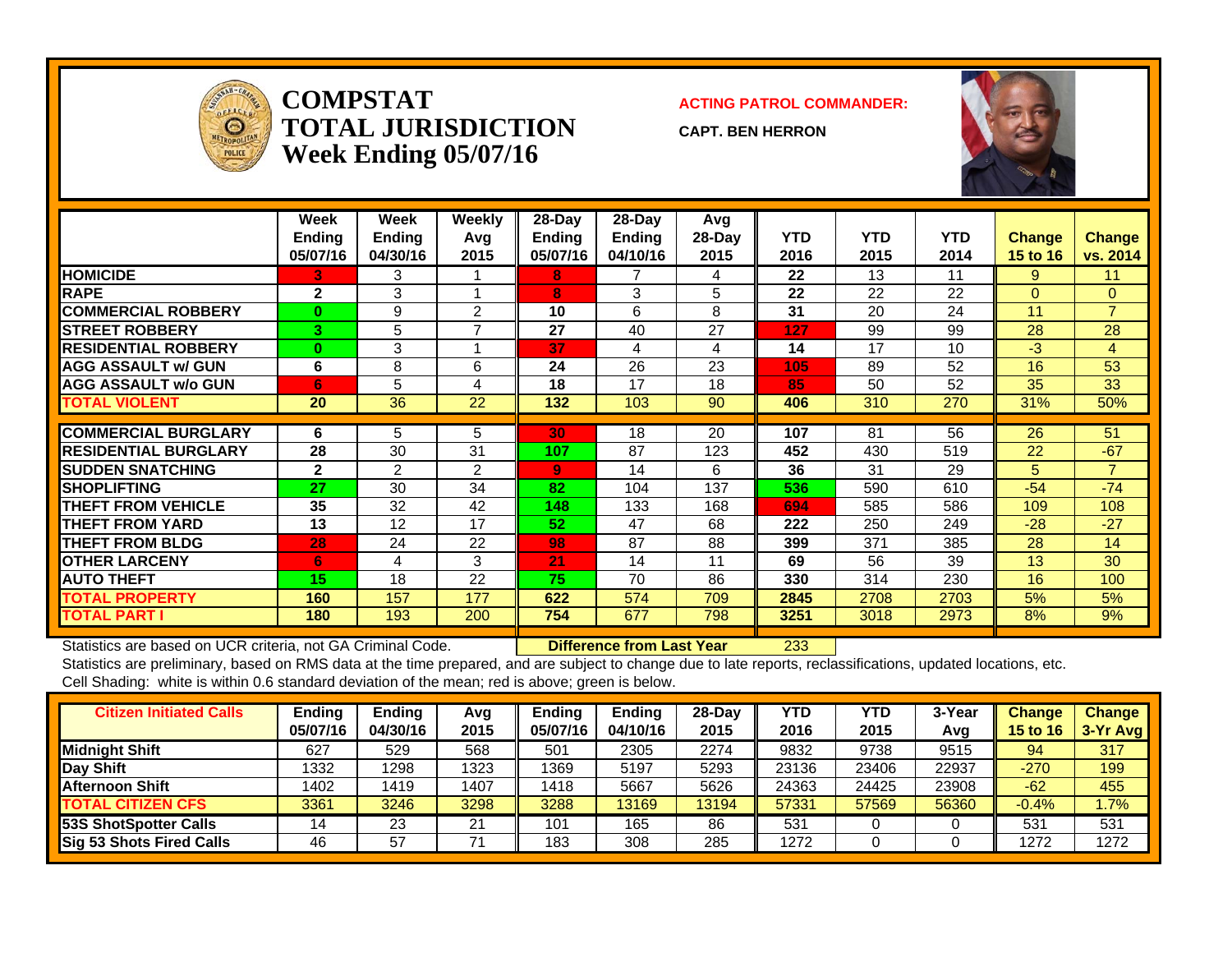

#### **COMPSTATWEST CHATHAM PRECINCTWeek Ending 05/07/16**

**PRECINCT COMMANDER:**

**CAPT. CARL RAMEY**



|                             | Week<br>Ending<br>05/07/16 | Week<br><b>Endina</b><br>05/07/16 | <b>Weekly</b><br>Avg<br>2015 | 28-Day<br><b>Ending</b><br>05/07/16 | 28-Day<br><b>Ending</b><br>04/09/16 | Avg<br>$28$ -Day<br>2015 | <b>YTD</b><br>2016 | <b>YTD</b><br>2015 | <b>YTD</b><br>2014 | <b>Change</b><br><b>15 to 16</b> | <b>Change</b><br>vs. 2014 |
|-----------------------------|----------------------------|-----------------------------------|------------------------------|-------------------------------------|-------------------------------------|--------------------------|--------------------|--------------------|--------------------|----------------------------------|---------------------------|
| <b>HOMICIDE</b>             | 0                          | 0                                 | 0                            | $\bf{0}$                            | 0                                   | 0                        | $\bf{0}$           | 0                  | 0                  | $\Omega$                         | $\mathbf{0}$              |
| <b>RAPE</b>                 |                            | 0                                 | $\Omega$                     | 3                                   |                                     |                          | 5                  | 5                  | 5                  | $\Omega$                         | $\Omega$                  |
| <b>COMMERCIAL ROBBERY</b>   | $\bf{0}$                   |                                   | $\Omega$                     | $\mathbf{2}$                        | 2                                   |                          | 7                  | 5                  | 5                  | $\overline{2}$                   | $\overline{2}$            |
| <b>STREET ROBBERY</b>       |                            |                                   |                              | 3                                   | 4                                   | 2                        | 10                 | 6                  | 10                 | 4                                | $\mathbf{0}$              |
| <b>RESIDENTIAL ROBBERY</b>  | $\bf{0}$                   | $\Omega$                          | $\Omega$                     | $\overline{2}$                      | 3                                   |                          | 8                  | $\overline{2}$     | 3                  | 6                                | 5                         |
| <b>AGG ASSAULT w/ GUN</b>   | $\bf{0}$                   |                                   |                              | 4                                   | 2                                   | 2                        | 16                 | 10                 | 4                  | 6                                | 12                        |
| <b>AGG ASSAULT w/o GUN</b>  |                            | 2                                 |                              | 3                                   | 3                                   | 3                        | 16                 | 11                 | 6                  | 5                                | 10                        |
| <b>TOTAL VIOLENT</b>        | 3                          | 5                                 | 3                            | 17                                  | 15                                  | 11                       | 62                 | 39                 | 33                 | 59%                              | 88%                       |
| <b>COMMERCIAL BURGLARY</b>  | $\bf{0}$                   |                                   | 2                            | 8                                   | 6                                   | 6                        | 22                 | 25                 | 10                 | $-3$                             | 12                        |
|                             |                            |                                   | $\overline{ }$               |                                     |                                     |                          |                    |                    |                    |                                  |                           |
| <b>RESIDENTIAL BURGLARY</b> | 6                          | 9                                 |                              | 24                                  | 21                                  | 27                       | 109                | 86                 | 91                 | 23                               | 18                        |
| <b>SUDDEN SNATCHING</b>     | $\bf{0}$                   | $\mathbf 0$                       | $\Omega$                     | $\overline{2}$                      |                                     | $\Omega$                 | 4                  | 2                  | 2                  | $\overline{2}$                   | $\overline{2}$            |
| <b>SHOPLIFTING</b>          | 5                          | 5                                 | 4                            | 13                                  | 10                                  | 16                       | 56                 | 71                 | 77                 | $-15$                            | $-21$                     |
| <b>THEFT FROM VEHICLE</b>   | 5                          |                                   | 8                            | 30                                  | 24                                  | 32                       | 133                | 99                 | 109                | 34                               | 24                        |
| <b>THEFT FROM YARD</b>      | $\bf{0}$                   |                                   | 3                            | 3                                   | 5                                   | 13                       | 39                 | 47                 | 54                 | $-8$                             | $-15$                     |
| <b>THEFT FROM BLDG</b>      | 3                          | 4                                 | 4                            | 11                                  | 13                                  | 16                       | 59                 | 60                 | 73                 | $-1$                             | $-14$                     |
| <b>OTHER LARCENY</b>        | $\bf{0}$                   | $\Omega$                          |                              | $\mathbf{2}$                        | 3                                   | $\overline{2}$           | 11                 | 15                 | 9                  | $-4$                             | $\overline{2}$            |
| <b>AUTO THEFT</b>           | 4                          | 2                                 | 5                            | 16                                  | 14                                  | 20                       | 68                 | 71                 | 46                 | $-3$                             | 22                        |
| <b>TOTAL PROPERTY</b>       | 23                         | 23                                | 33                           | 109                                 | 97                                  | 133                      | 501                | 476                | 471                | 5%                               | 6%                        |
| <b>TOTAL PART I</b>         | 26                         | 28                                | 36                           | 126                                 | 112                                 | 144                      | 563                | 515                | 504                | 9%                               | 12%                       |

Statistics are based on UCR criteria, not GA Criminal Code. **Difference from Last Year** 48

Statistics are preliminary, based on RMS data at the time prepared, and are subject to change due to late reports, reclassifications, updated locations, etc. Cell Shading: white is within 0.6 standard deviation of the mean; red is above; green is below.

| <b>Citizen Initiated Calls</b> | <b>Week</b><br><b>Ending</b><br>05/07/16 | <b>Week</b><br><b>Ending</b><br>05/07/16 | Weekly<br>Avg<br>2015 | $28$ -Day<br><b>Ending</b><br>05/07/16 | 28-Day<br><b>Ending</b><br>04/09/16 | Avg<br>$28$ -Day<br>2015 | YTD<br>2016 | <b>YTD</b><br>2015 | <b>YTD</b><br>2014 | Change<br><b>15 to 16</b> | Change<br>vs. 2014 |
|--------------------------------|------------------------------------------|------------------------------------------|-----------------------|----------------------------------------|-------------------------------------|--------------------------|-------------|--------------------|--------------------|---------------------------|--------------------|
| <b>Midnight Shift</b>          | 130                                      | 122                                      | 114                   | 93                                     | 433                                 | 455                      | 1982        | 1928               | 1894               | 54                        | 88                 |
| Day Shift                      | 280                                      | 278                                      | 282                   | 302                                    | 1146                                | 1127                     | 5099        | 4927               | 4875               | 172                       | 224                |
| <b>Afternoon Shift</b>         | 299                                      | 296                                      | 294                   | 293                                    | 1193                                | 1177                     | 5129        | 5024               | 4975               | 105                       | 154                |
| <b>TOTAL CITIZEN CFS</b>       | 709                                      | 709                                      | 690                   | 688                                    | 2772                                | 2758                     | 12210       | 11879              | 11745              | $2.8\%$                   | 4.0%               |
| 53S ShotSpotter Calls          |                                          |                                          |                       |                                        |                                     |                          |             |                    |                    |                           | 3                  |
| Sig 53 Shots Fired Calls       |                                          |                                          |                       |                                        | 41                                  | 43                       | 188         |                    |                    | 188                       | 188                |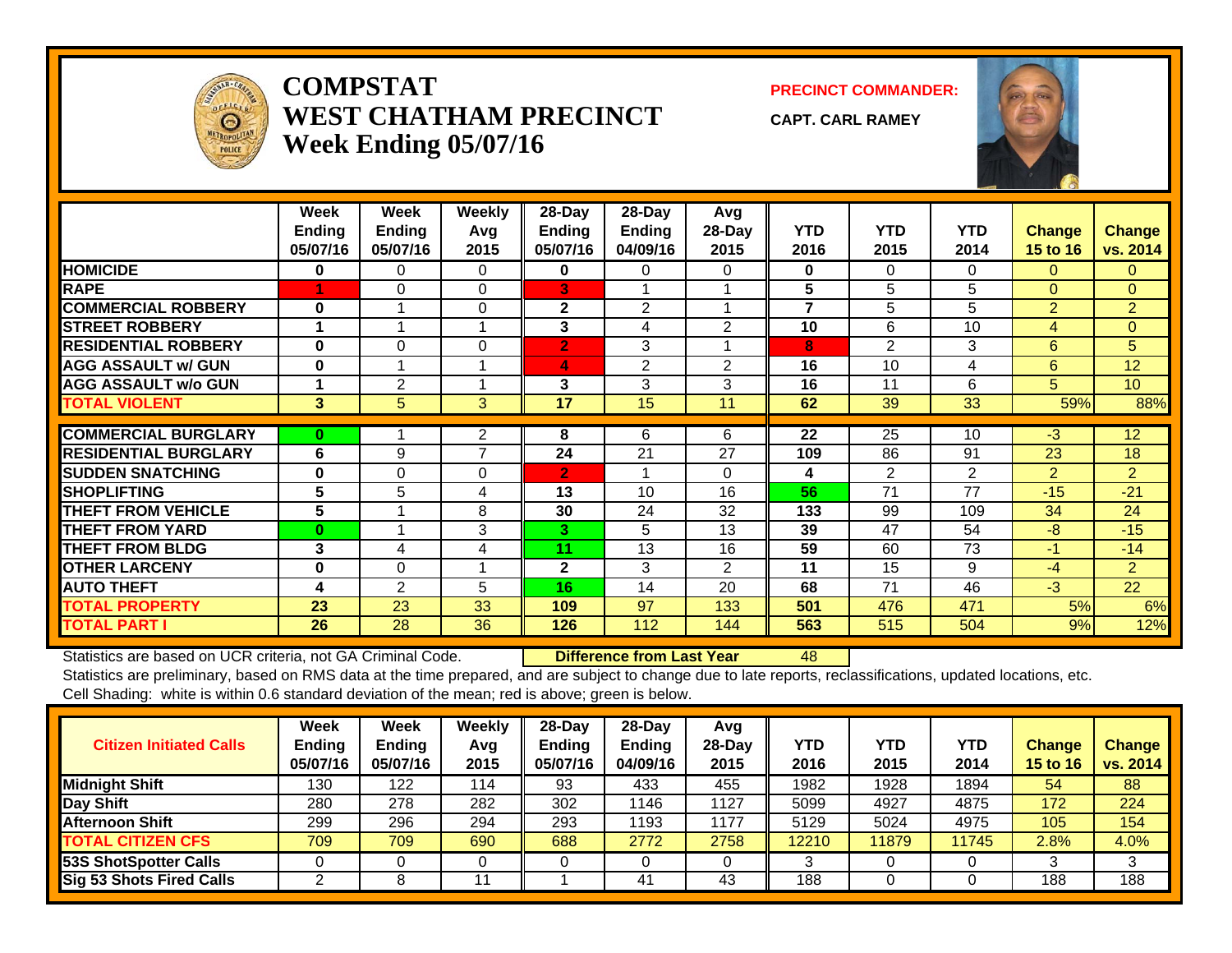## **BEAT 11 West Chatham Precinct Week Ending 05/07/16**



|                             |               | <b>Last 4 Weeks</b> |                |                | 28 Days        | 28 Day     |                |                |                |                |                      |
|-----------------------------|---------------|---------------------|----------------|----------------|----------------|------------|----------------|----------------|----------------|----------------|----------------------|
|                             | <b>Ending</b> | <b>Ending</b>       | <b>Endina</b>  | <b>Ending</b>  | <b>Ending</b>  | Average II | <b>YTD</b>     | <b>YTD</b>     | <b>YTD</b>     | <b>Change</b>  | <b>Change</b>        |
|                             | 04/16/16      | 04/30/16            | 05/07/16       | 05/07/16       | 05/07/16       | 2015       | 2016           | 2015           | 2014           | 15 to 16       | vs. 2014             |
| <b>HOMICIDE</b>             | 0             | 0                   | $\Omega$       | 0              | 0              | 0.0        | $\mathbf{0}$   | 0              | 0              | $\mathbf{0}$   | $\mathbf{0}$         |
| <b>RAPE</b>                 | 0             | $\Omega$            | $\Omega$       | $\Omega$       | $\Omega$       | 0.1        | 1              | $\Omega$       | $\Omega$       | 1              | $\blacktriangleleft$ |
| <b>COMMERCIAL ROBBERY</b>   | $\Omega$      | 0                   | $\mathbf{1}$   | 0              | 1              | 0.2        | $\overline{2}$ | $\mathbf{1}$   | 0              | $\overline{1}$ | $\overline{2}$       |
| <b>ISTREET ROBBERY</b>      | $\Omega$      | $\Omega$            | $\Omega$       | $\Omega$       | $\Omega$       | 0.3        | $\mathbf{1}$   | $\mathbf{1}$   | $\overline{2}$ | $\Omega$       | $-1$                 |
| <b>RESIDENTIAL ROBBERY</b>  | $\Omega$      | $\Omega$            | $\Omega$       | $\mathbf{0}$   | $\Omega$       | 0.0        | $\Omega$       | $\Omega$       | 0              | $\mathbf{0}$   | $\Omega$             |
| <b>AGG ASSAULT w/ GUN</b>   | $\Omega$      | $\Omega$            | $\mathbf{1}$   | $\Omega$       | 1              | 0.1        | $\mathbf{1}$   | $\mathbf{1}$   | 1              | $\Omega$       | $\Omega$             |
| <b>AGG ASSAULT w/o GUN</b>  | 0             | 0                   | 1              | 0              | 1              | 0.2        | 3              | $\Omega$       | 1              | 3              | $\overline{2}$       |
| <b>TOTAL VIOLENT</b>        | $\Omega$      | $\Omega$            | 3              | $\mathbf{0}$   | 3              | 0.8        | 8              | 3              | 4              | 167%           | 100%                 |
| <b>COMMERCIAL BURGLARY</b>  | $\mathbf{1}$  |                     | $\Omega$       |                |                |            |                | 5              |                |                | $\Omega$             |
|                             |               | 1                   |                | 0              | 2              | 1.0        | $\overline{2}$ |                | $\overline{2}$ | $-3$           |                      |
| <b>RESIDENTIAL BURGLARY</b> | $\Omega$      | 0                   | $\mathbf{0}$   | $\mathbf{0}$   | $\Omega$       | 1.7        | 5              | 8              | 7              | $-3$           | $-2$                 |
| <b>SUDDEN SNATCHING</b>     | $\mathbf{1}$  | 0                   | $\mathbf{0}$   | $\mathbf{0}$   | $\mathbf{1}$   | 0.0        | $\mathbf{1}$   | $\Omega$       | 0              | $\overline{1}$ | 1                    |
| <b>SHOPLIFTING</b>          | $\Omega$      | 0                   | $\Omega$       | $\Omega$       | $\Omega$       | 0.2        | $\Omega$       | $\mathbf{1}$   | 0              | $-1$           | $\mathbf{0}$         |
| <b>THEFT FROM VEHICLE</b>   | 3             | $\overline{2}$      | $\Omega$       | 2              | 7              | 3.3        | 16             | 10             | 16             | 6              | $\Omega$             |
| <b>THEFT FROM YARD</b>      | 0             | 1                   | $\mathbf{0}$   | 0              | 1              | 1.8        | 8              | 8              | 8              | $\mathbf{0}$   | $\Omega$             |
| <b>THEFT FROM BLDG</b>      | $\mathbf{1}$  | $\Omega$            | $\mathbf{1}$   | $\mathbf{0}$   | $\overline{2}$ | 4.0        | 13             | 20             | 13             | $-7$           | $\Omega$             |
| <b>OTHER LARCENY</b>        | $\Omega$      | 0                   | $\Omega$       | $\Omega$       | $\Omega$       | 0.3        | 2              | $\overline{2}$ | 0              | $\mathbf{0}$   | $\overline{2}$       |
| <b>AUTO THEFT</b>           | 0             | $\mathbf{1}$        | $\mathbf{1}$   | 0              | 2              | 3.4        | 10             | 11             | $\overline{2}$ | $-1$           | 8                    |
| <b>TOTAL PROPERTY</b>       | 6             | 5 <sup>5</sup>      | $\overline{2}$ | $\overline{2}$ | 15             | 15.6       | 57             | 65             | 48             | $-12%$         | 19%                  |
| <b>TOTAL PART I</b>         | 6             | 5                   | 5              | $\overline{2}$ | 18             | 16.5       | 65             | 68             | 52             | $-4%$          | 25%                  |

 **Difference from Last Year**r -3

Statistics are based on UCR criteria, not GA Criminal Code.

| <b>Shots Fired Calls</b>        | Week<br><b>Ending</b><br>04/16/16 | Week<br><b>Endina</b><br>04/30/16 | Week<br><b>Ending</b><br>05/07/16 | Week<br>Ending | 28 Days<br><b>Ending</b><br>05/07/16    05/07/16 | 28 Day<br><b>Average</b> II<br>2015 | YTD<br>2016 | YTD<br>2015 | YTD<br>2014 | <b>Change</b><br>15 to 16 $\vert$ | <b>Change</b><br><b>vs. 2014</b> |
|---------------------------------|-----------------------------------|-----------------------------------|-----------------------------------|----------------|--------------------------------------------------|-------------------------------------|-------------|-------------|-------------|-----------------------------------|----------------------------------|
| <b>153S ShotSpotter Calls</b>   |                                   |                                   |                                   |                |                                                  | 0.0                                 |             |             |             | 0%                                | 0%                               |
| <b>Sig 53 Shots Fired Calls</b> |                                   |                                   |                                   |                |                                                  | 2.9                                 |             |             |             | #DIV/0!                           | #DIV/0!                          |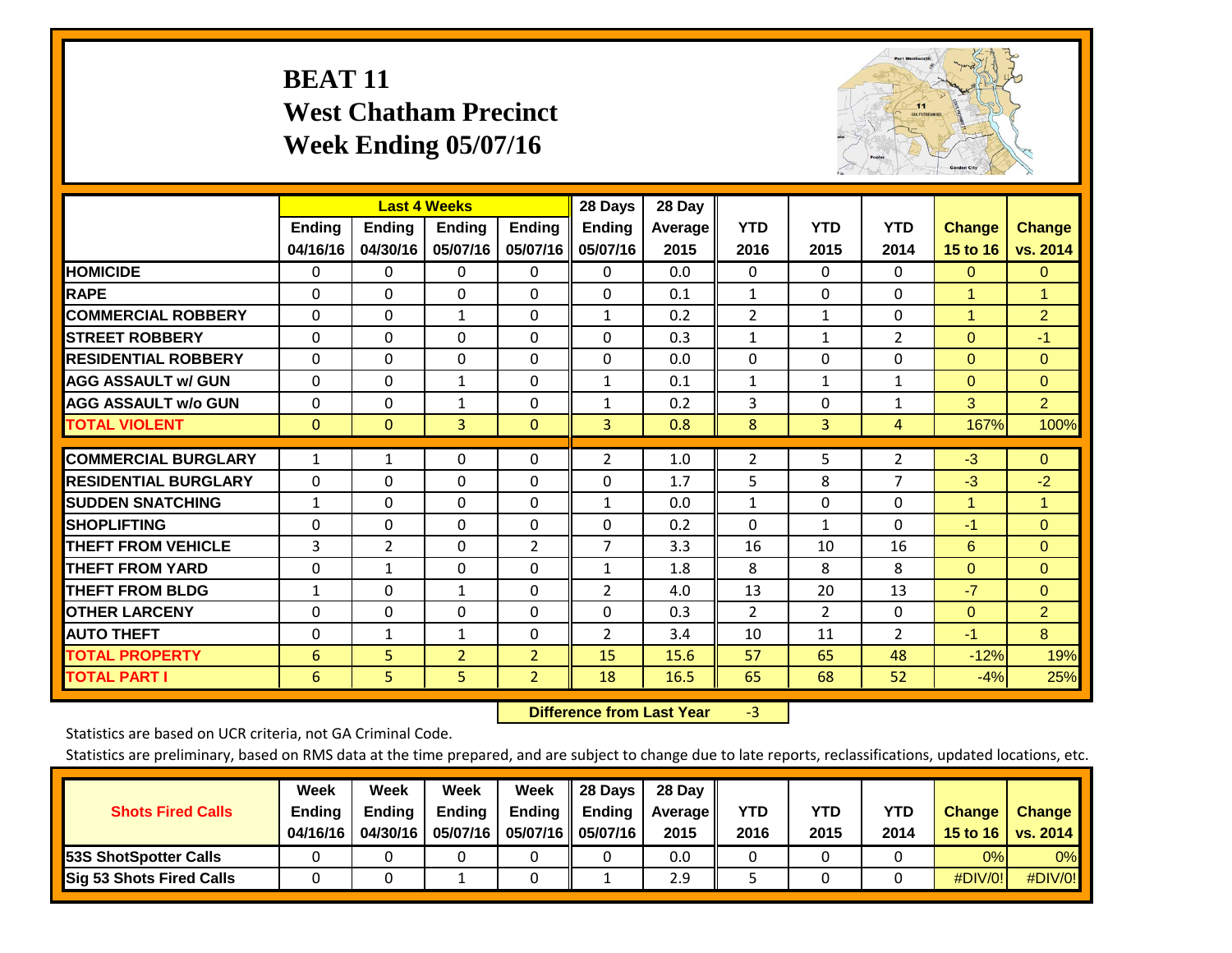## **BEAT 12 West Chatham Precinct Week Ending 05/07/16**



|                             |                           | <b>Last 4 Weeks</b>       |                           |                           | 28 Days                   | 28 Day          |                    |                    |                    |                           |                           |
|-----------------------------|---------------------------|---------------------------|---------------------------|---------------------------|---------------------------|-----------------|--------------------|--------------------|--------------------|---------------------------|---------------------------|
|                             | <b>Ending</b><br>04/16/16 | <b>Ending</b><br>04/30/16 | <b>Endina</b><br>05/07/16 | <b>Ending</b><br>05/07/16 | <b>Endina</b><br>05/07/16 | Average<br>2015 | <b>YTD</b><br>2016 | <b>YTD</b><br>2015 | <b>YTD</b><br>2014 | <b>Change</b><br>15 to 16 | <b>Change</b><br>vs. 2014 |
| <b>HOMICIDE</b>             | 0                         | 0                         | $\Omega$                  | 0                         | 0                         | 0.0             | $\Omega$           | $\Omega$           | 0                  | $\mathbf{0}$              | $\Omega$                  |
| <b>RAPE</b>                 | $\Omega$                  | 1                         | $\Omega$                  | 0                         | $\mathbf{1}$              | 0.3             | $\mathbf{1}$       | 3                  | 3                  | $-2$                      | $-2$                      |
| <b>COMMERCIAL ROBBERY</b>   | $\Omega$                  | $\Omega$                  | $\Omega$                  | $\Omega$                  | $\Omega$                  | 0.2             | $\overline{2}$     | $\mathbf{1}$       | $\mathbf{1}$       | $\overline{1}$            | $\overline{1}$            |
| <b>ISTREET ROBBERY</b>      | $\Omega$                  | $\Omega$                  | $\Omega$                  | $\Omega$                  | $\Omega$                  | 0.5             | 3                  | $\overline{2}$     | $\overline{2}$     | $\overline{1}$            | $\blacktriangleleft$      |
| <b>RESIDENTIAL ROBBERY</b>  | $\Omega$                  | $\Omega$                  | $\mathbf{0}$              | $\Omega$                  | $\Omega$                  | 0.2             | $\Omega$           | $\Omega$           | 0                  | $\Omega$                  | $\Omega$                  |
| <b>AGG ASSAULT w/ GUN</b>   | $\mathbf{1}$              | $\Omega$                  | $\Omega$                  | $\Omega$                  | $\mathbf{1}$              | 0.2             | $\overline{2}$     | $\Omega$           | 0                  | $\overline{2}$            | $\overline{2}$            |
| <b>AGG ASSAULT w/o GUN</b>  | $\mathbf 0$               | $\Omega$                  | $\Omega$                  | $\Omega$                  | $\Omega$                  | 0.8             | $\overline{2}$     | 2                  | 2                  | $\Omega$                  | $\Omega$                  |
| <b>TOTAL VIOLENT</b>        | $\mathbf{1}$              | $\mathbf{1}$              | $\mathbf{0}$              | $\mathbf{0}$              | $\overline{2}$            | 2.3             | 10                 | 8                  | 8                  | 25%                       | 25%                       |
| <b>COMMERCIAL BURGLARY</b>  | $\Omega$                  | $\Omega$                  | $\mathbf{0}$              | $\Omega$                  | $\Omega$                  | 0.6             | 2                  | 3                  | 2                  | $-1$                      | $\Omega$                  |
| <b>RESIDENTIAL BURGLARY</b> | 5                         | 2                         | 3                         | 2                         | 12                        | 9.7             | 41                 | 23                 | 23                 | 18                        | 18                        |
| <b>SUDDEN SNATCHING</b>     | 0                         | 1                         | $\Omega$                  | $\Omega$                  | $\mathbf{1}$              | 0.0             | 1                  | $\Omega$           | 1                  | $\blacktriangleleft$      | $\Omega$                  |
| <b>SHOPLIFTING</b>          | $\Omega$                  | $\Omega$                  | $\Omega$                  | $\Omega$                  | $\Omega$                  | 2.4             | 12                 | 8                  | 10                 | 4                         | $\overline{2}$            |
| <b>THEFT FROM VEHICLE</b>   | 3                         | $\mathbf{1}$              | $\Omega$                  | $\Omega$                  | 4                         | 8.4             | 28                 | 29                 | 21                 | $-1$                      | $\overline{7}$            |
| <b>THEFT FROM YARD</b>      | $\Omega$                  | $\Omega$                  | $\mathbf{1}$              | $\Omega$                  | $\mathbf{1}$              | 3.1             | $\overline{7}$     | 12                 | 11                 | $-5$                      | $-4$                      |
| <b>THEFT FROM BLDG</b>      | 0                         | $\Omega$                  | 2                         | 1                         | 3                         | 2.9             | 14                 | 7                  | 9                  | $\overline{7}$            | 5                         |
| <b>OTHER LARCENY</b>        | 0                         | $\Omega$                  | $\mathbf{0}$              | 0                         | 0                         | 0.3             | $\overline{3}$     | 4                  | 3                  | $-1$                      | $\mathbf{0}$              |
| <b>AUTO THEFT</b>           | 3                         | 1                         | 0                         | 2                         | 6                         | 4.7             | 18                 | 16                 | 14                 | $\overline{2}$            | $\overline{4}$            |
| <b>TOTAL PROPERTY</b>       | 11                        | 5                         | 6                         | 5                         | 27                        | 32.2            | 126                | 102                | 94                 | 24%                       | 34%                       |
| <b>TOTAL PART I</b>         | 12                        | 6                         | 6                         | 5.                        | 29                        | 34.5            | 136                | 110                | 102                | 24%                       | 33%                       |

 **Difference from Last Year**r 26

Statistics are based on UCR criteria, not GA Criminal Code.

|                                 | Week          | Week          | Week     | Week   | 28 Days             | 28 Day     |      |      |      |                  |                 |
|---------------------------------|---------------|---------------|----------|--------|---------------------|------------|------|------|------|------------------|-----------------|
| <b>Shots Fired Calls</b>        | <b>Ending</b> | <b>Ending</b> | Ending   | Ending | <b>Ending</b>       | Average II | YTD  | YTD  | YTD  | <b>Change</b>    | <b>Change</b>   |
|                                 | 04/16/16      | 04/30/16      | 05/07/16 |        | 05/07/16   05/07/16 | 2015       | 2016 | 2015 | 2014 | 15 to 16 $\vert$ | <b>VS. 2014</b> |
| <b>153S ShotSpotter Calls</b>   |               |               |          |        |                     | 0.0        |      |      |      | 0%               | 0%              |
| <b>Sig 53 Shots Fired Calls</b> |               |               |          |        |                     | 6.2        | 25   |      |      | $\#$ DIV/0!      | #DIV/0!         |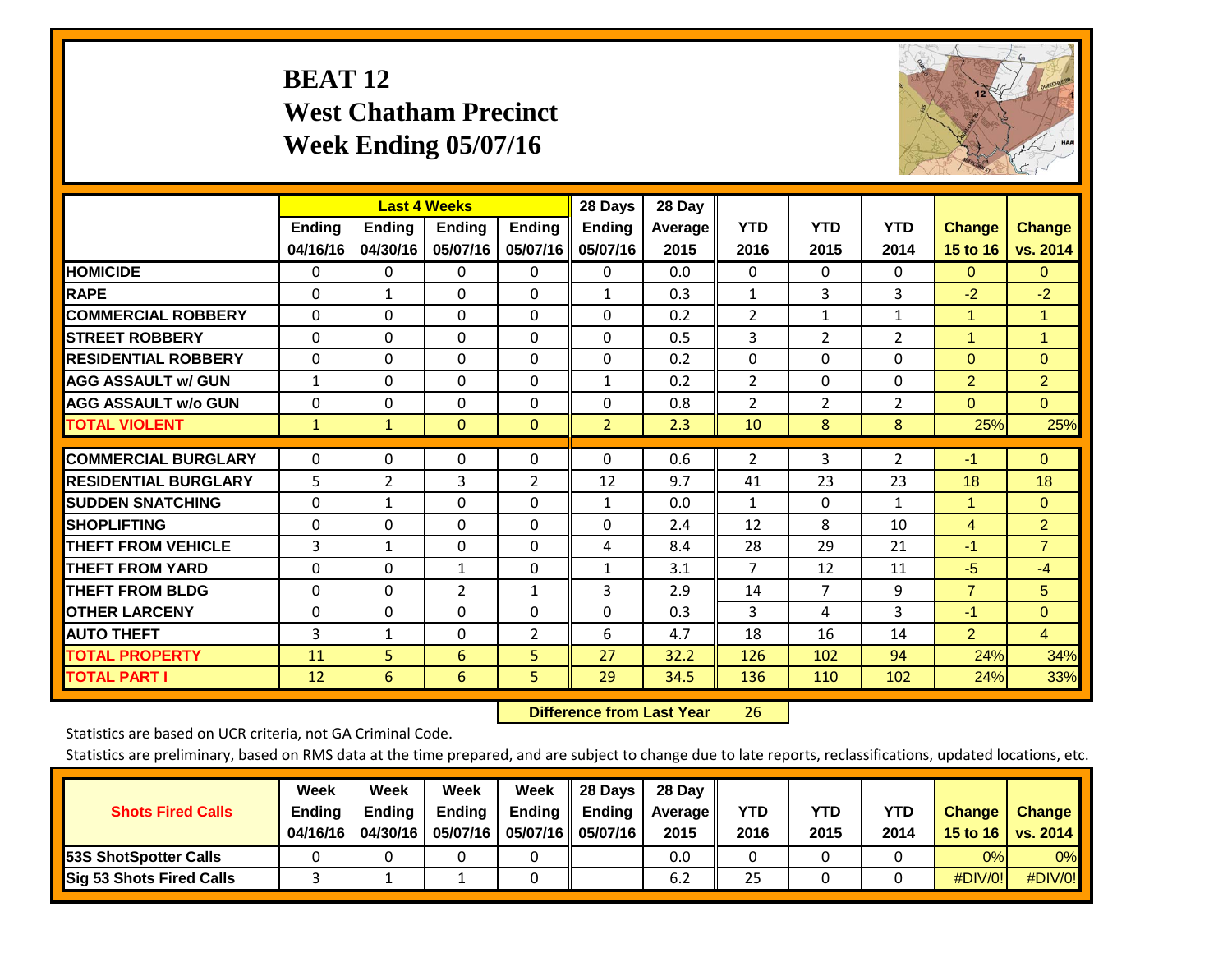## **BEAT 13 West Chatham Precinct Week Ending 05/07/16**



|                             |                           | <b>Last 4 Weeks</b>       |                           |                           | 28 Days                   | 28 Day            |                    |                    |                    |                           |                           |
|-----------------------------|---------------------------|---------------------------|---------------------------|---------------------------|---------------------------|-------------------|--------------------|--------------------|--------------------|---------------------------|---------------------------|
|                             | <b>Ending</b><br>04/16/16 | <b>Ending</b><br>04/30/16 | <b>Endina</b><br>05/07/16 | <b>Endina</b><br>05/07/16 | <b>Endina</b><br>05/07/16 | Average  <br>2015 | <b>YTD</b><br>2016 | <b>YTD</b><br>2015 | <b>YTD</b><br>2014 | <b>Change</b><br>15 to 16 | <b>Change</b><br>vs. 2014 |
| <b>HOMICIDE</b>             | 0                         | 0                         | 0                         | 0                         | 0                         | 0.2               | 0                  | $\Omega$           | 0                  | $\mathbf{0}$              | $\Omega$                  |
| <b>RAPE</b>                 | $\Omega$                  | 1                         | $\Omega$                  | $\Omega$                  | $\mathbf{1}$              | 0.2               | $\overline{2}$     | $\Omega$           | 0                  | $\overline{2}$            | $\overline{2}$            |
| <b>COMMERCIAL ROBBERY</b>   | $\Omega$                  | $\Omega$                  | $\Omega$                  | $\mathbf{0}$              | $\Omega$                  | 0.2               | $\Omega$           | $\Omega$           | $\mathbf{1}$       | $\Omega$                  | $-1$                      |
| <b>STREET ROBBERY</b>       | $\Omega$                  | $\Omega$                  | $\Omega$                  | 0                         | $\Omega$                  | 0.4               | $\mathbf{1}$       | $\Omega$           | 2                  | $\overline{1}$            | -1                        |
| <b>RESIDENTIAL ROBBERY</b>  | 0                         | 0                         | $\Omega$                  | $\mathbf{0}$              | $\Omega$                  | 0.2               | $\overline{2}$     | $\Omega$           | 1                  | $\overline{2}$            | 1                         |
| <b>AGG ASSAULT w/ GUN</b>   | 1                         | $\Omega$                  | $\Omega$                  | $\mathbf{0}$              | $\mathbf{1}$              | 0.7               | $\overline{7}$     | 4                  | 1                  | 3                         | 6                         |
| <b>AGG ASSAULT w/o GUN</b>  | 0                         | 0                         | $\mathbf{0}$              | 1                         | 1                         | 0.8               | 4                  | 3                  | 2                  | 1                         | $\overline{2}$            |
| <b>TOTAL VIOLENT</b>        | $\mathbf{1}$              | $\mathbf{1}$              | $\mathbf{0}$              | $\mathbf{1}$              | 3                         | 2.8               | 16                 | $\overline{7}$     | $\overline{7}$     | 129%                      | 129%                      |
| <b>COMMERCIAL BURGLARY</b>  | $\Omega$                  | 1                         | $\mathbf{0}$              | $\mathbf{0}$              | $\mathbf{1}$              | 2.0               | 4                  | 8                  | 3                  | $-4$                      | $\blacktriangleleft$      |
| <b>RESIDENTIAL BURGLARY</b> |                           |                           |                           |                           |                           |                   | 12                 | 13                 | 16                 |                           |                           |
|                             | 0                         | 1                         | $\mathbf{0}$              | $\mathbf{0}$              | 1                         | 4.0               |                    |                    |                    | $-1$                      | $-4$                      |
| <b>ISUDDEN SNATCHING</b>    | 0                         | $\Omega$                  | $\Omega$                  | $\mathbf{0}$              | 0                         | 0.3               | $\Omega$           | $\overline{2}$     | 0                  | $-2$                      | $\mathbf{0}$              |
| <b>SHOPLIFTING</b>          | $\Omega$                  | $\Omega$                  | $\overline{2}$            | 2                         | 4                         | 0.5               | 5                  | 4                  | 4                  | $\overline{1}$            | $\blacktriangleleft$      |
| <b>THEFT FROM VEHICLE</b>   | 1                         | 0                         | $\Omega$                  | 1                         | 2                         | 5.7               | 26                 | 15                 | 16                 | 11                        | 10                        |
| <b>THEFT FROM YARD</b>      | $\Omega$                  | 0                         | $\Omega$                  | $\mathbf 0$               | $\Omega$                  | 2.3               | $\overline{7}$     | 8                  | 13                 | $-1$                      | $-6$                      |
| <b>THEFT FROM BLDG</b>      | 0                         | $\mathbf{1}$              | $\mathbf{0}$              | 1                         | 2                         | 2.0               | 8                  | 10                 | 10                 | $-2$                      | $-2$                      |
| <b>OTHER LARCENY</b>        | 0                         | $\Omega$                  | $\Omega$                  | $\Omega$                  | 0                         | 0.3               | 1                  | $\mathbf{1}$       | $\mathbf{1}$       | $\Omega$                  | $\Omega$                  |
| <b>AUTO THEFT</b>           | $\mathbf{1}$              | 0                         | $\Omega$                  | 0                         | 1                         | 2.8               | 11                 | 17                 | 9                  | $-6$                      | $\overline{2}$            |
| <b>TOTAL PROPERTY</b>       | $\overline{2}$            | 3                         | $\overline{2}$            | 4                         | 11                        | 19.9              | 74                 | 78                 | 72                 | $-5%$                     | 3%                        |
| <b>TOTAL PART I</b>         | 3                         | 4                         | $\overline{2}$            | 5                         | 14                        | 22.7              | 90                 | 85                 | 79                 | 6%                        | 14%                       |

 **Difference from Last Year**r 5

Statistics are based on UCR criteria, not GA Criminal Code.

| <b>Shots Fired Calls</b>        | Week<br><b>Ending</b><br>04/16/16 | Week<br><b>Endina</b><br>04/30/16 | Week<br><b>Ending</b><br>05/07/16 | Week<br>Ending | 28 Days<br><b>Ending</b><br>05/07/16    05/07/16 | 28 Day<br><b>Average</b> II<br>2015 | YTD<br>2016 | YTD<br>2015 | YTD<br>2014 | <b>Change</b><br>15 to 16 $\vert$ | <b>Change</b><br><b>vs. 2014</b> |
|---------------------------------|-----------------------------------|-----------------------------------|-----------------------------------|----------------|--------------------------------------------------|-------------------------------------|-------------|-------------|-------------|-----------------------------------|----------------------------------|
| <b>153S ShotSpotter Calls</b>   |                                   |                                   |                                   |                |                                                  | 0.0                                 |             |             |             | 0%                                | 0%                               |
| <b>Sig 53 Shots Fired Calls</b> |                                   |                                   |                                   |                |                                                  | 10.6                                | 46          |             |             | #DIV/0!                           | #DIV/0!                          |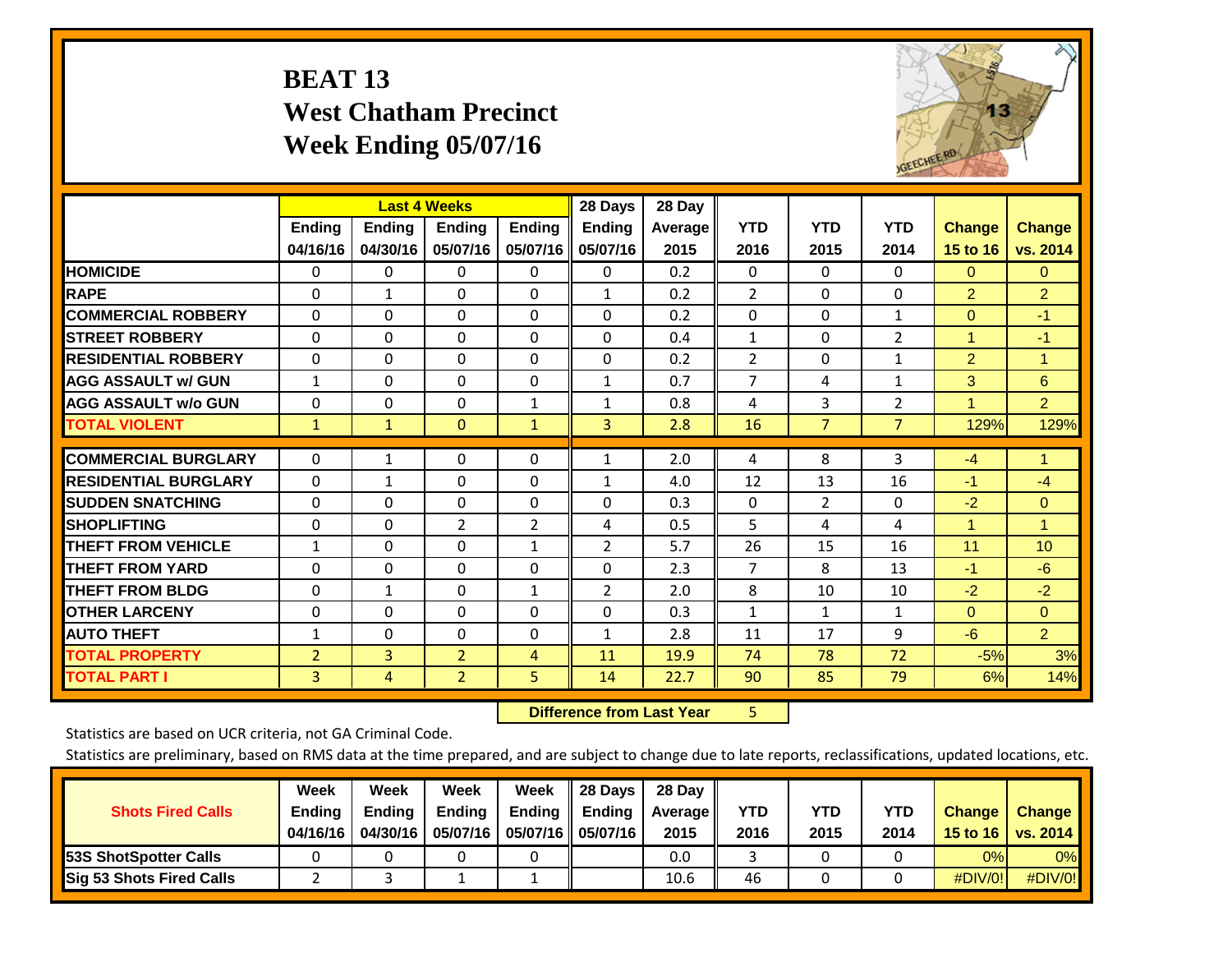## **BEAT 14 West Chatham Precinct Week Ending 05/07/16**



|                             |                | <b>Last 4 Weeks</b> |               |                | 28 Days       | 28 Day         |                |                |                |                      |                |
|-----------------------------|----------------|---------------------|---------------|----------------|---------------|----------------|----------------|----------------|----------------|----------------------|----------------|
|                             | Ending         | Ending              | <b>Ending</b> | <b>Ending</b>  | <b>Ending</b> | <b>Average</b> | <b>YTD</b>     | <b>YTD</b>     | <b>YTD</b>     | <b>Change</b>        | <b>Change</b>  |
|                             | 04/16/16       | 04/30/16            | 05/07/16      | 05/07/16       | 05/07/16      | 2015           | 2016           | 2015           | 2014           | 15 to 16             | vs. 2014       |
| <b>HOMICIDE</b>             | 0              | $\Omega$            | 0             | $\Omega$       | $\Omega$      | 0.1            | $\mathbf{0}$   | $\Omega$       | $\Omega$       | $\Omega$             | 0              |
| <b>RAPE</b>                 | $\Omega$       | 0                   | $\mathbf{0}$  | 0              | $\Omega$      | 0.5            | 0              | $\mathbf{1}$   | $\overline{2}$ | -1                   | $-2$           |
| <b>COMMERCIAL ROBBERY</b>   | $\Omega$       | $\Omega$            | 0             | $\Omega$       | $\Omega$      | 0.2            | $\mathbf{0}$   | $\Omega$       | $\Omega$       | $\mathbf{0}$         | $\mathbf{0}$   |
| <b>STREET ROBBERY</b>       | 0              | $\Omega$            | 0             | 1              | $\mathbf{1}$  | 0.1            | 1              | 0              | 1              | 1                    | $\Omega$       |
| <b>RESIDENTIAL ROBBERY</b>  | $\Omega$       | $\Omega$            | $\mathbf{0}$  | $\Omega$       | $\Omega$      | 0.0            | $\mathbf{1}$   | $\Omega$       | $\Omega$       | $\blacktriangleleft$ | $\mathbf{1}$   |
| <b>AGG ASSAULT w/ GUN</b>   | $\Omega$       | $\Omega$            | $\mathbf{0}$  | $\Omega$       | $\Omega$      | 0.0            | $\mathbf{1}$   | 0              | $\mathbf{1}$   | 1                    | $\Omega$       |
| <b>AGG ASSAULT w/o GUN</b>  | $\Omega$       | 0                   | $\Omega$      | $\Omega$       | $\Omega$      | 0.1            | $\overline{2}$ | 1              | $\Omega$       | 1                    | $\overline{2}$ |
| <b>TOTAL VIOLENT</b>        | $\mathbf{0}$   | $\mathbf{0}$        | $\mathbf{0}$  | $\mathbf{1}$   | $\mathbf{1}$  | 0.9            | 5              | $\overline{2}$ | 4              | 150%                 | 25%            |
|                             |                |                     |               |                |               |                |                |                |                |                      |                |
| <b>COMMERCIAL BURGLARY</b>  | $\Omega$       | $\Omega$            | 0             | $\Omega$       | $\Omega$      | 0.7            | 4              | $\mathbf{1}$   | $\Omega$       | 3                    | $\overline{4}$ |
| <b>RESIDENTIAL BURGLARY</b> | $\Omega$       | 1                   | 5             | $\Omega$       | 6             | 3.5            | 18             | 12             | 11             | 6                    | $\overline{7}$ |
| <b>SUDDEN SNATCHING</b>     | $\Omega$       | $\Omega$            | $\mathbf{0}$  | $\Omega$       | $\Omega$      | 0.0            | $\mathbf{0}$   | 0              | $\Omega$       | $\Omega$             | $\Omega$       |
| <b>SHOPLIFTING</b>          | $\Omega$       | $\Omega$            | $\mathbf{0}$  | 1              | 1             | 0.6            | $\overline{2}$ | $\overline{2}$ | 3              | $\Omega$             | $-1$           |
| <b>THEFT FROM VEHICLE</b>   | $\mathbf{1}$   | $\overline{2}$      | $\Omega$      | $\mathbf{1}$   | 4             | 4.4            | 11             | 21             | 24             | $-10$                | $-13$          |
| <b>THEFT FROM YARD</b>      | $\Omega$       | $\mathbf{1}$        | $\Omega$      | $\Omega$       | $\mathbf{1}$  | 2.1            | 8              | $\overline{7}$ | 3              | $\blacktriangleleft$ | 5              |
| <b>THEFT FROM BLDG</b>      | 0              | $\Omega$            | $\mathbf{0}$  | $\Omega$       | $\Omega$      | 2.7            | 3              | 8              | 11             | $-5$                 | $-8$           |
| <b>OTHER LARCENY</b>        | $\Omega$       | $\mathbf{1}$        | $\mathbf{0}$  | $\Omega$       | $\mathbf{1}$  | 0.8            | $\mathbf{1}$   | 5              | 2              | $-4$                 | $-1$           |
| <b>AUTO THEFT</b>           | $\mathbf{1}$   | $\Omega$            | $\Omega$      | 1              | 2             | 3.5            | 7              | 11             | 9              | $-4$                 | $-2$           |
| <b>TOTAL PROPERTY</b>       | $\overline{2}$ | 5                   | 5             | 3              | 15            | 18.2           | 54             | 67             | 63             | $-19%$               | $-14%$         |
| <b>TOTAL PART I</b>         | $\overline{2}$ | 5.                  | 5             | $\overline{4}$ | 16            | 19.1           | 59             | 69             | 67             | $-14%$               | $-12%$         |

 **Difference from Last Year**r -10

Statistics are based on UCR criteria, not GA Criminal Code.

|                                 | Week          | Week          | Week          | Week   | 28 Days              | 28 Day            |      |      |      |                  |                 |
|---------------------------------|---------------|---------------|---------------|--------|----------------------|-------------------|------|------|------|------------------|-----------------|
| <b>Shots Fired Calls</b>        | <b>Ending</b> | <b>Endina</b> | <b>Ending</b> | Ending | <b>Ending</b>        | <b>Average</b> II | YTD  | YTD  | YTD  | <b>Change</b>    | <b>Change</b>   |
|                                 | 04/16/16      | 04/30/16      | 05/07/16      |        | 05/07/16    05/07/16 | 2015              | 2016 | 2015 | 2014 | 15 to 16 $\vert$ | <b>vs. 2014</b> |
| <b>153S ShotSpotter Calls</b>   |               |               |               |        |                      | 0.1               |      |      |      | 0%               | 0%              |
| <b>Sig 53 Shots Fired Calls</b> |               |               |               |        |                      | 8.4               | 48   |      |      | #DIV/0!          | #DIV/0!         |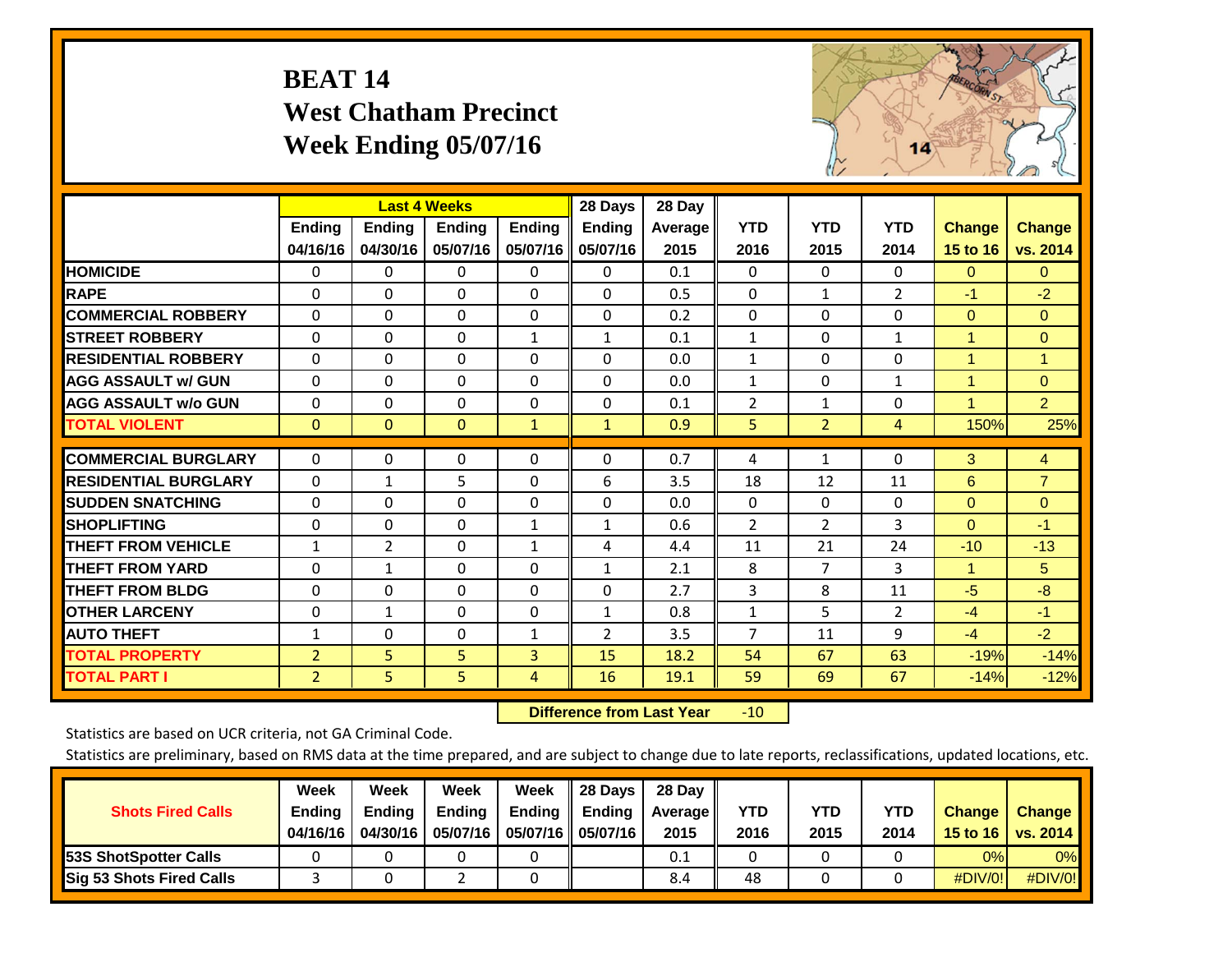# **BEAT 15 West Chatham Precinct Week Ending 05/07/16**



|                             |                |                | <b>Last 4 Weeks</b> |               | 28 Days       | 28 Day  |                |                |                |                |                |
|-----------------------------|----------------|----------------|---------------------|---------------|---------------|---------|----------------|----------------|----------------|----------------|----------------|
|                             | <b>Ending</b>  | <b>Ending</b>  | <b>Endina</b>       | <b>Endina</b> | <b>Endina</b> | Average | <b>YTD</b>     | <b>YTD</b>     | <b>YTD</b>     | <b>Change</b>  | <b>Change</b>  |
|                             | 04/16/16       | 04/30/16       | 05/07/16            | 05/07/16      | 05/07/16      | 2015    | 2016           | 2015           | 2014           | 15 to 16       | vs. 2014       |
| <b>HOMICIDE</b>             | $\Omega$       | 0              | 0                   | 0             | $\Omega$      | 0.0     | $\Omega$       | 0              | 0              | $\Omega$       | $\mathbf{0}$   |
| <b>RAPE</b>                 | $\Omega$       | $\Omega$       | $\Omega$            | $\Omega$      | 0             | 0.2     | $\Omega$       | $\mathbf{1}$   | $\Omega$       | $-1$           | $\Omega$       |
| <b>COMMERCIAL ROBBERY</b>   | $\Omega$       | $\Omega$       | $\Omega$            | $\Omega$      | $\Omega$      | 0.2     | $\overline{2}$ | $\Omega$       | $\Omega$       | $\overline{2}$ | $\overline{2}$ |
| <b>ISTREET ROBBERY</b>      | $\Omega$       | $\Omega$       | $\Omega$            | $\Omega$      | $\Omega$      | 0.5     | 1              | 2              | $\overline{2}$ | $-1$           | $-1$           |
| <b>RESIDENTIAL ROBBERY</b>  | 0              | $\Omega$       | $\Omega$            | $\Omega$      | 0             | 0.1     | 3              | 1              | $\overline{2}$ | 2              | 1              |
| <b>AGG ASSAULT w/ GUN</b>   | $\Omega$       | $\Omega$       | $\Omega$            | $\Omega$      | 0             | 1.0     | 3              | 5              | $\mathbf{1}$   | $-2$           | $\overline{2}$ |
| <b>AGG ASSAULT w/o GUN</b>  | $\Omega$       | $\Omega$       | $\mathbf{1}$        | $\Omega$      | $\mathbf{1}$  | 0.5     | 4              | $\overline{2}$ | $\mathbf{1}$   | $\overline{2}$ | 3              |
| <b>TOTAL VIOLENT</b>        | $\mathbf{0}$   | $\Omega$       | $\mathbf{1}$        | $\Omega$      | $\mathbf{1}$  | 2.4     | 13             | 11             | 6              | 18%            | 117%           |
|                             |                |                |                     |               |               |         |                |                |                |                |                |
| <b>COMMERCIAL BURGLARY</b>  | $\Omega$       | $\Omega$       | $\Omega$            | $\Omega$      | 0             | 1.5     | 4              | 8              | $\Omega$       | $-4$           | $\overline{4}$ |
| <b>RESIDENTIAL BURGLARY</b> | $\Omega$       | 0              | $\Omega$            | 1             | 1             | 5.1     | 22             | 12             | 26             | 10             | $-4$           |
| <b>SUDDEN SNATCHING</b>     | $\Omega$       | $\Omega$       | $\Omega$            | 0             | 0             | 0.0     | 2              | $\Omega$       | $\mathbf{1}$   | $\overline{2}$ | 1              |
| <b>SHOPLIFTING</b>          | 0              | $\mathbf{1}$   | 1                   | 1             | 3             | 0.8     | 9              | 1              | 4              | 8              | 5              |
| <b>THEFT FROM VEHICLE</b>   | $\mathbf{1}$   | $\mathbf{1}$   | $\Omega$            | $\mathbf{1}$  | 3             | 4.5     | 21             | 6              | 10             | 15             | 11             |
| <b>THEFT FROM YARD</b>      | $\Omega$       | $\Omega$       | $\Omega$            | $\Omega$      | $\Omega$      | 0.9     | 5              | $\mathbf{1}$   | 10             | $\overline{4}$ | $-5$           |
| <b>THEFT FROM BLDG</b>      | $\mathbf 0$    | $\Omega$       | $\Omega$            | 1             | $\mathbf{1}$  | 1.5     | 9              | $\overline{2}$ | $\overline{7}$ | $\overline{7}$ | $\overline{2}$ |
| <b>OTHER LARCENY</b>        | $\Omega$       | $\Omega$       | $\Omega$            | $\Omega$      | $\Omega$      | 0.0     | $\overline{2}$ | 0              | $\mathbf{1}$   | $\overline{2}$ | 1              |
| <b>AUTO THEFT</b>           | $\mathbf{1}$   | $\Omega$       | $\Omega$            | 1             | 2             | 3.0     | 11             | 8              | 6              | 3              | 5              |
| <b>TOTAL PROPERTY</b>       | $\overline{2}$ | $\overline{2}$ | $\mathbf{1}$        | 5             | 10            | 17.3    | 85             | 38             | 65             | 124%           | 31%            |
| <b>TOTAL PART I</b>         | 2              | $\overline{2}$ | $\overline{2}$      | 5             | 11            | 19.6    | 98             | 49             | 71             | 100%           | 38%            |

 **Difference from Last Yearr** 49

Statistics are based on UCR criteria, not GA Criminal Code.

| <b>Shots Fired Calls</b>        | Week<br><b>Ending</b><br>04/16/16 | Week<br><b>Endina</b><br>04/30/16 | Week<br><b>Ending</b><br>05/07/16 | Week<br>Ending | 28 Days<br><b>Ending</b><br>05/07/16    05/07/16 | 28 Day<br><b>Average</b> II<br>2015 | YTD<br>2016 | YTD<br>2015 | YTD<br>2014 | <b>Change</b><br>15 to 16 $\vert$ | <b>Change</b><br><b>vs. 2014</b> |
|---------------------------------|-----------------------------------|-----------------------------------|-----------------------------------|----------------|--------------------------------------------------|-------------------------------------|-------------|-------------|-------------|-----------------------------------|----------------------------------|
| <b>153S ShotSpotter Calls</b>   |                                   |                                   |                                   |                |                                                  | 0.0                                 |             |             |             | 0%                                | 0%                               |
| <b>Sig 53 Shots Fired Calls</b> |                                   |                                   |                                   |                |                                                  | 9.7                                 | 37          |             |             | #DIV/0!                           | #DIV/0!                          |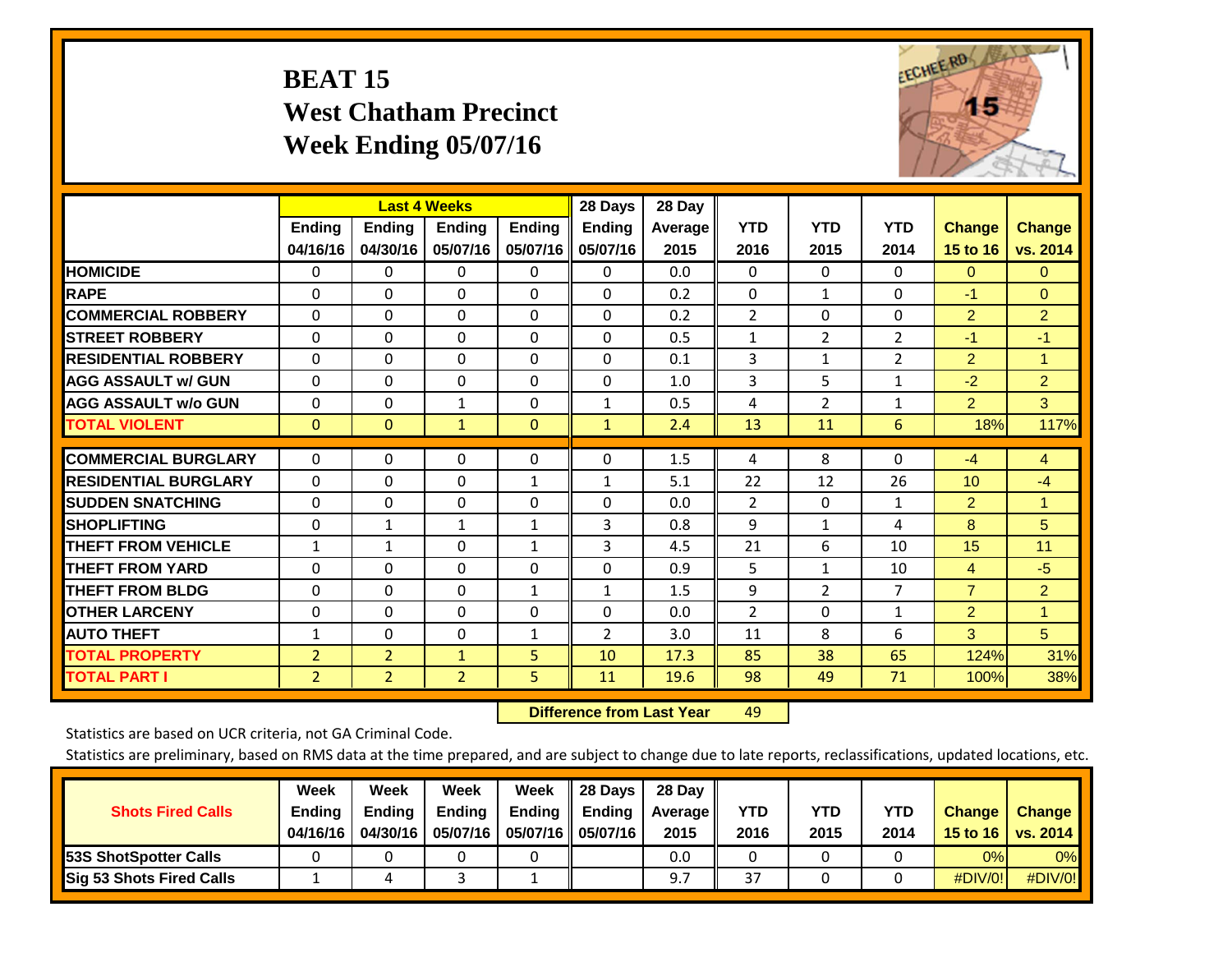## **BEAT 16 West Chatham Precinct Week Ending 05/07/16**



|                             |                           | <b>Last 4 Weeks</b>       |                           |                           | 28 Days                   | 28 Day             |                    |                    |                    |                           |                           |
|-----------------------------|---------------------------|---------------------------|---------------------------|---------------------------|---------------------------|--------------------|--------------------|--------------------|--------------------|---------------------------|---------------------------|
|                             | <b>Ending</b><br>04/16/16 | <b>Ending</b><br>04/30/16 | <b>Endina</b><br>05/07/16 | <b>Ending</b><br>05/07/16 | <b>Endina</b><br>05/07/16 | Average II<br>2015 | <b>YTD</b><br>2016 | <b>YTD</b><br>2015 | <b>YTD</b><br>2014 | <b>Change</b><br>15 to 16 | <b>Change</b><br>vs. 2014 |
| <b>HOMICIDE</b>             | 0                         | 0                         | $\Omega$                  | 0                         | 0                         | 0.0                | $\mathbf{0}$       | $\Omega$           | 0                  | $\mathbf{0}$              | $\Omega$                  |
| <b>RAPE</b>                 | 0                         | $\Omega$                  | $\Omega$                  | 1                         | $\mathbf{1}$              | 0.1                | $\mathbf{1}$       | $\Omega$           | $\Omega$           | 1                         | 1                         |
| <b>COMMERCIAL ROBBERY</b>   | 1                         | 0                         | $\Omega$                  | $\mathbf{0}$              | $\mathbf{1}$              | 0.3                | $\mathbf{1}$       | 3                  | 3                  | $-2$                      | $-2$                      |
| <b>ISTREET ROBBERY</b>      | $\mathbf{1}$              | $\Omega$                  | $\mathbf{1}$              | $\Omega$                  | 2                         | 0.4                | 3                  | $\mathbf{1}$       | $\mathbf{1}$       | $\overline{2}$            | $\overline{2}$            |
| <b>RESIDENTIAL ROBBERY</b>  | 2                         | 0                         | $\mathbf{0}$              | $\mathbf{0}$              | 2                         | 0.2                | $\overline{2}$     | $\mathbf{1}$       | 0                  | 1                         | $\overline{2}$            |
| <b>AGG ASSAULT w/ GUN</b>   | $\Omega$                  | $\mathbf{1}$              | $\Omega$                  | $\mathbf{0}$              | $\mathbf{1}$              | 0.1                | $\overline{2}$     | $\Omega$           | 0                  | $\overline{2}$            | $\overline{2}$            |
| <b>AGG ASSAULT w/o GUN</b>  | $\Omega$                  | 0                         | $\mathbf{0}$              | $\Omega$                  | $\Omega$                  | 0.6                | $\mathbf{1}$       | 3                  | 0                  | $-2$                      | $\mathbf{1}$              |
| <b>TOTAL VIOLENT</b>        | 4                         | $\mathbf{1}$              | $\mathbf{1}$              | $\mathbf{1}$              | $\overline{7}$            | 1.7                | 10                 | 8                  | 4                  | 25%                       | 150%                      |
| <b>COMMERCIAL BURGLARY</b>  | $\overline{2}$            | $\overline{2}$            | 1                         | 0                         | 5                         | 0.5                | 6                  | $\Omega$           | 3                  | 6                         | 3                         |
| <b>RESIDENTIAL BURGLARY</b> | 0                         | 0                         | 1                         | 3                         | 4                         | 3.4                | 11                 | 18                 | 8                  | $-7$                      | 3                         |
| <b>SUDDEN SNATCHING</b>     | 0                         | 0                         | $\mathbf{0}$              | $\mathbf{0}$              | $\Omega$                  | 0.0                | 0                  | $\Omega$           | $\Omega$           | $\Omega$                  | $\Omega$                  |
| <b>SHOPLIFTING</b>          | 0                         | $\overline{2}$            | $\overline{2}$            | 1                         | 5                         | 11.4               | 28                 | 55                 | 56                 | $-27$                     | $-28$                     |
| <b>THEFT FROM VEHICLE</b>   | 5                         | 4                         | $\mathbf{1}$              | $\mathbf{0}$              | 10                        | 5.3                | 31                 | 18                 | 22                 | 13                        | 9                         |
| <b>THEFT FROM YARD</b>      | $\Omega$                  | $\Omega$                  | $\mathbf{0}$              | $\Omega$                  | $\Omega$                  | 2.6                | 4                  | 11                 | 9                  | $-7$                      | $-5$                      |
| <b>THEFT FROM BLDG</b>      | 1                         | $\mathbf{1}$              | $\mathbf{1}$              | $\Omega$                  | 3                         | 2.8                | 12                 | 13                 | 23                 | $-1$                      | $-11$                     |
| <b>OTHER LARCENY</b>        | $\Omega$                  | 1                         | $\Omega$                  | $\Omega$                  | $\mathbf{1}$              | 0.4                | $\overline{2}$     | 3                  | $\overline{2}$     | $-1$                      | $\Omega$                  |
| <b>AUTO THEFT</b>           | 0                         | $\overline{2}$            | 1                         | $\mathbf 0$               | 3                         | 3.0                | 11                 | 8                  | 6                  | 3                         | 5 <sup>5</sup>            |
| <b>TOTAL PROPERTY</b>       | 8                         | 12                        | $\overline{7}$            | 4                         | 31                        | 29.4               | 105                | 126                | 129                | $-17%$                    | $-19%$                    |
| <b>TOTAL PART I</b>         | 12                        | 13                        | 8                         | 5                         | 38                        | 31.1               | 115                | 134                | 133                | $-14%$                    | $-14%$                    |

 **Difference from Last Year**r -19

Statistics are based on UCR criteria, not GA Criminal Code.

|                                 | Week          | Week          | Week     | Week   | 28 Days             | 28 Day     |      |      |      |                  |                 |
|---------------------------------|---------------|---------------|----------|--------|---------------------|------------|------|------|------|------------------|-----------------|
| <b>Shots Fired Calls</b>        | <b>Ending</b> | <b>Ending</b> | Ending   | Ending | <b>Ending</b>       | Average II | YTD  | YTD  | YTD  | <b>Change</b>    | <b>Change</b>   |
|                                 | 04/16/16      | 04/30/16      | 05/07/16 |        | 05/07/16   05/07/16 | 2015       | 2016 | 2015 | 2014 | 15 to 16 $\vert$ | <b>VS. 2014</b> |
| <b>153S ShotSpotter Calls</b>   |               |               |          |        |                     | 0.0        |      |      |      | 0%               | 0%              |
| <b>Sig 53 Shots Fired Calls</b> |               |               |          |        |                     | 5.2        | 27   |      |      | $\#$ DIV/0!      | #DIV/0!         |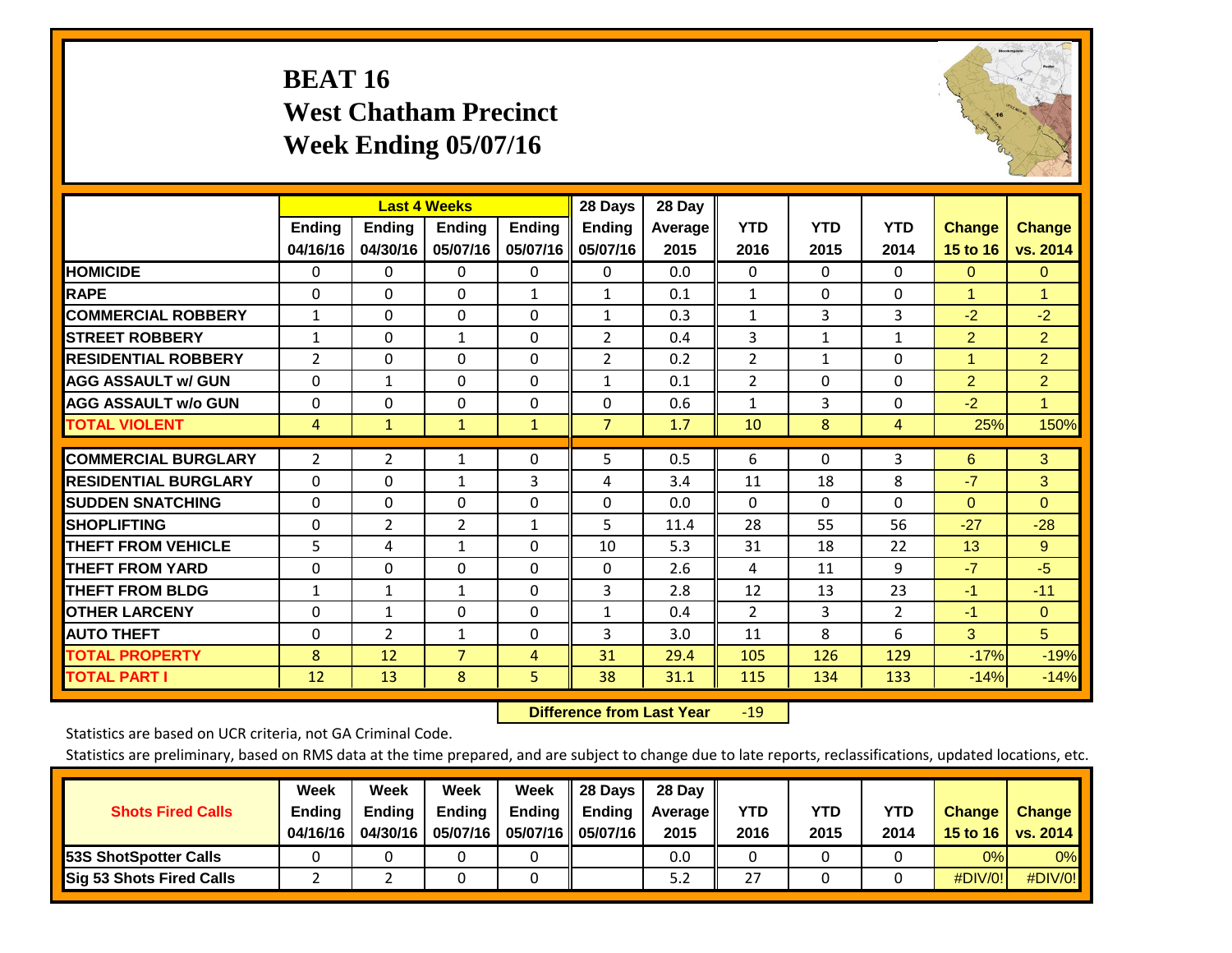

#### **COMPSTATDOWNTOWN PRECINCTWeek Ending 05/07/16**

#### **ACTING PRECINCT COMMANDER:**

**LT. MIKE WILSON**



|                             | Week<br><b>Ending</b><br>05/07/16 | Week<br><b>Ending</b><br>05/07/16 | Weekly<br>Avg<br>2015 | 28-Day<br><b>Ending</b><br>05/07/16 | 28-Day<br>Ending<br>04/09/16 | Avg<br>28-Day<br>2015 | <b>YTD</b><br>2016 | <b>YTD</b><br>2015 | <b>YTD</b><br>2014 | <b>Change</b><br><b>15 to 16</b> | <b>Change</b><br>vs. 2014 |
|-----------------------------|-----------------------------------|-----------------------------------|-----------------------|-------------------------------------|------------------------------|-----------------------|--------------------|--------------------|--------------------|----------------------------------|---------------------------|
| <b>HOMICIDE</b>             | 0                                 |                                   | $\Omega$              |                                     | 0                            |                       | 3                  |                    |                    | $\overline{2}$                   | $\overline{2}$            |
| <b>RAPE</b>                 | $\bf{0}$                          | 0                                 | $\mathbf 0$           | $\bf{0}$                            | $\Omega$                     |                       | $\mathbf{2}$       | 6                  | 3                  | -4                               | $-1$                      |
| <b>COMMERCIAL ROBBERY</b>   | $\bf{0}$                          | $\Omega$                          | $\Omega$              | 0                                   | 1                            |                       | 3                  | 3                  | $\overline{2}$     | $\Omega$                         |                           |
| <b>STREET ROBBERY</b>       |                                   | $\overline{2}$                    | 2                     | 12                                  | 21                           | 9                     | 58                 | 30                 | 21                 | 28                               | 37                        |
| <b>RESIDENTIAL ROBBERY</b>  | $\bf{0}$                          |                                   | $\Omega$              | 8                                   | $\Omega$                     |                       | 1                  | 3                  | $\Omega$           | $-2$                             |                           |
| <b>AGG ASSAULT w/ GUN</b>   | $\overline{2}$                    | 2                                 |                       | 5                                   | 13                           | 4                     | 30                 | 17                 | 10                 | 13                               | 20                        |
| <b>AGG ASSAULT w/o GUN</b>  | $\overline{2}$                    | $\overline{2}$                    |                       | 4                                   | 2                            | 4                     | 18                 | 9                  | 16                 | 9                                | $\overline{2}$            |
| <b>TOTAL VIOLENT</b>        | 5                                 | 8                                 | 5                     | 30                                  | 37                           | 21                    | 115                | 69                 | 53                 | 67%                              | 117%                      |
| <b>COMMERCIAL BURGLARY</b>  | 3                                 |                                   |                       |                                     |                              |                       |                    | 8                  | 8                  | 11                               | 11                        |
|                             |                                   | 0                                 |                       | 5                                   | 3                            | 2                     | 19                 |                    |                    |                                  |                           |
| <b>RESIDENTIAL BURGLARY</b> |                                   | 8                                 | 3                     | 16                                  | $\overline{2}$               | 11                    | 48                 | 37                 | 42                 | 11                               | 6                         |
| <b>SUDDEN SNATCHING</b>     | 4                                 | $\Omega$                          |                       | 3                                   | 10                           | 3                     | 20                 | 16                 | 9                  | 4                                | 11                        |
| <b>SHOPLIFTING</b>          | $\bf{0}$                          | 4                                 | 5                     | 6                                   | $\overline{\phantom{a}}$     | 19                    | 57                 | 76                 | 89                 | $-19$                            | $-32$                     |
| <b>THEFT FROM VEHICLE</b>   | 12                                | 9                                 | 8                     | 47                                  | 46                           | 32                    | 202                | 124                | 143                | 78                               | 59                        |
| <b>THEFT FROM YARD</b>      | 8                                 |                                   | 4                     | 21                                  | 9                            | 17                    | 63                 | 58                 | 69                 | 5                                | $-6$                      |
| <b>THEFT FROM BLDG</b>      | 7                                 | 6                                 | 4                     | 33                                  | 22                           | 18                    | 102                | 83                 | 97                 | 19                               | 5                         |
| <b>OTHER LARCENY</b>        | $\bf{0}$                          | 3                                 | $\Omega$              | 9                                   | $\mathfrak{p}$               | $\overline{2}$        | 20                 | 5                  | 5                  | 15                               | 15                        |
| <b>AUTO THEFT</b>           | $5\phantom{.0}$                   | 5                                 | 4                     | 15                                  | 14                           | 16                    | 70                 | 52                 | 33                 | 18                               | 37                        |
| <b>TOTAL PROPERTY</b>       | 37                                | 36                                | 30                    | 155                                 | 115                          | 119                   | 601                | 459                | 495                | 31%                              | 21%                       |
| <b>TOTAL PART I</b>         | 42                                | 44                                | 35                    | 185                                 | 152                          | 139                   | 716                | 528                | 548                | 36%                              | 31%                       |

Statistics are based on UCR criteria, not GA Criminal Code. **Difference from Last Year** 188

Statistics are preliminary, based on RMS data at the time prepared, and are subject to change due to late reports, reclassifications, updated locations, etc. Cell Shading: white is within 0.6 standard deviation of the mean; red is above; green is below.

| <b>Citizen Initiated Calls</b>  | Week<br><b>Ending</b><br>05/07/16 | <b>Week</b><br><b>Ending</b><br>05/07/16 | Weekly<br>Avg<br>2015 | $28$ -Day<br><b>Ending</b><br>05/07/16 | 28-Day<br><b>Ending</b><br>04/09/16 | Avg<br>28-Day<br>2015 | YTD<br>2016 | <b>YTD</b><br>2015 | <b>YTD</b><br>2014 | <b>Change</b><br><b>15 to 16</b> | <b>Change</b><br>vs. 2014 |
|---------------------------------|-----------------------------------|------------------------------------------|-----------------------|----------------------------------------|-------------------------------------|-----------------------|-------------|--------------------|--------------------|----------------------------------|---------------------------|
| <b>Midnight Shift</b>           | 136                               | 126                                      | 121                   | 100                                    | 530                                 | 484                   | 2081        | 2075               | 2058               | 6                                | 23                        |
| Day Shift                       | 225                               | 227                                      | 233                   | 233                                    | 955                                 | 931                   | 3929        | 4198               | 3968               | $-269$                           | $-39$                     |
| <b>Afternoon Shift</b>          | 245                               | 235                                      | 252                   | 256                                    | 1059                                | 1010                  | 4254        | 4471               | 4306               | $-217$                           | $-52$                     |
| <b>TOTAL CITIZEN CFS</b>        | 606                               | 588                                      | 606                   | 589                                    | 2544                                | 2425                  | 10264       | 10744              | 10331              | $-4.5%$                          | $-0.7%$                   |
| 53S ShotSpotter Calls           |                                   |                                          | 6                     | 31                                     | 60                                  | 25                    | 170         |                    |                    | 170                              | 170                       |
| <b>Sig 53 Shots Fired Calls</b> |                                   | 4                                        | 10                    | 34                                     | 50                                  | 38                    | 195         | 0                  |                    | 195                              | 195                       |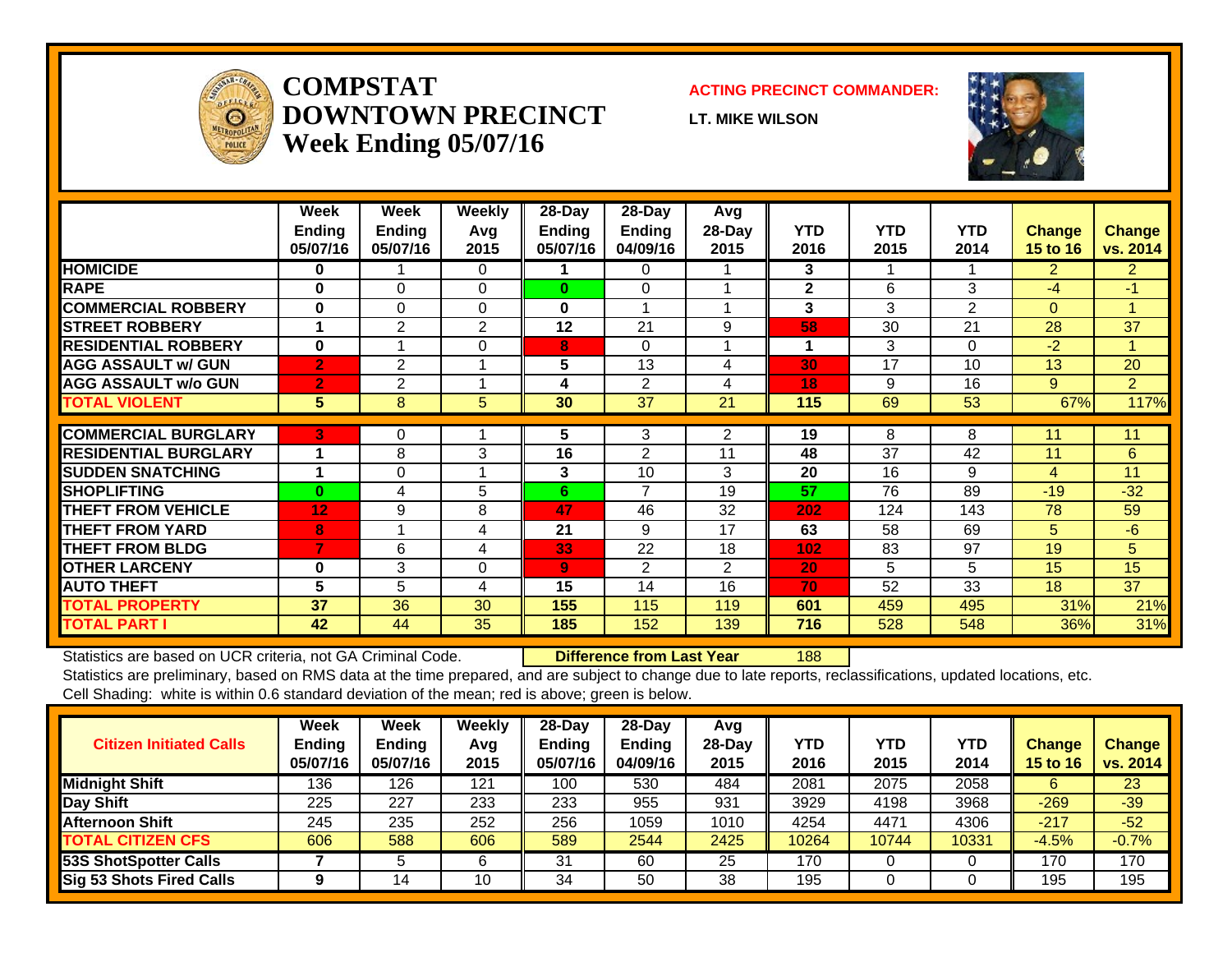### **BEAT 21 Downtown Precinct Week Ending 05/07/16**



|                             |                | <b>Last 4 Weeks</b> |                |                | 28 Days        | 28 Day  |                |              |                |                      |                |
|-----------------------------|----------------|---------------------|----------------|----------------|----------------|---------|----------------|--------------|----------------|----------------------|----------------|
|                             | Ending         | <b>Ending</b>       | <b>Ending</b>  | <b>Ending</b>  | <b>Ending</b>  | Average | <b>YTD</b>     | <b>YTD</b>   | <b>YTD</b>     | <b>Change</b>        | <b>Change</b>  |
|                             | 04/16/16       | 04/30/16            | 05/07/16       | 05/07/16       | 05/07/16       | 2015    | 2016           | 2015         | 2014           | 15 to 16             | vs. 2014       |
| <b>HOMICIDE</b>             | 0              | $\mathbf{0}$        | 1              | 0              | 1              | 0.2     | $\overline{2}$ | $\Omega$     | 1              | $\overline{2}$       | 1.             |
| <b>RAPE</b>                 | $\Omega$       | $\Omega$            | $\Omega$       | $\Omega$       | 0              | 0.2     | $\Omega$       | 1            | 0              | $-1$                 | $\overline{0}$ |
| <b>COMMERCIAL ROBBERY</b>   | $\Omega$       | $\Omega$            | $\Omega$       | $\Omega$       | $\Omega$       | 0.2     | $\overline{2}$ | $\Omega$     | $\Omega$       | $\overline{2}$       | $\overline{2}$ |
| <b>STREET ROBBERY</b>       | $\Omega$       | $\Omega$            | $\Omega$       | $\mathbf{1}$   | $\mathbf{1}$   | 1.0     | 5              | 3            | $\overline{2}$ | $\overline{2}$       | 3              |
| <b>RESIDENTIAL ROBBERY</b>  | $\overline{2}$ | $\Omega$            | $\Omega$       | $\Omega$       | 2              | 0.2     | $\mathbf{0}$   | $\mathbf{1}$ | $\Omega$       | $-1$                 | $\mathbf{0}$   |
| <b>AGG ASSAULT w/ GUN</b>   | $\Omega$       | $\Omega$            | $\mathbf{1}$   | $\mathbf{1}$   | $\overline{2}$ | 1.3     | 4              | 6            | $\mathbf{1}$   | $-2$                 | 3              |
| <b>AGG ASSAULT w/o GUN</b>  | $\Omega$       | $\Omega$            | $\Omega$       | 0              | 0              | 0.7     | $\overline{7}$ | 4            | 5              | 3                    | $\overline{2}$ |
| <b>TOTAL VIOLENT</b>        | $\overline{2}$ | $\mathbf{0}$        | $\overline{2}$ | $\overline{2}$ | 6              | 3.8     | 20             | 15           | 9              | 33%                  | 122%           |
|                             |                |                     |                |                |                |         |                |              |                |                      |                |
| <b>COMMERCIAL BURGLARY</b>  | $\mathbf 0$    | $\Omega$            | 0              | $\Omega$       | 0              | 0.3     | $\mathbf{1}$   | 1            | 1              | $\Omega$             | $\mathbf{0}$   |
| <b>RESIDENTIAL BURGLARY</b> | $\mathbf{1}$   | $\mathbf{1}$        | $\overline{2}$ | 0              | 4              | 3.4     | 8              | 13           | 12             | $-5$                 | $-4$           |
| <b>ISUDDEN SNATCHING</b>    | $\Omega$       | $\Omega$            | $\Omega$       | $\Omega$       | 0              | 0.1     | $\Omega$       | $\Omega$     | $\mathbf{1}$   | $\Omega$             | $-1$           |
| <b>SHOPLIFTING</b>          | $\Omega$       | $\Omega$            | $\Omega$       | $\Omega$       | $\Omega$       | 2.1     | 3              | 9            | 9              | $-6$                 | $-6$           |
| <b>THEFT FROM VEHICLE</b>   | $\Omega$       | $\Omega$            | $\Omega$       | $\Omega$       | 0              | 3.5     | 6              | 20           | $\overline{7}$ | $-14$                | $-1$           |
| <b>THEFT FROM YARD</b>      | $\Omega$       | $\Omega$            | $\Omega$       | $\mathbf{1}$   | $\mathbf{1}$   | 1.0     | 5              | 4            | $\mathbf{1}$   | $\blacktriangleleft$ | $\overline{4}$ |
| <b>THEFT FROM BLDG</b>      | $\Omega$       | $\Omega$            | 1              | $\Omega$       | $\mathbf{1}$   | 2.1     | $\overline{7}$ | 11           | 14             | $-4$                 | $-7$           |
| <b>OTHER LARCENY</b>        | $\Omega$       | $\Omega$            | $\Omega$       | $\Omega$       | 0              | 0.1     | $\mathbf{1}$   | $\Omega$     | 0              | 1                    | 1              |
| <b>AUTO THEFT</b>           | 2              | $\Omega$            | $\Omega$       | $\mathbf{1}$   | 3              | 3.4     | 14             | 9            | 6              | $5\phantom{.0}$      | 8              |
| <b>TOTAL PROPERTY</b>       | 3              | $\mathbf{1}$        | 3              | $\overline{2}$ | 9              | 16.0    | 45             | 67           | 51             | $-33%$               | $-12%$         |
| <b>TOTAL PART I</b>         | 5              | $\mathbf{1}$        | 5              | 4              | 15             | 19.7    | 65             | 82           | 60             | $-21%$               | 8%             |

 **Difference from Last Year**r -17

Statistics are based on UCR criteria, not GA Criminal Code.

| <b>Shots Fired Calls</b>        | Week<br><b>Ending</b><br>04/16/16 | Week<br><b>Endina</b><br>04/30/16 | Week<br>Ending<br>05/07/16 | Week<br>Ending | 28 Days<br><b>Ending</b><br>05/07/16    05/07/16 | 28 Day<br>Average II<br>2015 | YTD<br>2016 | YTD<br>2015 | YTD<br>2014 | <b>Change</b><br>15 to 16 $\vert$ | <b>Change</b><br><b>vs. 2014</b> |
|---------------------------------|-----------------------------------|-----------------------------------|----------------------------|----------------|--------------------------------------------------|------------------------------|-------------|-------------|-------------|-----------------------------------|----------------------------------|
| <b>153S ShotSpotter Calls</b>   |                                   |                                   |                            |                |                                                  | 0.0                          |             |             |             | 0%                                | 0%                               |
| <b>Sig 53 Shots Fired Calls</b> |                                   |                                   |                            |                | 15                                               | 9.3                          | 43          |             |             | #DIV/0!                           | #DIV/0!                          |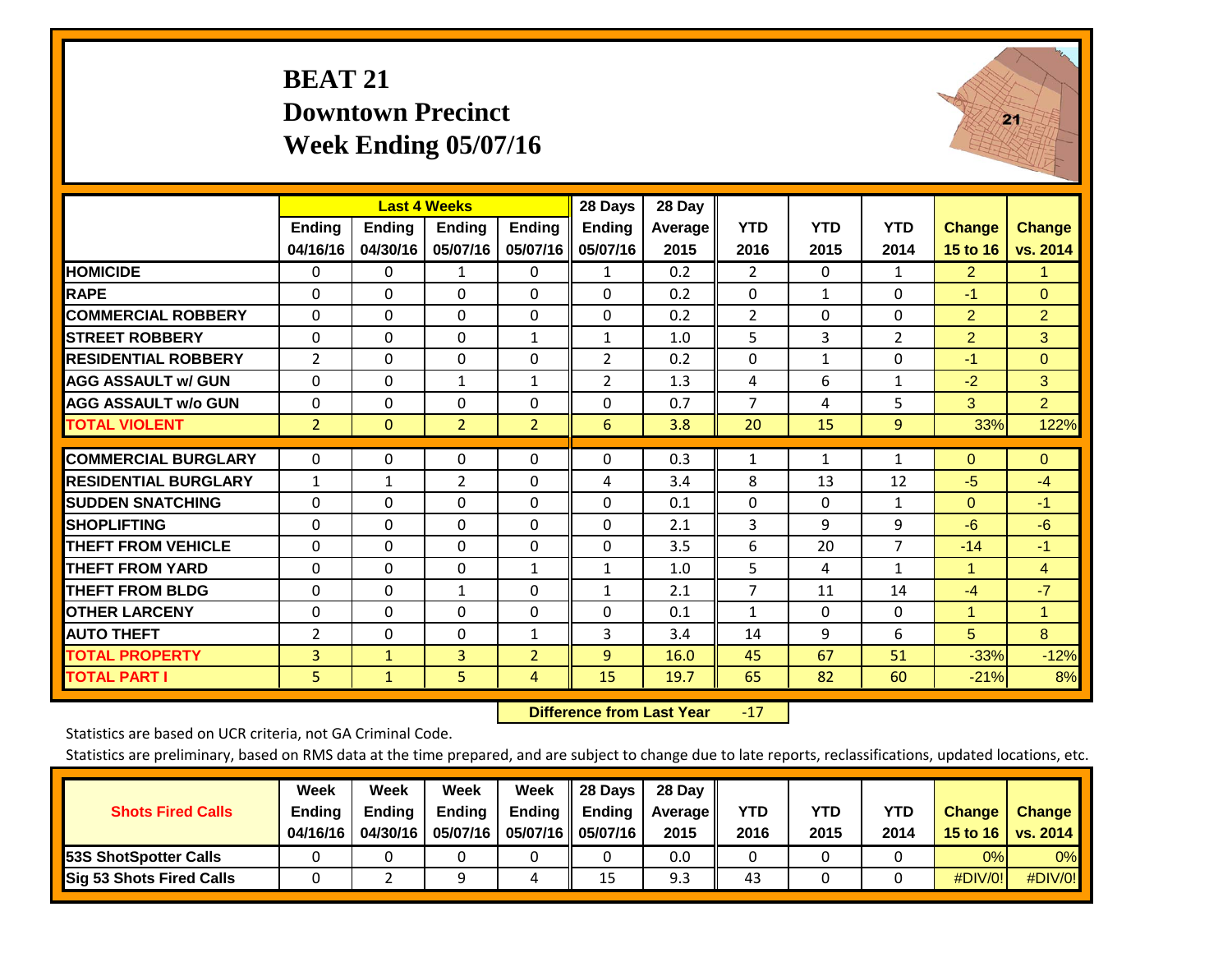## **BEAT 22 Downtown Precinct Week Ending 05/07/16**



|                             |                    | <b>Last 4 Weeks</b>       |                           |                           | 28 Days                   | 28 Day                 |                    |                    |                    |                           |                           |
|-----------------------------|--------------------|---------------------------|---------------------------|---------------------------|---------------------------|------------------------|--------------------|--------------------|--------------------|---------------------------|---------------------------|
|                             | Ending<br>04/16/16 | <b>Ending</b><br>04/30/16 | <b>Endina</b><br>05/07/16 | <b>Ending</b><br>05/07/16 | <b>Ending</b><br>05/07/16 | <b>Average</b><br>2015 | <b>YTD</b><br>2016 | <b>YTD</b><br>2015 | <b>YTD</b><br>2014 | <b>Change</b><br>15 to 16 | <b>Change</b><br>vs. 2014 |
|                             |                    |                           |                           |                           |                           |                        |                    |                    |                    |                           |                           |
| <b>HOMICIDE</b>             | 0                  | 0                         | 0                         | 0                         | 0                         | 0.1                    | $\Omega$           | $\Omega$           | $\Omega$           | $\mathbf{0}$              | $\mathbf{0}$              |
| <b>RAPE</b>                 | $\Omega$           | 0                         | $\Omega$                  | 0                         | $\Omega$                  | 0.4                    | $\mathbf{0}$       | 4                  | $\Omega$           | $-4$                      | $\Omega$                  |
| <b>COMMERCIAL ROBBERY</b>   | $\Omega$           | $\Omega$                  | $\mathbf{0}$              | $\Omega$                  | $\Omega$                  | 0.2                    | $\Omega$           | $\Omega$           | $\Omega$           | $\mathbf{0}$              | $\mathbf{0}$              |
| <b>STREET ROBBERY</b>       | $\overline{2}$     | 0                         | 0                         | $\Omega$                  | $\overline{2}$            | 2.3                    | 9                  | $\overline{7}$     | $\overline{7}$     | $\overline{2}$            | $\overline{2}$            |
| <b>RESIDENTIAL ROBBERY</b>  | $\mathbf{1}$       | 0                         | $\mathbf{0}$              | $\Omega$                  | $\mathbf{1}$              | 0.0                    | $\Omega$           | $\Omega$           | 0                  | $\Omega$                  | $\Omega$                  |
| <b>AGG ASSAULT w/ GUN</b>   | $\Omega$           | 0                         | 0                         | $\Omega$                  | 0                         | 0.5                    | $\overline{2}$     | $\mathbf{1}$       | 3                  | 1                         | $-1$                      |
| <b>AGG ASSAULT w/o GUN</b>  | $\Omega$           | 0                         | $\mathbf{1}$              | $\mathbf{1}$              | $\overline{2}$            | 0.7                    | 4                  | $\Omega$           | 6                  | $\overline{4}$            | $-2$                      |
| <b>TOTAL VIOLENT</b>        | 3                  | $\overline{0}$            | $\mathbf{1}$              | $\mathbf{1}$              | 5                         | 4.1                    | 15                 | 12                 | 16                 | 25%                       | $-6%$                     |
|                             |                    |                           |                           |                           |                           |                        |                    |                    |                    |                           |                           |
| <b>COMMERCIAL BURGLARY</b>  | $\Omega$           | 0                         | 0                         | $\mathbf{1}$              | $\mathbf{1}$              | 0.5                    | 3                  | 4                  | 5                  | $-1$                      | $-2$                      |
| <b>RESIDENTIAL BURGLARY</b> | $\Omega$           | 0                         | $\mathbf{1}$              | 0                         | $\mathbf{1}$              | 0.0                    | 5                  | 0                  | 0                  | 5                         | 5                         |
| <b>SUDDEN SNATCHING</b>     | $\Omega$           | $\mathbf{1}$              | 0                         | $\mathbf{1}$              | $\overline{2}$            | 1.3                    | 14                 | 9                  | 4                  | 5                         | 10                        |
| <b>SHOPLIFTING</b>          | $\Omega$           | 0                         | 1                         | $\Omega$                  | $\mathbf{1}$              | 2.1                    | 17                 | 5                  | 8                  | 12                        | 9                         |
| <b>THEFT FROM VEHICLE</b>   | $\Omega$           | $\overline{7}$            | 3                         | 3                         | 13                        | 5.8                    | 53                 | 20                 | 31                 | 33                        | 22                        |
| <b>THEFT FROM YARD</b>      | $\overline{2}$     | 0                         | 1                         | $\overline{2}$            | 5                         | 4.1                    | 16                 | 14                 | 12                 | $\overline{2}$            | $\overline{4}$            |
| <b>THEFT FROM BLDG</b>      | 9                  | $\mathbf{1}$              | 1                         | $\mathbf{1}$              | 12                        | 5.8                    | 38                 | 26                 | 33                 | 12                        | 5                         |
| <b>OTHER LARCENY</b>        | $\Omega$           | 1                         | $\Omega$                  | $\Omega$                  | $\mathbf{1}$              | 0.1                    | 3                  | $\Omega$           | 4                  | 3                         | $-1$                      |
| <b>AUTO THEFT</b>           | $\Omega$           | 1                         | 0                         | $\Omega$                  | $\mathbf{1}$              | 1.8                    | 10                 | 5                  | 4                  | 5                         | 6                         |
| <b>TOTAL PROPERTY</b>       | 11                 | 11                        | $\overline{7}$            | 8                         | 37                        | 21.4                   | 159                | 83                 | 101                | 92%                       | 57%                       |
| <b>TOTAL PART I</b>         | 14                 | 11                        | 8                         | $\overline{9}$            | 42                        | 25.5                   | 174                | 95                 | 117                | 83%                       | 49%                       |

 **Difference from Last Year**r 79

Statistics are based on UCR criteria, not GA Criminal Code.

|                                 | Week          | Week          | <b>Week</b> | Week   | 28 Days             | 28 Day     |      |      |      |                  |                 |
|---------------------------------|---------------|---------------|-------------|--------|---------------------|------------|------|------|------|------------------|-----------------|
| <b>Shots Fired Calls</b>        | <b>Ending</b> | <b>Ending</b> | Ending      | Ending | <b>Ending</b>       | Average II | YTD  | YTD  | YTD  | <b>Change</b>    | <b>Change</b>   |
|                                 | 04/16/16      | 04/30/16      | 05/07/16    |        | 05/07/16   05/07/16 | 2015       | 2016 | 2015 | 2014 | 15 to 16 $\vert$ | <b>VS. 2014</b> |
| <b>153S ShotSpotter Calls</b>   |               |               |             |        |                     | 1.1        |      |      |      | 0%               | 0%              |
| <b>Sig 53 Shots Fired Calls</b> |               |               |             |        |                     | 2.4        | 10   |      |      | #DIV/0!          | #DIV/0!         |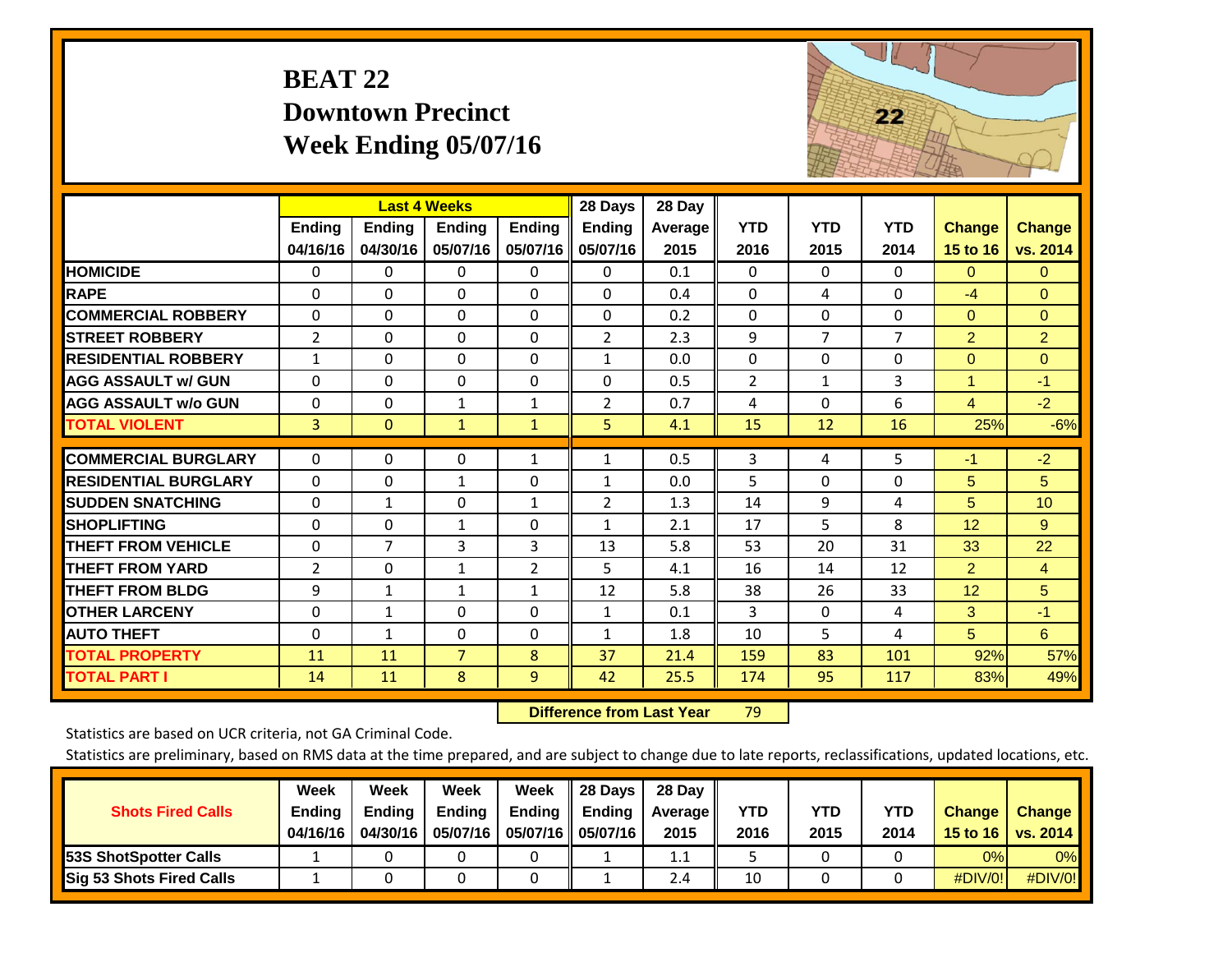## **BEAT 23 Downtown Precinct Week Ending 05/07/16**



|                             |                | <b>Last 4 Weeks</b> |                |                | 28 Days        | 28 Day  |                |                |                |                      |                 |
|-----------------------------|----------------|---------------------|----------------|----------------|----------------|---------|----------------|----------------|----------------|----------------------|-----------------|
|                             | Ending         | <b>Ending</b>       | <b>Endina</b>  | Ending         | <b>Ending</b>  | Average | <b>YTD</b>     | <b>YTD</b>     | <b>YTD</b>     | <b>Change</b>        | <b>Change</b>   |
|                             | 04/16/16       | 04/30/16            | 05/07/16       | 05/07/16       | 05/07/16       | 2015    | 2016           | 2015           | 2014           | 15 to 16             | vs. 2014        |
| <b>HOMICIDE</b>             | 0              | 0                   | 0              | 0              | $\Omega$       | 0.2     | $\Omega$       | $\Omega$       | 0              | $\Omega$             | $\mathbf{0}$    |
| <b>RAPE</b>                 | $\Omega$       | $\Omega$            | $\Omega$       | $\Omega$       | 0              | 0.2     | $\mathbf{1}$   | 0              | 0              | $\blacktriangleleft$ | 1               |
| <b>COMMERCIAL ROBBERY</b>   | $\Omega$       | 0                   | $\Omega$       | 0              | 0              | 0.0     | $\Omega$       | $\Omega$       | $\Omega$       | $\mathbf{0}$         | $\mathbf{0}$    |
| <b>STREET ROBBERY</b>       | $\mathbf{1}$   | $\mathbf{1}$        | 0              | 0              | 2              | 1.3     | $\overline{7}$ | 5              | $\mathbf{1}$   | $\overline{2}$       | $6\phantom{a}$  |
| <b>RESIDENTIAL ROBBERY</b>  | $\Omega$       | $\Omega$            | $\Omega$       | $\Omega$       | $\Omega$       | 0.2     | $\mathbf{0}$   | $\Omega$       | $\Omega$       | $\Omega$             | $\Omega$        |
| <b>AGG ASSAULT w/ GUN</b>   | $\Omega$       | $\Omega$            | $\Omega$       | $\mathbf{1}$   | $\mathbf{1}$   | 0.8     | 2              | 1              | $\overline{2}$ | $\blacktriangleleft$ | $\Omega$        |
| <b>AGG ASSAULT w/o GUN</b>  | $\Omega$       | $\Omega$            | $\Omega$       | $\mathbf{1}$   | $\mathbf{1}$   | 0.5     | 3              | 1              | $\Omega$       | $\overline{2}$       | 3               |
| <b>TOTAL VIOLENT</b>        | $\mathbf{1}$   | $\mathbf{1}$        | $\mathbf{0}$   | $\overline{2}$ | 4              | 3.1     | 13             | $\overline{7}$ | 3              | 86%                  | 333%            |
| <b>COMMERCIAL BURGLARY</b>  | 0              | 0                   | 0              | 0              | 0              | 0.0     | 0              | $\Omega$       | 1              | $\mathbf{0}$         | $-1$            |
|                             |                |                     |                |                |                |         |                |                |                |                      |                 |
| <b>RESIDENTIAL BURGLARY</b> | $\Omega$       | $\Omega$            | $\mathbf{1}$   | $\Omega$       | $\mathbf{1}$   | 0.9     | 3              | 3              | $\mathbf{1}$   | $\Omega$             | $\overline{2}$  |
| <b>SUDDEN SNATCHING</b>     | 0              | $\Omega$            | $\Omega$       | $\Omega$       | 0              | 0.2     | 2              | 2              | 1              | $\mathbf{0}$         | 1               |
| <b>SHOPLIFTING</b>          | $\Omega$       | $\Omega$            | $\mathbf{1}$   | 0              | $\mathbf{1}$   | 2.2     | 4              | 7              | $\overline{2}$ | $-3$                 | $\overline{2}$  |
| <b>THEFT FROM VEHICLE</b>   | $\mathbf{1}$   | $\mathbf{1}$        | $\mathbf{1}$   | $\mathbf{1}$   | 4              | 4.3     | 28             | 14             | 12             | 14                   | 16              |
| <b>THEFT FROM YARD</b>      | $\mathbf 0$    | $\Omega$            | $\Omega$       | 0              | $\Omega$       | 1.0     | $\overline{3}$ | $\mathbf{1}$   | 8              | $\overline{2}$       | $-5$            |
| <b>THEFT FROM BLDG</b>      | $\mathbf{1}$   | 3                   | 1              | 1              | 6              | 2.5     | 18             | 13             | 8              | 5                    | 10 <sup>°</sup> |
| <b>OTHER LARCENY</b>        | 0              | $\Omega$            | $\overline{2}$ | 0              | $\overline{2}$ | 0.1     | $\overline{2}$ | $\mathbf{0}$   | 0              | $\overline{2}$       | $\overline{2}$  |
| <b>AUTO THEFT</b>           | $\Omega$       | $\mathbf{1}$        | $\Omega$       | $\mathbf{1}$   | $\overline{2}$ | 1.8     | 9              | 7              | $\mathbf{1}$   | $\overline{2}$       | 8               |
| <b>TOTAL PROPERTY</b>       | $\overline{2}$ | 5                   | 6              | 3              | 16             | 13.0    | 69             | 47             | 34             | 47%                  | 103%            |
| <b>TOTAL PART I</b>         | 3              | 6                   | 6              | 5.             | 20             | 16.0    | 82             | 54             | 37             | 52%                  | 122%            |

 **Difference from Last Year**r 28

Statistics are based on UCR criteria, not GA Criminal Code.

|                                 | Week          | Week          | <b>Week</b> | Week                | 28 Days       | 28 Day     |      |      |      |                  |                 |
|---------------------------------|---------------|---------------|-------------|---------------------|---------------|------------|------|------|------|------------------|-----------------|
| <b>Shots Fired Calls</b>        | <b>Ending</b> | <b>Ending</b> | Ending      | Ending              | <b>Ending</b> | Average II | YTD  | YTD  | YTD  | <b>Change</b>    | <b>Change</b>   |
|                                 | 04/16/16      | 04/30/16      | 05/07/16    | 05/07/16   05/07/16 |               | 2015       | 2016 | 2015 | 2014 | 15 to 16 $\vert$ | <b>VS. 2014</b> |
| <b>53S ShotSpotter Calls</b>    |               |               |             |                     |               | 5.3        | 22   |      |      | 0%               | 0%              |
| <b>Sig 53 Shots Fired Calls</b> |               |               |             |                     |               | 3.1        | 16   |      |      | #DIV/0!          | #DIV/0!         |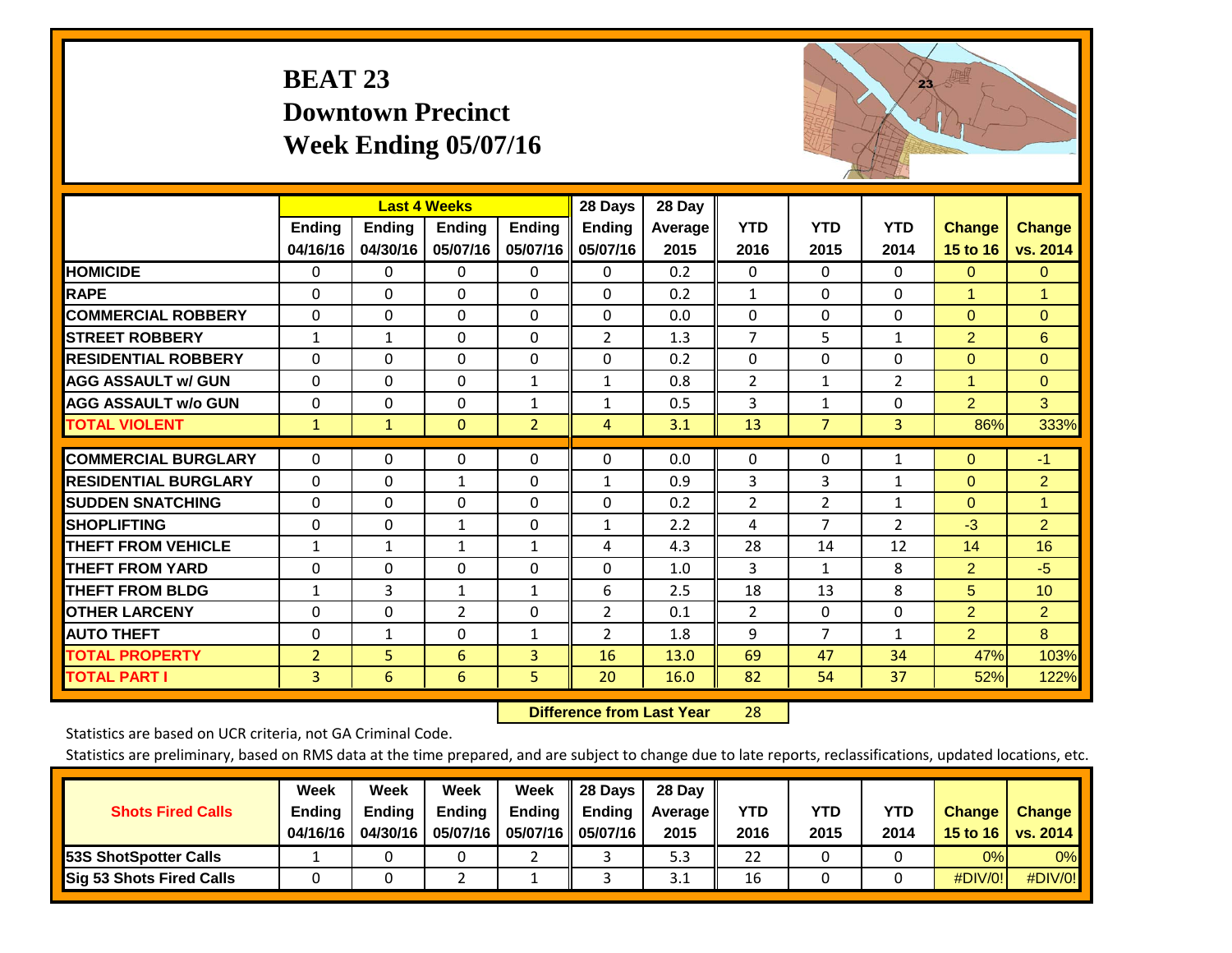### **BEAT 24 Downtown Precinct Week Ending 05/07/16**



|                             |               | <b>Last 4 Weeks</b> |                |               | 28 Days        | 28 Day         |              |              |                |                      |                 |
|-----------------------------|---------------|---------------------|----------------|---------------|----------------|----------------|--------------|--------------|----------------|----------------------|-----------------|
|                             | <b>Ending</b> | <b>Endina</b>       | Endina         | <b>Endina</b> | <b>Endina</b>  | <b>Average</b> | <b>YTD</b>   | <b>YTD</b>   | <b>YTD</b>     | <b>Change</b>        | <b>Change</b>   |
|                             | 04/16/16      | 04/30/16            | 05/07/16       | 05/07/16      | 05/07/16       | 2015           | 2016         | 2015         | 2014           | 15 to 16             | vs. 2014        |
| <b>HOMICIDE</b>             | 0             | 0                   | $\Omega$       | $\mathbf 0$   | 0              | 0.0            | $\Omega$     | $\Omega$     | 0              | $\Omega$             | $\mathbf{0}$    |
| <b>RAPE</b>                 | $\Omega$      | $\Omega$            | $\Omega$       | $\Omega$      | $\Omega$       | 0.4            | $\mathbf{0}$ | $\mathbf{1}$ | $\mathbf{1}$   | $-1$                 | $-1$            |
| <b>COMMERCIAL ROBBERY</b>   | $\Omega$      | 0                   | $\mathbf{0}$   | $\Omega$      | $\Omega$       | 0.1            | $\mathbf{0}$ | $\mathbf{1}$ | 0              | $-1$                 | $\mathbf{0}$    |
| <b>ISTREET ROBBERY</b>      | $\mathbf{1}$  | $\Omega$            | $\overline{2}$ | $\Omega$      | 3              | 1.6            | 13           | 6            | 3              | $\overline{7}$       | 10 <sup>1</sup> |
| <b>RESIDENTIAL ROBBERY</b>  | 2             | 0                   | $\mathbf{0}$   | $\Omega$      | $\overline{2}$ | 0.2            | $\mathbf{0}$ | $\mathbf{1}$ | 0              | $-1$                 | $\Omega$        |
| <b>AGG ASSAULT w/ GUN</b>   | $\Omega$      | 0                   | $\mathbf{0}$   | $\Omega$      | 0              | 0.2            | $\mathbf{0}$ | $\mathbf{1}$ | $\mathbf{1}$   | $-1$                 | $-1$            |
| <b>AGG ASSAULT w/o GUN</b>  | $\Omega$      | 0                   | $\Omega$       | $\Omega$      | 0              | 0.3            | $\mathbf{1}$ | $\Omega$     | $\overline{2}$ | $\blacktriangleleft$ | $-1$            |
| <b>TOTAL VIOLENT</b>        | 3             | $\Omega$            | $\overline{2}$ | $\mathbf{0}$  | 5              | 2.7            | 14           | 10           | $\overline{7}$ | 40%                  | 100%            |
|                             |               |                     |                |               |                |                |              |              |                |                      |                 |
| <b>COMMERCIAL BURGLARY</b>  | $\Omega$      | 0                   | $\mathbf{0}$   | $\Omega$      | $\Omega$       | 0.1            | $\mathbf{1}$ | $\mathbf{1}$ | $\mathbf{1}$   | $\Omega$             | $\mathbf{0}$    |
| <b>RESIDENTIAL BURGLARY</b> | $\Omega$      | 1                   | $\Omega$       | $\Omega$      | $\mathbf{1}$   | 1.5            | 6            | 4            | 10             | $\overline{2}$       | $-4$            |
| <b>ISUDDEN SNATCHING</b>    | $\Omega$      | 0                   | $\Omega$       | $\Omega$      | $\Omega$       | 0.5            | 3            | 4            | $\overline{2}$ | $-1$                 | 1               |
| <b>SHOPLIFTING</b>          | 0             | $\mathbf{1}$        | 1              | 0             | $\overline{2}$ | 7.7            | 17           | 43           | 27             | $-26$                | $-10$           |
| <b>THEFT FROM VEHICLE</b>   | 4             | 6                   | 5              | 5             | 20             | 9.5            | 63           | 39           | 33             | 24                   | 30              |
| <b>THEFT FROM YARD</b>      | 2             | $\overline{2}$      | $\mathbf{0}$   | 3             | 7              | 6.5            | 20           | 23           | 27             | $-3$                 | $-7$            |
| <b>THEFT FROM BLDG</b>      | 2             | $\Omega$            | $\overline{2}$ | 3             | $\overline{7}$ | 3.8            | 17           | 14           | 16             | 3                    | 1               |
| <b>OTHER LARCENY</b>        | $\mathbf{1}$  | $\mathbf{1}$        | $\Omega$       | $\Omega$      | $\overline{2}$ | 1.1            | 6            | 4            | 0              | $\overline{2}$       | 6               |
| <b>AUTO THEFT</b>           | $\Omega$      | $\Omega$            | $\overline{2}$ | $\Omega$      | $\overline{2}$ | 2.9            | 12           | 10           | 9              | $\overline{2}$       | 3               |
| <b>TOTAL PROPERTY</b>       | 9             | 11                  | 10             | 11            | 41             | 33.6           | 145          | 142          | 125            | 2%                   | 16%             |
| <b>TOTAL PART I</b>         | 12            | 11                  | 12             | 11            | 46             | 36.3           | 159          | 152          | 132            | 5%                   | 20%             |

 **Difference from Last Year**r 7

Statistics are based on UCR criteria, not GA Criminal Code.

| <b>Shots Fired Calls</b>        | Week<br><b>Ending</b><br>04/16/16 | Week<br><b>Endina</b><br>04/30/16 | Week<br>Ending<br>05/07/16 | Week<br>Ending | 28 Days<br><b>Ending</b><br>05/07/16    05/07/16 | 28 Day<br>Average II<br>2015 | YTD<br>2016 | YTD<br>2015 | YTD<br>2014 | <b>Change</b><br>15 to 16 $\vert$ | <b>Change</b><br><b>vs. 2014</b> |
|---------------------------------|-----------------------------------|-----------------------------------|----------------------------|----------------|--------------------------------------------------|------------------------------|-------------|-------------|-------------|-----------------------------------|----------------------------------|
| <b>153S ShotSpotter Calls</b>   |                                   |                                   |                            |                |                                                  | 1.4                          | 21          |             |             | 0%                                | 0%                               |
| <b>Sig 53 Shots Fired Calls</b> |                                   |                                   |                            |                |                                                  | 5.2                          | 38          |             |             | #DIV/0!                           | #DIV/0!                          |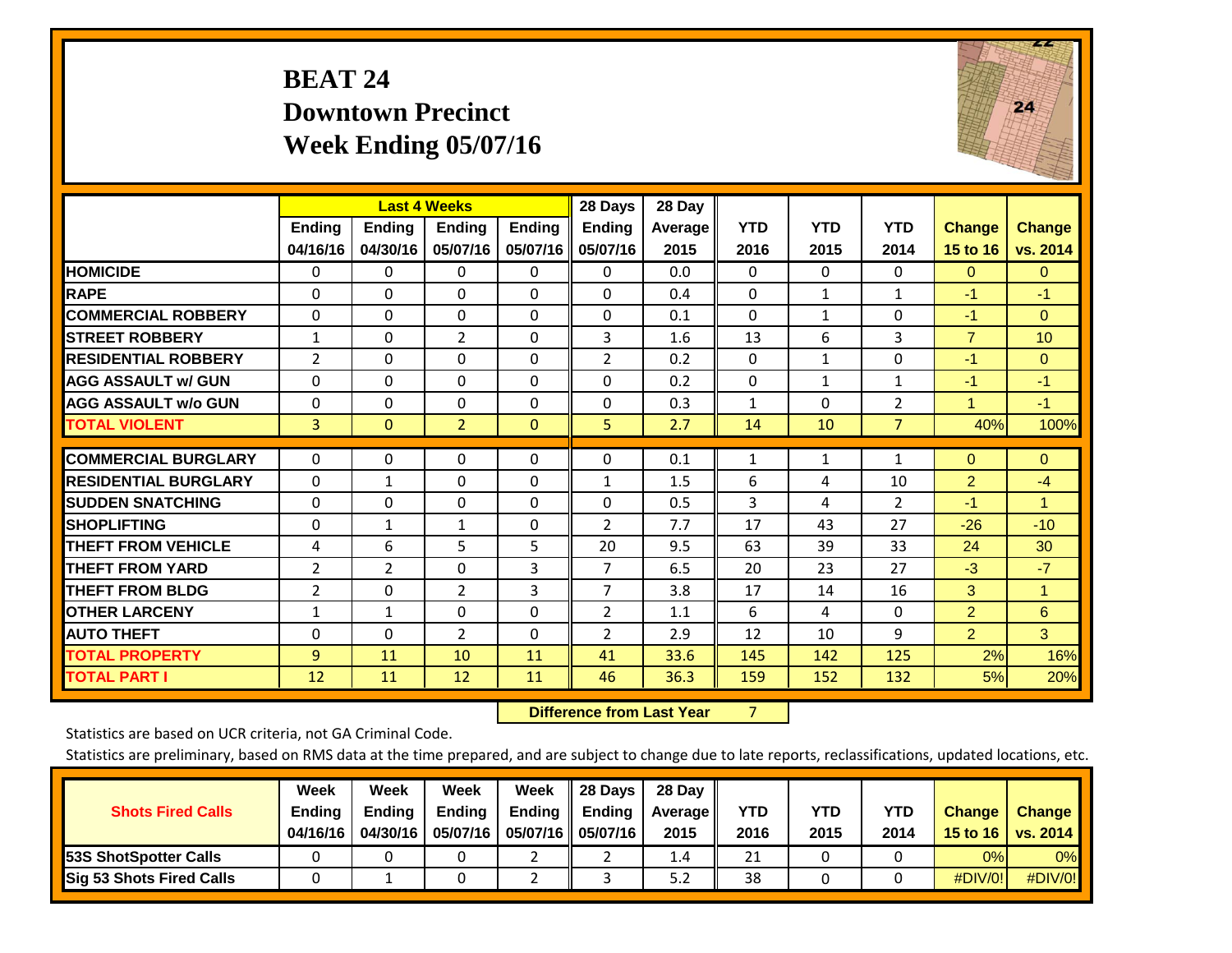### **BEAT 25 Downtown Precinct Week Ending 05/07/16**



|                             |                           | <b>Last 4 Weeks</b>       |                    |                           | 28 Days                   | 28 Day          |                    |                    |                    |                           |                           |
|-----------------------------|---------------------------|---------------------------|--------------------|---------------------------|---------------------------|-----------------|--------------------|--------------------|--------------------|---------------------------|---------------------------|
|                             | <b>Ending</b><br>04/16/16 | <b>Ending</b><br>04/30/16 | Ending<br>05/07/16 | <b>Ending</b><br>05/07/16 | <b>Ending</b><br>05/07/16 | Average<br>2015 | <b>YTD</b><br>2016 | <b>YTD</b><br>2015 | <b>YTD</b><br>2014 | <b>Change</b><br>15 to 16 | <b>Change</b><br>vs. 2014 |
| <b>HOMICIDE</b>             | $\mathbf{0}$              | $\mathbf{0}$              | $\Omega$           | $\Omega$                  | 0                         | 0.1             | $\mathbf{0}$       | $\mathbf{1}$       | 0                  | $-1$                      | $\mathbf{0}$              |
| <b>RAPE</b>                 | $\Omega$                  | 0                         | $\Omega$           | $\Omega$                  | 0                         | 0.2             | $\mathbf{1}$       | $\Omega$           | 0                  | 1                         | $\mathbf{1}$              |
| <b>COMMERCIAL ROBBERY</b>   | $\Omega$                  | $\Omega$                  | $\Omega$           | $\Omega$                  | $\Omega$                  | 0.4             | $\mathbf{1}$       | $\overline{2}$     | $\Omega$           | $-1$                      | $\mathbf{1}$              |
| <b>STREET ROBBERY</b>       | $\overline{2}$            | $\mathbf{1}$              | $\Omega$           | $\Omega$                  | 3                         | 1.7             | 12                 | 3                  | 6                  | 9                         | 6                         |
| <b>RESIDENTIAL ROBBERY</b>  | 2                         | 0                         | $\Omega$           | $\mathbf{0}$              | $\overline{2}$            | 0.0             | $\mathbf{0}$       | $\Omega$           | 0                  | $\mathbf{0}$              | $\Omega$                  |
| <b>AGG ASSAULT w/ GUN</b>   | $\Omega$                  | 1                         | $\Omega$           | $\Omega$                  | $\mathbf{1}$              | 0.9             | 4                  | $\overline{7}$     | 1                  | $-3$                      | 3                         |
| <b>AGG ASSAULT w/o GUN</b>  | $\mathbf 0$               | $\Omega$                  | $\Omega$           | $\Omega$                  | $\Omega$                  | 0.7             | $\overline{2}$     | 1                  | 3                  | 1                         | $-1$                      |
| <b>TOTAL VIOLENT</b>        | 4                         | $\overline{2}$            | $\mathbf{0}$       | $\mathbf{0}$              | 6                         | 3.9             | 20                 | 14                 | 10                 | 43%                       | 100%                      |
|                             |                           |                           |                    |                           |                           |                 |                    |                    |                    |                           |                           |
| <b>COMMERCIAL BURGLARY</b>  | $\Omega$                  | 0                         | 0                  | $\overline{2}$            | $\overline{2}$            | 0.8             | 10                 | 1                  | 0                  | 9                         | 10                        |
| <b>RESIDENTIAL BURGLARY</b> | 1                         | 1                         | 1                  | $\Omega$                  | 3                         | 1.4             | $\overline{7}$     | 3                  | $\overline{7}$     | 4                         | $\Omega$                  |
| <b>SUDDEN SNATCHING</b>     | 0                         | 1                         | $\Omega$           | $\Omega$                  | $\mathbf{1}$              | 0.5             | 1                  | $\Omega$           | 1                  | 1                         | $\Omega$                  |
| <b>SHOPLIFTING</b>          | $\Omega$                  | 0                         | $\mathbf{1}$       | $\Omega$                  | $\mathbf{1}$              | 1.7             | 6                  | $\overline{7}$     | 25                 | $-1$                      | $-19$                     |
| <b>THEFT FROM VEHICLE</b>   | $\overline{2}$            | 5                         | $\Omega$           | 2                         | 9                         | 5.1             | 42                 | 19                 | 30                 | 23                        | 12                        |
| <b>THEFT FROM YARD</b>      | $\Omega$                  | 3                         | $\Omega$           | $\mathbf{1}$              | 4                         | 1.5             | 11                 | 7                  | 15                 | $\overline{4}$            | $-4$                      |
| <b>THEFT FROM BLDG</b>      | 1                         | 1                         | $\Omega$           | $\overline{2}$            | 4                         | 1.8             | 10                 | 12                 | 13                 | $-2$                      | $-3$                      |
| <b>IOTHER LARCENY</b>       | $\mathbf{1}$              | $\mathbf{1}$              | $\Omega$           | $\Omega$                  | $\overline{2}$            | 0.2             | 4                  | 1                  | 0                  | 3                         | $\overline{4}$            |
| <b>AUTO THEFT</b>           | $\mathbf{1}$              | $\Omega$                  | 3                  | 1                         | 5                         | 3.0             | 17                 | 9                  | 4                  | 8                         | 13                        |
| <b>TOTAL PROPERTY</b>       | 6                         | 12                        | 5                  | 8                         | 31                        | 15.9            | 108                | 59                 | 95                 | 83%                       | 14%                       |
| <b>TOTAL PART I</b>         | 10                        | 14                        | 5.                 | 8                         | 37                        | 19.8            | 128                | 73                 | 105                | 75%                       | 22%                       |

 **Difference from Last Year**r 55

Statistics are based on UCR criteria, not GA Criminal Code.

| <b>Shots Fired Calls</b>        | Week<br><b>Ending</b><br>04/16/16 | Week<br><b>Endina</b><br>04/30/16 | Week<br>Ending<br>05/07/16 | Week<br>Ending | 28 Days<br><b>Ending</b><br>05/07/16    05/07/16 | 28 Day<br>Average II<br>2015 | YTD<br>2016 | YTD<br>2015 | YTD<br>2014 | <b>Change</b><br>15 to 16 $\vert$ | <b>Change</b><br><b>vs. 2014</b> |
|---------------------------------|-----------------------------------|-----------------------------------|----------------------------|----------------|--------------------------------------------------|------------------------------|-------------|-------------|-------------|-----------------------------------|----------------------------------|
| <b>153S ShotSpotter Calls</b>   |                                   |                                   |                            |                |                                                  | 7.1                          | 33          |             |             | 0%                                | 0%                               |
| <b>Sig 53 Shots Fired Calls</b> |                                   |                                   |                            |                |                                                  | 7.0                          | 41          |             |             | #DIV/0!                           | #DIV/0!                          |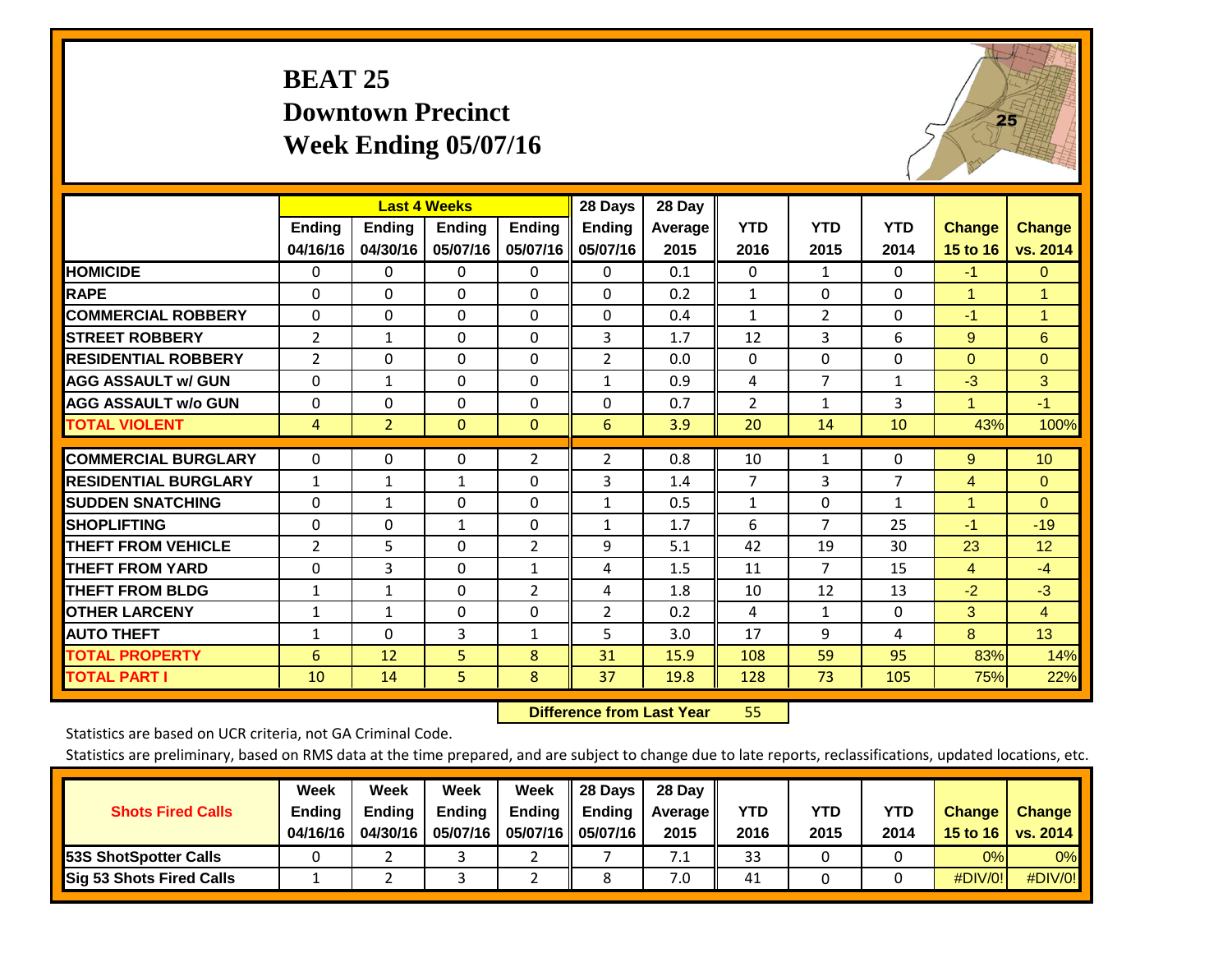## **BEAT 26 Downtown Precinct Week Ending 05/07/16**



|                             |                           | <b>Last 4 Weeks</b>       |                           |                           | 28 Days                   | 28 Day             |                    |                    |                    |                           |                           |
|-----------------------------|---------------------------|---------------------------|---------------------------|---------------------------|---------------------------|--------------------|--------------------|--------------------|--------------------|---------------------------|---------------------------|
|                             | <b>Ending</b><br>04/16/16 | <b>Ending</b><br>04/30/16 | <b>Endina</b><br>05/07/16 | <b>Ending</b><br>05/07/16 | <b>Endina</b><br>05/07/16 | Average II<br>2015 | <b>YTD</b><br>2016 | <b>YTD</b><br>2015 | <b>YTD</b><br>2014 | <b>Change</b><br>15 to 16 | <b>Change</b><br>vs. 2014 |
| <b>HOMICIDE</b>             | 0                         | 0                         | $\Omega$                  | 0                         | 0                         | 0.3                | 1                  | $\Omega$           | 0                  | 1                         | $\blacktriangleleft$      |
| <b>RAPE</b>                 | 0                         | $\Omega$                  | $\Omega$                  | $\Omega$                  | $\Omega$                  | 0.0                | $\Omega$           | $\Omega$           | $\overline{2}$     | $\Omega$                  | $-2$                      |
| <b>COMMERCIAL ROBBERY</b>   | $\Omega$                  | $\Omega$                  | $\Omega$                  | $\mathbf{0}$              | $\Omega$                  | 0.1                | $\Omega$           | $\Omega$           | $\overline{2}$     | $\mathbf{0}$              | $-2$                      |
| <b>ISTREET ROBBERY</b>      | $\Omega$                  | 1                         | $\Omega$                  | $\Omega$                  | $\mathbf{1}$              | 1.1                | 12                 | 6                  | 2                  | 6                         | 10                        |
| <b>RESIDENTIAL ROBBERY</b>  | 0                         | 0                         | $\mathbf{1}$              | 0                         | 1                         | 0.2                | $\mathbf{1}$       | $\mathbf{1}$       | 0                  | $\mathbf{0}$              | 1                         |
| <b>AGG ASSAULT w/ GUN</b>   | $\Omega$                  | 0                         | $\mathbf{1}$              | $\mathbf{0}$              | $\mathbf{1}$              | 0.8                | 18                 | 1                  | 2                  | 17                        | 16                        |
| <b>AGG ASSAULT w/o GUN</b>  | $\Omega$                  | 0                         | $\mathbf{1}$              | $\Omega$                  | $\mathbf{1}$              | 0.8                | $\mathbf{1}$       | 3                  | 0                  | $-2$                      | $\mathbf{1}$              |
| <b>TOTAL VIOLENT</b>        | $\Omega$                  | $\mathbf{1}$              | 3                         | $\mathbf{0}$              | $\overline{4}$            | 3.1                | 33                 | 11                 | 8                  | 200%                      | 313%                      |
| <b>COMMERCIAL BURGLARY</b>  | $\overline{2}$            | $\Omega$                  | $\Omega$                  | 0                         | 2                         | 0.4                | 4                  | 1                  | 0                  | 3                         | $\overline{4}$            |
| <b>RESIDENTIAL BURGLARY</b> | 0                         | 2                         | 3                         | 1                         | 6                         | 3.6                | 19                 | 14                 | 12                 | 5                         | $\overline{7}$            |
| <b>SUDDEN SNATCHING</b>     | 0                         | 0                         | $\Omega$                  | $\mathbf{0}$              | $\Omega$                  | 0.2                | 0                  | 1                  | $\Omega$           | -1                        | $\mathbf{0}$              |
| <b>SHOPLIFTING</b>          | 0                         | 1                         | $\mathbf{0}$              | 0                         | 1                         | 3.0                | 10                 | 5.                 | 18                 | 5                         | $-8$                      |
| <b>THEFT FROM VEHICLE</b>   | $\Omega$                  | 0                         | $\mathbf{0}$              | $\mathbf{1}$              | $\mathbf{1}$              | 4.1                | 10                 | 12                 | 30                 | $-2$                      | $-20$                     |
| <b>THEFT FROM YARD</b>      | $\overline{2}$            | $\mathbf{1}$              | $\mathbf{0}$              | $\mathbf{1}$              | 4                         | 2.8                | 8                  | 9                  | 6                  | $-1$                      | $\overline{2}$            |
| <b>THEFT FROM BLDG</b>      | 1                         | 1                         | $\mathbf{1}$              | $\Omega$                  | 3                         | 1.8                | 12                 | 7                  | 13                 | 5                         | $-1$                      |
| <b>OTHER LARCENY</b>        | $\Omega$                  | 1                         | $\mathbf{1}$              | $\Omega$                  | $\overline{2}$            | 0.1                | 4                  | $\Omega$           | $\mathbf{1}$       | 4                         | 3                         |
| <b>AUTO THEFT</b>           | 0                         | $\Omega$                  | $\Omega$                  | 2                         | 2                         | 2.9                | 8                  | 12                 | 9                  | $-4$                      | $-1$                      |
| <b>TOTAL PROPERTY</b>       | 5                         | 6                         | 5                         | 5                         | 21                        | 18.8               | 75                 | 61                 | 89                 | 23%                       | $-16%$                    |
| <b>TOTAL PART I</b>         | 5                         | $\overline{7}$            | 8                         | 5                         | 25                        | 21.9               | 108                | 72                 | 97                 | 50%                       | 11%                       |

 **Difference from Last Year**r 36

Statistics are based on UCR criteria, not GA Criminal Code.

|                                 | Week          | Week          | <b>Week</b> | Week   | 28 Days              | 28 Day     |      |      |            |               |                 |
|---------------------------------|---------------|---------------|-------------|--------|----------------------|------------|------|------|------------|---------------|-----------------|
| <b>Shots Fired Calls</b>        | <b>Ending</b> | <b>Endina</b> | Ending      | Ending | <b>Ending</b>        | Average II | YTD  | YTD  | <b>YTD</b> | <b>Change</b> | <b>Change</b>   |
|                                 | 04/16/16      | 04/30/16      | 05/07/16    |        | 05/07/16    05/07/16 | 2015       | 2016 | 2015 | 2014       | 15 to 16      | <b>vs. 2014</b> |
| <b>53S ShotSpotter Calls</b>    |               |               |             |        | 18                   | 10.1       | 89   |      |            | 0%            | 0%              |
| <b>Sig 53 Shots Fired Calls</b> |               |               |             |        | 4                    | 11.0       | 47   |      |            | #DIV/0!       | #DIV/0!         |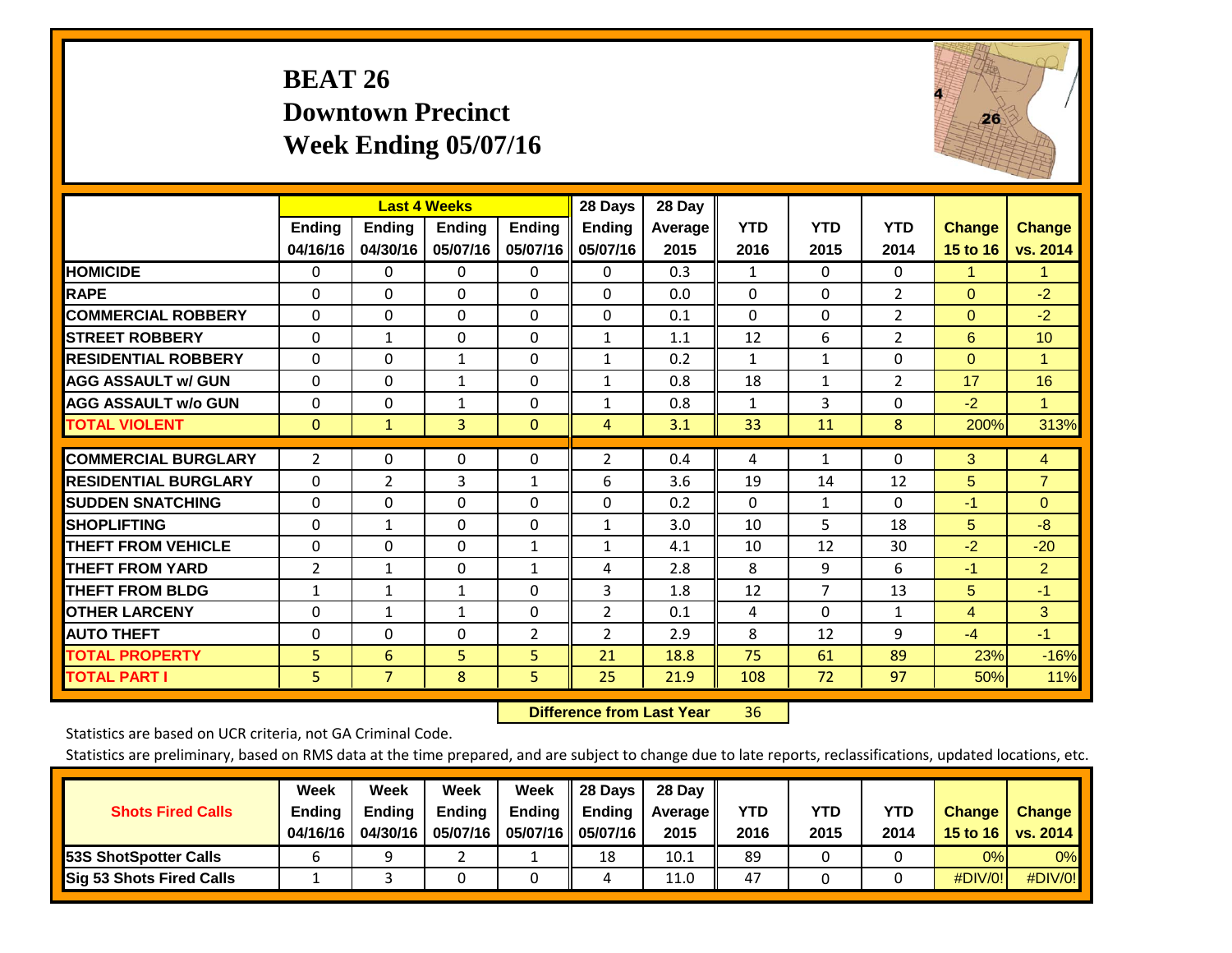

#### **COMPSTATCENTRAL PRECINCT** LT. GREGORY ERNST **Week Ending 05/07/16**

**PRECINCT COMMANDER:**



|                             | Week<br><b>Ending</b> | Week<br><b>Ending</b> | Weekly<br>Avq | 28-Day<br>Ending | $28$ -Day<br>Ending | Avg<br>28-Day | <b>YTD</b>              | <b>YTD</b>     | <b>YTD</b> | <b>Change</b>   | <b>Change</b>  |
|-----------------------------|-----------------------|-----------------------|---------------|------------------|---------------------|---------------|-------------------------|----------------|------------|-----------------|----------------|
|                             | 05/07/16              | 05/07/16              | 2015          | 05/07/16         | 04/09/16            | 2015          | 2016                    | 2015           | 2014       | <b>15 to 16</b> | vs. 2014       |
| <b>HOMICIDE</b>             | 0                     | 0                     | $\Omega$      |                  | 5                   |               | 10                      | 7              | 7          | 3.              | 3              |
| <b>RAPE</b>                 |                       | $\Omega$              | $\Omega$      | $\mathbf{2}$     | $\Omega$            |               | 6                       | 4              | 8          | $\overline{2}$  | $-2$           |
| <b>COMMERCIAL ROBBERY</b>   | $\bf{0}$              | 3                     | $\Omega$      | 3                | $\overline{2}$      |               | 5                       | $\overline{2}$ | 7          | 3               | $-2$           |
| <b>STREET ROBBERY</b>       |                       | 2                     | 2             | $\overline{7}$   | $\overline{7}$      | 8             | 25                      | 29             | 35         | $-4$            | $-10$          |
| <b>RESIDENTIAL ROBBERY</b>  | $\bf{0}$              | 2                     | $\Omega$      | 4                | $\Omega$            |               | 4                       | $\overline{2}$ | $\Omega$   | $\overline{2}$  | 4              |
| <b>AGG ASSAULT w/ GUN</b>   |                       | 4                     | 2             | 8                | 3                   | 8             | 24                      | 31             | 21         | $-7$            | 3              |
| <b>AGG ASSAULT w/o GUN</b>  |                       |                       |               | 4                | 5                   | 5             | 17                      | 12             | 10         | 5               | $\overline{7}$ |
| <b>TOTAL VIOLENT</b>        | 4                     | 12                    | 6             | 29               | 22                  | 26            | 91                      | 87             | 88         | 5%              | 3%             |
| <b>COMMERCIAL BURGLARY</b>  |                       |                       |               |                  |                     |               |                         |                |            |                 |                |
|                             |                       | 0                     |               | $\mathbf{2}$     |                     | 6             | 26                      | 26             | 12         | 0               | 14             |
| <b>RESIDENTIAL BURGLARY</b> | 6                     | $\Omega$              | 8             | 15               | 23                  | 31            | 87                      | 117            | 161        | $-30$           | $-74$          |
| <b>SUDDEN SNATCHING</b>     | $\bf{0}$              |                       | $\Omega$      | $\mathbf{2}$     | 3                   |               | $\overline{\mathbf{z}}$ | 5              | 4          | $\overline{2}$  | 3              |
| <b>SHOPLIFTING</b>          | $\mathbf{2}$          | 3                     | 2             | 11               | 7                   | 8             | 44                      | 32             | 37         | 12              | $\overline{7}$ |
| <b>THEFT FROM VEHICLE</b>   | 8                     | 9                     | 11            | 29               | 27                  | 43            | 151                     | 171            | 138        | $-20$           | 13             |
| <b>THEFT FROM YARD</b>      | $\mathbf{2}$          | 5                     | 4             | 16               | 12                  | 16            | 53                      | 59             | 50         | $-6$            | 3              |
| <b>THEFT FROM BLDG</b>      | 5                     | 9                     | 4             | 25               | 18                  | 17            | 92                      | 68             | 65         | 24              | 27             |
| <b>OTHER LARCENY</b>        | $\overline{2}$        | $\Omega$              |               | 4                | 6                   | 3             | 11                      | 17             | 2          | $-6$            | 9              |
| <b>AUTO THEFT</b>           | 3                     | 5                     | 5             | 18               | 13                  | 21            | 81                      | 81             | 86         | $\Omega$        | $-5$           |
| <b>TOTAL PROPERTY</b>       | 29                    | 32                    | 36            | 122              | 110                 | 146           | 552                     | 576            | 555        | $-4%$           | $-1%$          |
| <b>TOTAL PART I</b>         | 33                    | 44                    | 43            | 151              | 132                 | 171           | 643                     | 663            | 643        | $-3%$           | 0%             |

Statistics are based on UCR criteria, not GA Criminal Code. **Difference from Last Year** -20

Statistics are preliminary, based on RMS data at the time prepared, and are subject to change due to late reports, reclassifications, updated locations, etc. Cell Shading: white is within 0.6 standard deviation of the mean; red is above; green is below.

| <b>Citizen Initiated Calls</b>  | Week<br><b>Ending</b><br>05/07/16 | <b>Week</b><br><b>Ending</b><br>05/07/16 | Weekly<br>Avg<br>2015 | $28$ -Day<br><b>Ending</b><br>05/07/16 | 28-Dav<br><b>Endina</b><br>04/09/16 | Avg<br>28-Dav<br>2015 | YTD<br>2016 | <b>YTD</b><br>2015 | <b>YTD</b><br>2014 | Change<br><b>15 to 16</b> | <b>Change</b><br>vs. 2014 |
|---------------------------------|-----------------------------------|------------------------------------------|-----------------------|----------------------------------------|-------------------------------------|-----------------------|-------------|--------------------|--------------------|---------------------------|---------------------------|
| <b>Midnight Shift</b>           | 158                               | 104                                      | 126                   | l 11                                   | 538                                 | 503                   | 2303        | 2157               | 2117               | 146                       | 186                       |
| Day Shift                       | 270                               | 272                                      | 271                   | 261                                    | 950                                 | 1085                  | 4615        | 4783               | 4718               | $-168$                    | $-103$                    |
| <b>Afternoon Shift</b>          | 293                               | 311                                      | 294                   | 278                                    | 1124                                | 1176                  | 5066        | 5109               | 4947               | $-43$                     | 119                       |
| <b>TOTAL CITIZEN CFS</b>        | 721                               | 687                                      | 691                   | 650                                    | 2612                                | 2764                  | 11984       | 12049              | 11782              | $-0.5%$                   | 1.7%                      |
| 53S ShotSpotter Calls           |                                   | 14                                       | 13                    | 52                                     | 87                                  | 52                    | 293         |                    |                    | 293                       | 293                       |
| <b>Sig 53 Shots Fired Calls</b> | 4                                 |                                          | 21                    | 51                                     | 82                                  | 85                    | 349         |                    |                    | 349                       | 349                       |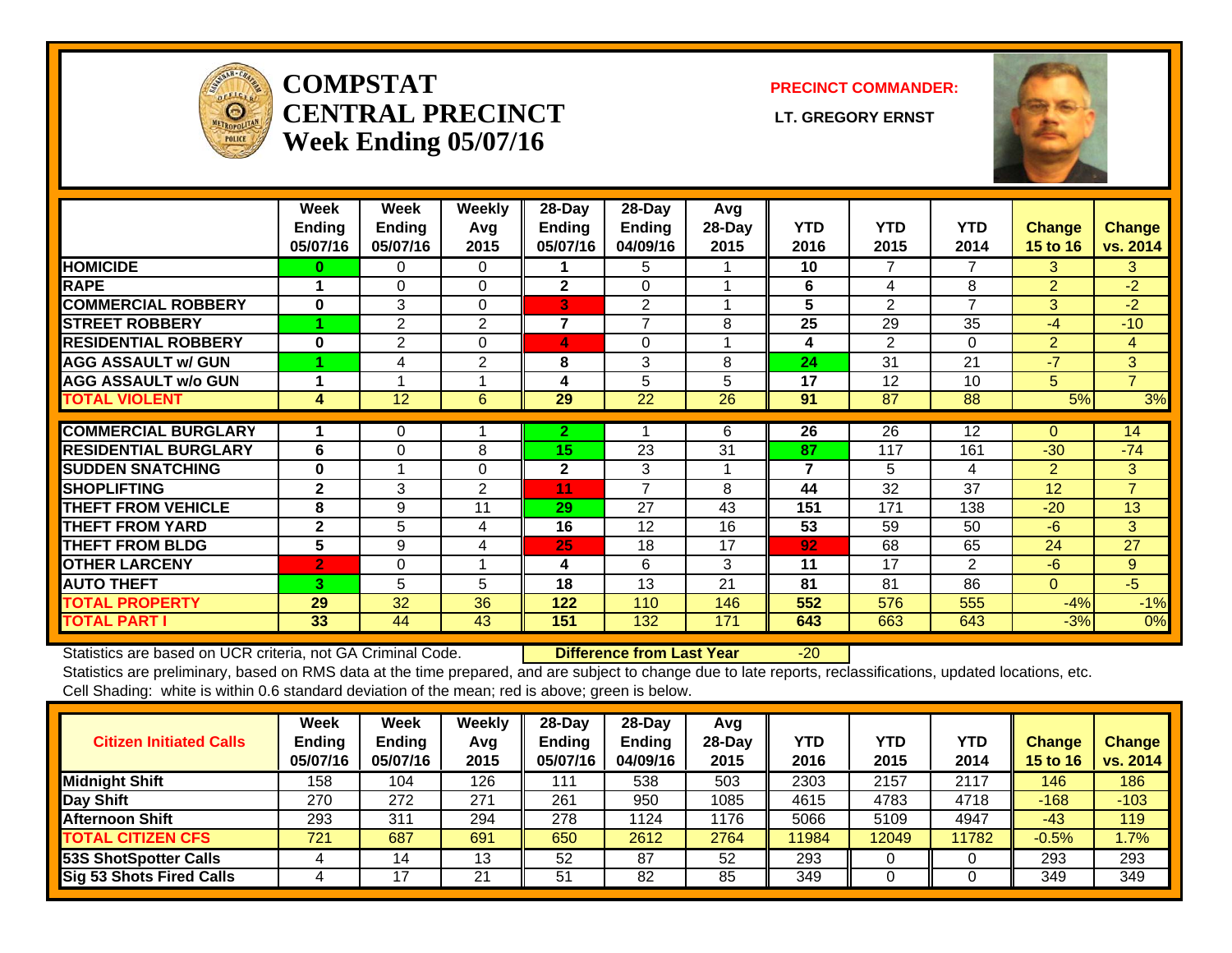#### **BEAT 31 Central Precinct Week Ending 05/07/16**



|                             |              |                | <b>Last 4 Weeks</b> |                | 28 Days               | 28 Day  |                |                |                |                |                |
|-----------------------------|--------------|----------------|---------------------|----------------|-----------------------|---------|----------------|----------------|----------------|----------------|----------------|
|                             | Ending       | <b>Ending</b>  | <b>Ending</b>       | <b>Ending</b>  | <b>Ending</b>         | Average | <b>YTD</b>     | <b>YTD</b>     | <b>YTD</b>     | <b>Change</b>  | <b>Change</b>  |
|                             | 04/16/16     | 04/30/16       | 05/07/16            | 05/07/16       | 05/07/16              | 2015    | 2016           | 2015           | 2014           | 15 to 16       | vs. 2014       |
| <b>HOMICIDE</b>             | 0            | 0              | 0                   | $\Omega$       | 0                     | 0.2     | 1              | 1              | 1              | $\Omega$       | $\mathbf{0}$   |
| <b>RAPE</b>                 | $\Omega$     | 0              | $\Omega$            | $\Omega$       | $\Omega$              | 0.1     | $\Omega$       | $\Omega$       | $\overline{2}$ | $\Omega$       | $-2$           |
| <b>COMMERCIAL ROBBERY</b>   | $\mathbf{0}$ | $\Omega$       | $\Omega$            | $\mathbf{0}$   | $\Omega$              | 0.0     | $\mathbf{0}$   | $\Omega$       | 0              | $\Omega$       | $\Omega$       |
| <b>STREET ROBBERY</b>       | $\mathbf{1}$ | $\Omega$       | $\Omega$            | $\Omega$       | $\mathbf{1}$          | 1.5     | $\overline{2}$ | $\overline{7}$ | $\overline{7}$ | $-5$           | $-5$           |
| <b>RESIDENTIAL ROBBERY</b>  | $\mathbf{0}$ | $\Omega$       | 0                   | $\Omega$       | $\Omega$              | 0.3     | $\mathbf{1}$   | $\mathbf{1}$   | 0              | $\Omega$       | -1             |
| <b>AGG ASSAULT w/ GUN</b>   | $\mathbf{0}$ | 0              | $\mathbf{1}$        | $\mathbf{1}$   | $\overline{2}$        | 2.9     | 8              | 11             | 5              | $-3$           | 3              |
| <b>AGG ASSAULT w/o GUN</b>  | $\mathbf{0}$ | $\Omega$       | 0                   | $\mathbf{0}$   | $\Omega$              | 0.7     | $\mathbf{1}$   | 4              | $\overline{2}$ | $-3$           | $-1$           |
| <b>TOTAL VIOLENT</b>        | $\mathbf{1}$ | $\mathbf{0}$   | $\mathbf{1}$        | $\mathbf{1}$   | $\overline{3}$        | 5.8     | 13             | 24             | 17             | $-46%$         | $-24%$         |
|                             |              |                |                     |                |                       |         |                |                |                |                |                |
| <b>COMMERCIAL BURGLARY</b>  | 0            | $\Omega$       | 0                   | 0              | $\Omega$              | 0.5     | 3              | 4              | 5              | $-1$           | $-2$           |
| <b>RESIDENTIAL BURGLARY</b> | $\Omega$     | 3              | $\Omega$            | $\overline{2}$ | 5                     | 7.0     | 21             | 26             | 54             | $-5$           | $-33$          |
| <b>SUDDEN SNATCHING</b>     | $\Omega$     | $\Omega$       | $\mathbf{1}$        | $\Omega$       | $\mathbf{1}$          | 0.2     | $\overline{2}$ | $\mathbf{1}$   | 0              | 1              | $\overline{2}$ |
| <b>SHOPLIFTING</b>          | 0            | $\mathbf{1}$   | 0                   | 0              | $\mathbf{1}$          | 0.2     | $\overline{2}$ | $\Omega$       | 6              | $\overline{2}$ | $-4$           |
| <b>THEFT FROM VEHICLE</b>   | $\mathbf{0}$ | $\mathbf{1}$   | $\mathbf{1}$        | $\overline{2}$ | 4                     | 4.4     | 14             | 20             | 27             | $-6$           | $-13$          |
| <b>THEFT FROM YARD</b>      | $\mathbf{0}$ | $\overline{2}$ | $\mathbf{1}$        | $\Omega$       | 3                     | 1.6     | 6              | 5.             | $\overline{2}$ | $\mathbf{1}$   | $\overline{4}$ |
| <b>THEFT FROM BLDG</b>      | $\mathbf 0$  | 0              | $\mathbf{1}$        | $\mathbf{1}$   | $\mathbf{2}^{\prime}$ | 2.4     | 9              | 9              | 8              | $\overline{0}$ | $\overline{1}$ |
| <b>OTHER LARCENY</b>        | $\Omega$     | $\Omega$       | 0                   | $\mathbf{1}$   | $\mathbf{1}$          | 0.1     | 2              | $\mathbf{1}$   | 0              | $\mathbf{1}$   | $\overline{2}$ |
| <b>AUTO THEFT</b>           | 3            | $\overline{2}$ | $\mathbf{1}$        | $\mathbf{1}$   | 7                     | 3.5     | 16             | 11             | 15             | 5              | $\mathbf{1}$   |
| <b>TOTAL PROPERTY</b>       | 3            | 9              | 5                   | $\overline{7}$ | 24                    | 20.0    | 75             | 77             | 117            | $-3%$          | $-36%$         |
| <b>TOTAL PART I</b>         | 4            | 9              | 6                   | 8              | 27                    | 25.8    | 88             | 101            | 134            | $-13%$         | $-34%$         |

 **Difference from Last Year**r -13

Statistics are based on UCR criteria, not GA Criminal Code.

| <b>Shots Fired Calls</b>        | Week<br><b>Ending</b><br>04/16/16 | Week<br><b>Endina</b><br>04/30/16 | Week<br>Ending<br>05/07/16 | Week<br>Ending | 28 Days<br><b>Ending</b><br>05/07/16    05/07/16 | 28 Day<br>Average II<br>2015 | YTD<br>2016 | YTD<br>2015 | <b>YTD</b><br>2014 | <b>Change</b><br>15 to 16 $\vert$ | <b>Change</b><br><b>vs. 2014</b> |
|---------------------------------|-----------------------------------|-----------------------------------|----------------------------|----------------|--------------------------------------------------|------------------------------|-------------|-------------|--------------------|-----------------------------------|----------------------------------|
| <b>153S ShotSpotter Calls</b>   |                                   |                                   |                            |                | 16                                               | 20.9                         | 99          |             |                    | 0%                                | 0%                               |
| <b>Sig 53 Shots Fired Calls</b> |                                   |                                   |                            |                |                                                  | 18.3                         | 54          |             |                    | #DIV/0!                           | #DIV/0!                          |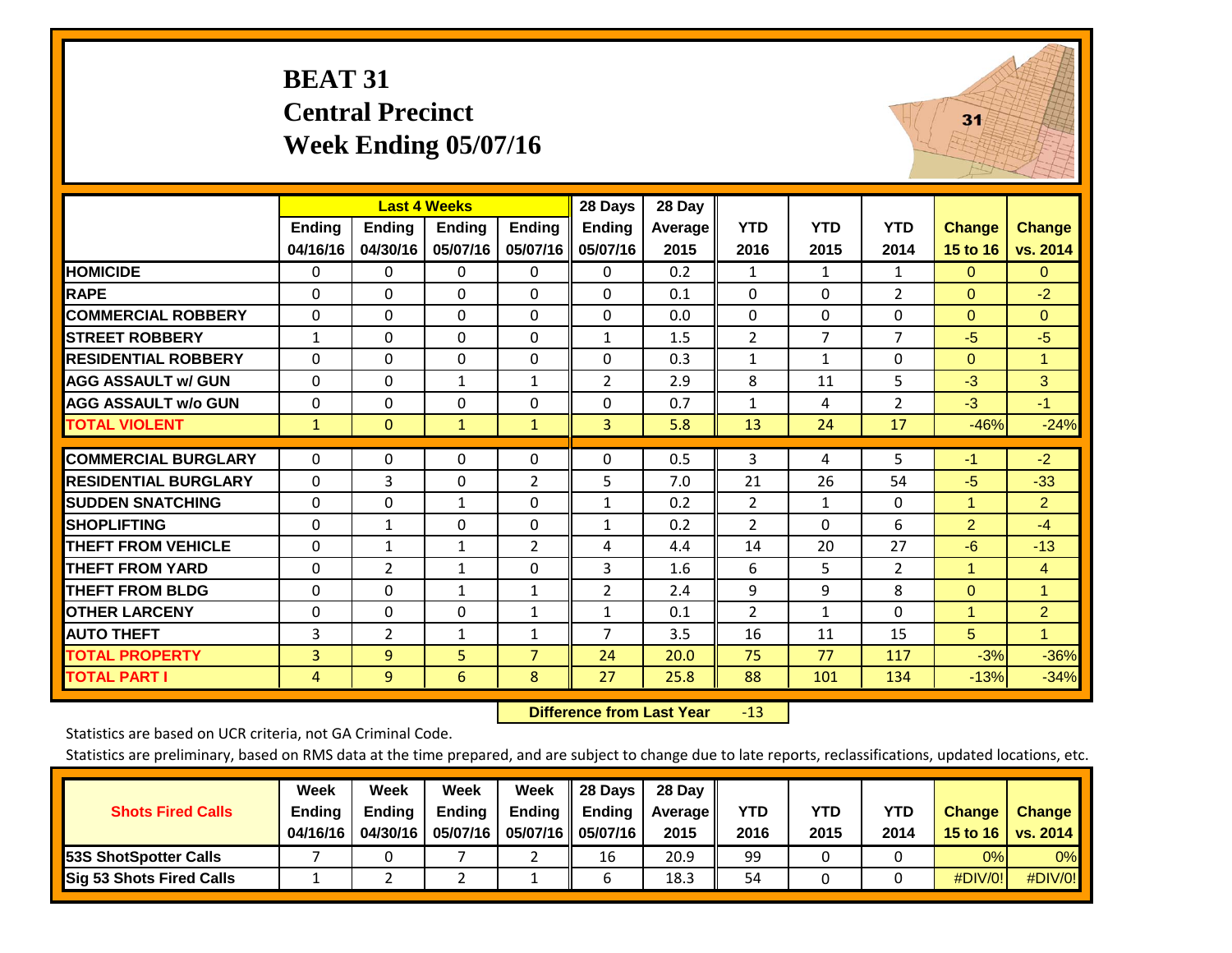#### **BEAT 32 Central Precinct Week Ending 05/07/16**



|                             |                           |                           | <b>Last 4 Weeks</b>       |                           | 28 Days                   | 28 Day          |                    |                    |                    |                           |                           |
|-----------------------------|---------------------------|---------------------------|---------------------------|---------------------------|---------------------------|-----------------|--------------------|--------------------|--------------------|---------------------------|---------------------------|
|                             | <b>Ending</b><br>04/16/16 | <b>Ending</b><br>04/30/16 | <b>Endina</b><br>05/07/16 | <b>Ending</b><br>05/07/16 | <b>Ending</b><br>05/07/16 | Average<br>2015 | <b>YTD</b><br>2016 | <b>YTD</b><br>2015 | <b>YTD</b><br>2014 | <b>Change</b><br>15 to 16 | <b>Change</b><br>vs. 2014 |
| <b>HOMICIDE</b>             | 0                         | 0                         | 0                         | $\Omega$                  | 0                         | 0.2             | 1                  | $\overline{2}$     | 1                  | $-1$                      | $\Omega$                  |
| <b>RAPE</b>                 | 0                         | 0                         | $\Omega$                  | $\Omega$                  | $\Omega$                  | 0.1             | $\mathbf{1}$       | 1                  | $\mathbf{1}$       | $\mathbf{0}$              | $\Omega$                  |
| <b>COMMERCIAL ROBBERY</b>   | $\Omega$                  | 0                         | $\overline{2}$            | $\Omega$                  | 2                         | 0.2             | 3                  | $\Omega$           | 4                  | 3                         | $-1$                      |
| <b>STREET ROBBERY</b>       | $\Omega$                  | $\mathbf{1}$              | $\Omega$                  | $\mathbf{1}$              | 2                         | 0.5             | 6                  | $\Omega$           | 6                  | 6                         | $\mathbf{0}$              |
| <b>RESIDENTIAL ROBBERY</b>  | $\mathbf{1}$              | 0                         | $\Omega$                  | $\Omega$                  | $\mathbf{1}$              | 0.0             | $\mathbf{0}$       | $\Omega$           | 0                  | $\mathbf{0}$              | $\Omega$                  |
| <b>AGG ASSAULT w/ GUN</b>   | $\Omega$                  | 1                         | $\mathbf{1}$              | $\Omega$                  | $\overline{2}$            | 1.4             | 4                  | $\overline{2}$     | 4                  | $\overline{2}$            | $\Omega$                  |
| <b>AGG ASSAULT w/o GUN</b>  | 0                         | 0                         | $\Omega$                  | $\Omega$                  | $\Omega$                  | 0.9             | $\overline{2}$     | $\overline{2}$     | $\overline{2}$     | $\Omega$                  | $\Omega$                  |
| <b>TOTAL VIOLENT</b>        | $\mathbf{1}$              | $\overline{2}$            | 3                         | $\mathbf{1}$              | $\overline{7}$            | 3.4             | 17                 | $\overline{7}$     | 18                 | 143%                      | $-6%$                     |
| <b>COMMERCIAL BURGLARY</b>  |                           | $\Omega$                  |                           |                           | $\Omega$                  |                 |                    |                    |                    |                           | $\mathbf{1}$              |
|                             | $\mathbf 0$               |                           | 0                         | 0                         |                           | 1.1             | 3                  | $\mathbf{1}$       | $\overline{2}$     | $\overline{2}$            |                           |
| <b>RESIDENTIAL BURGLARY</b> | $\Omega$                  | $\mathbf{1}$              | $\Omega$                  | $\mathbf{0}$              | 1                         | 3.6             | 14                 | 18                 | 32                 | $-4$                      | $-18$                     |
| <b>SUDDEN SNATCHING</b>     | $\Omega$                  | $\Omega$                  | $\Omega$                  | $\Omega$                  | $\Omega$                  | 0.2             | $\overline{2}$     | $\mathbf{1}$       | $\mathbf{1}$       | $\overline{1}$            | $\mathbf{1}$              |
| <b>SHOPLIFTING</b>          | 0                         | 1                         | $\Omega$                  | 0                         | $\mathbf{1}$              | 1.5             | 6                  | 8                  | 3                  | $-2$                      | 3                         |
| <b>THEFT FROM VEHICLE</b>   | $\overline{2}$            | 2                         | 4                         | $\Omega$                  | 8                         | 4.4             | 26                 | 12                 | 14                 | 14                        | 12                        |
| <b>THEFT FROM YARD</b>      | 0                         | 0                         | $\Omega$                  | $\Omega$                  | $\Omega$                  | 1.2             | 6                  | 4                  | 9                  | $\overline{2}$            | $-3$                      |
| <b>THEFT FROM BLDG</b>      | 1                         | 1                         | $\overline{2}$            | $\Omega$                  | 4                         | 2.1             | 15                 | 11                 | 12                 | 4                         | 3                         |
| <b>OTHER LARCENY</b>        | $\mathbf{1}$              | 0                         | $\Omega$                  | $\mathbf{0}$              | $\mathbf{1}$              | 0.2             | 2                  | 3                  | $\mathbf{1}$       | $-1$                      | $\mathbf{1}$              |
| <b>AUTO THEFT</b>           | $\overline{2}$            | $\Omega$                  | $\Omega$                  | $\mathbf{0}$              | $\overline{2}$            | 3.0             | 11                 | 14                 | 9                  | $-3$                      | 2 <sup>1</sup>            |
| <b>TOTAL PROPERTY</b>       | 6                         | 5                         | 6                         | $\mathbf{0}$              | 17                        | 17.3            | 85                 | 72                 | 83                 | 18%                       | 2%                        |
| <b>TOTAL PART I</b>         | $\overline{7}$            | $\overline{7}$            | 9                         | $\mathbf{1}$              | 24                        | 20.6            | 102                | 79                 | 101                | 29%                       | 1%                        |

 **Difference from Last Year**r 23

Statistics are based on UCR criteria, not GA Criminal Code.

|                                 | Week          | Week          | Week          | Week                 | 28 Days                   | 28 Dav     |      |      |            |               |               |
|---------------------------------|---------------|---------------|---------------|----------------------|---------------------------|------------|------|------|------------|---------------|---------------|
| <b>Shots Fired Calls</b>        | <b>Ending</b> | <b>Endina</b> | <b>Ending</b> |                      | Ending $\parallel$ Ending | Average II | YTD  | YTD  | <b>YTD</b> | <b>Change</b> | <b>Change</b> |
|                                 | 04/16/16      | 04/30/16      | 05/07/16      | 05/07/16    05/07/16 |                           | 2015       | 2016 | 2015 | 2014       | 15 to 16      | vs. 2014      |
| <b>153S ShotSpotter Calls</b>   |               |               |               |                      |                           | 0.0        |      |      |            | 0%            | $0\%$         |
| <b>Sig 53 Shots Fired Calls</b> |               |               |               |                      |                           | 10.5       | 24   |      |            | #DIV/0!       | $\#$ DIV/0!   |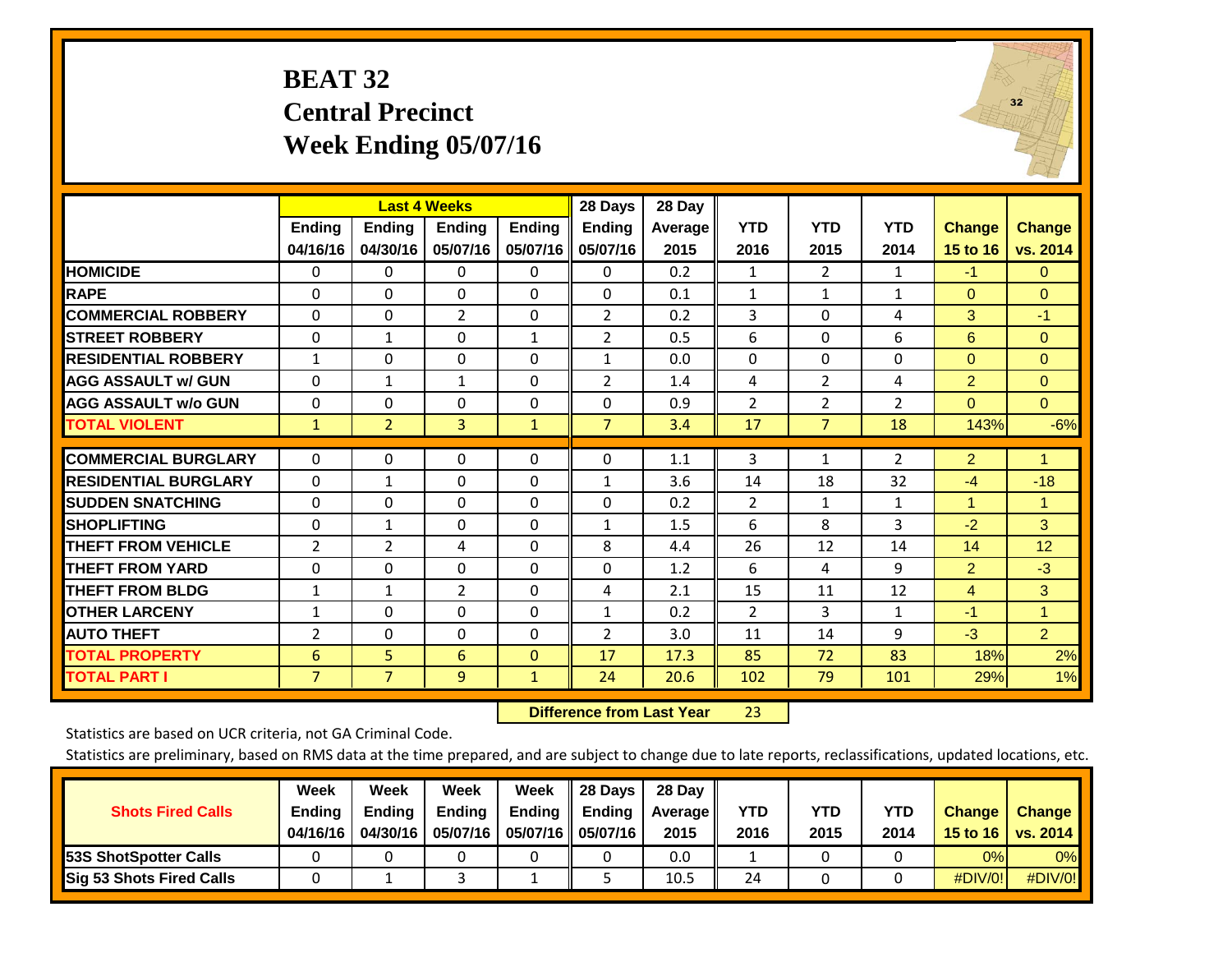#### **BEAT 33 Central Precinct Week Ending 05/07/16**



|                             |                           |                           | <b>Last 4 Weeks</b> |                           | 28 Days                   | 28 Day          |                    |                    |                    |                           |                           |
|-----------------------------|---------------------------|---------------------------|---------------------|---------------------------|---------------------------|-----------------|--------------------|--------------------|--------------------|---------------------------|---------------------------|
|                             | <b>Ending</b><br>04/16/16 | <b>Ending</b><br>04/30/16 | Ending<br>05/07/16  | <b>Ending</b><br>05/07/16 | <b>Ending</b><br>05/07/16 | Average<br>2015 | <b>YTD</b><br>2016 | <b>YTD</b><br>2015 | <b>YTD</b><br>2014 | <b>Change</b><br>15 to 16 | <b>Change</b><br>vs. 2014 |
| <b>HOMICIDE</b>             | $\Omega$                  | 0                         | 0                   | $\Omega$                  | 0                         | 0.4             | 5                  | $\mathbf{1}$       | 0                  | 4                         | 5.                        |
| <b>RAPE</b>                 | 0                         | 1                         | $\Omega$            | $\Omega$                  | $\mathbf{1}$              | 0.2             | $\overline{2}$     | 1                  | $\Omega$           | 1                         | $\overline{2}$            |
| <b>COMMERCIAL ROBBERY</b>   | $\Omega$                  | $\Omega$                  | $\Omega$            | $\Omega$                  | $\Omega$                  | 0.2             | $\mathbf{1}$       | $\Omega$           | 0                  | 1                         | $\blacksquare$            |
| <b>STREET ROBBERY</b>       | $\mathbf{1}$              | $\Omega$                  | $\Omega$            | $\Omega$                  | $\mathbf{1}$              | 2.2             | 5                  | 8                  | 11                 | $-3$                      | -6                        |
| <b>RESIDENTIAL ROBBERY</b>  | $\Omega$                  | 0                         | $\mathbf{1}$        | $\Omega$                  | $\mathbf{1}$              | 0.2             | $\mathbf{1}$       | $\mathbf{1}$       | 0                  | $\Omega$                  | $\blacktriangleleft$      |
| <b>AGG ASSAULT w/ GUN</b>   | $\mathbf{1}$              | 0                         | $\Omega$            | $\Omega$                  | 1                         | 0.9             | $\overline{2}$     | 6                  | $\mathbf{1}$       | $-4$                      | $\blacktriangleleft$      |
| <b>AGG ASSAULT w/o GUN</b>  | $\mathbf{1}$              | $\Omega$                  | $\Omega$            | 1                         | 2                         | 0.9             | 5                  | $\mathbf{1}$       | $\mathbf{1}$       | $\overline{4}$            | $\overline{4}$            |
| <b>TOTAL VIOLENT</b>        | 3                         | $\mathbf{1}$              | $\mathbf{1}$        | $\mathbf{1}$              | 6                         | 4.9             | 21                 | 18                 | 13                 | 17%                       | 62%                       |
| <b>COMMERCIAL BURGLARY</b>  | $\mathbf{1}$              | $\Omega$                  | 0                   | $\Omega$                  | $\mathbf{1}$              | 2.0             | 11                 | 13                 | 1                  | $-2$                      | 10 <sup>°</sup>           |
| <b>RESIDENTIAL BURGLARY</b> | $\Omega$                  | 0                         | $\Omega$            | 2                         | 2                         | 4.0             | 11                 | 12                 | 11                 | $-1$                      | $\mathbf{0}$              |
| <b>ISUDDEN SNATCHING</b>    | $\mathbf{1}$              | 0                         | $\Omega$            | $\Omega$                  | $\mathbf{1}$              | 0.4             | 3                  | $\overline{2}$     | $\mathbf{1}$       | 1                         | $\overline{2}$            |
| <b>SHOPLIFTING</b>          | $\Omega$                  | 1                         | $\mathbf{1}$        | $\overline{2}$            | 4                         | 1.2             | 10                 | 8                  | 12                 | $\overline{2}$            | $-2$                      |
| <b>THEFT FROM VEHICLE</b>   | $\mathbf{1}$              | 2                         | $\mathbf{1}$        | $\mathbf{1}$              | 5                         | 8.3             | 37                 | 35                 | 21                 | $\overline{2}$            | 16                        |
| <b>THEFT FROM YARD</b>      | 3                         | $\overline{2}$            | 3                   | $\Omega$                  | 8                         | 4.6             | 23                 | 17                 | 11                 | 6                         | 12                        |
| <b>THEFT FROM BLDG</b>      | $\overline{2}$            | 3                         | $\mathbf{1}$        | $\mathbf{1}$              | 7                         | 3.6             | 24                 | 9                  | 14                 | 15                        | 10 <sup>1</sup>           |
| <b>IOTHER LARCENY</b>       | 0                         | 0                         | $\Omega$            | $\Omega$                  | $\Omega$                  | 0.9             | 3                  | 4                  | $\Omega$           | $-1$                      | 3                         |
| <b>AUTO THEFT</b>           | $\Omega$                  | $\Omega$                  | $\overline{2}$      | $\mathbf{1}$              | 3                         | 4.1             | 17                 | 17                 | 20                 | $\Omega$                  | $-3$                      |
| <b>TOTAL PROPERTY</b>       | 8                         | 8                         | 8                   | $\overline{7}$            | 31                        | 29.1            | 139                | 117                | 91                 | 19%                       | 53%                       |
| <b>TOTAL PART I</b>         | 11                        | 9                         | 9                   | 8                         | 37                        | 34.0            | 160                | 135                | 104                | 19%                       | 54%                       |

 **Difference from Last Year**25

Statistics are based on UCR criteria, not GA Criminal Code.

| <b>Shots Fired Calls</b>        | Week<br><b>Ending</b><br>04/16/16 | Week<br><b>Endina</b><br>04/30/16 | Week<br>Ending<br>05/07/16 | Week<br>Ending | 28 Days<br><b>Ending</b><br>05/07/16    05/07/16 | 28 Day<br>Average II<br>2015 | YTD<br>2016 | YTD<br>2015 | <b>YTD</b><br>2014 | <b>Change</b><br>15 to 16 $\vert$ | <b>Change</b><br>vs. 2014 |
|---------------------------------|-----------------------------------|-----------------------------------|----------------------------|----------------|--------------------------------------------------|------------------------------|-------------|-------------|--------------------|-----------------------------------|---------------------------|
| <b>153S ShotSpotter Calls</b>   |                                   |                                   |                            |                |                                                  | 5.6                          | 33          |             |                    | 0%                                | 0%                        |
| <b>Sig 53 Shots Fired Calls</b> |                                   |                                   |                            |                |                                                  | 12.4                         | 79          |             |                    | #DIV/0!                           | #DIV/0!                   |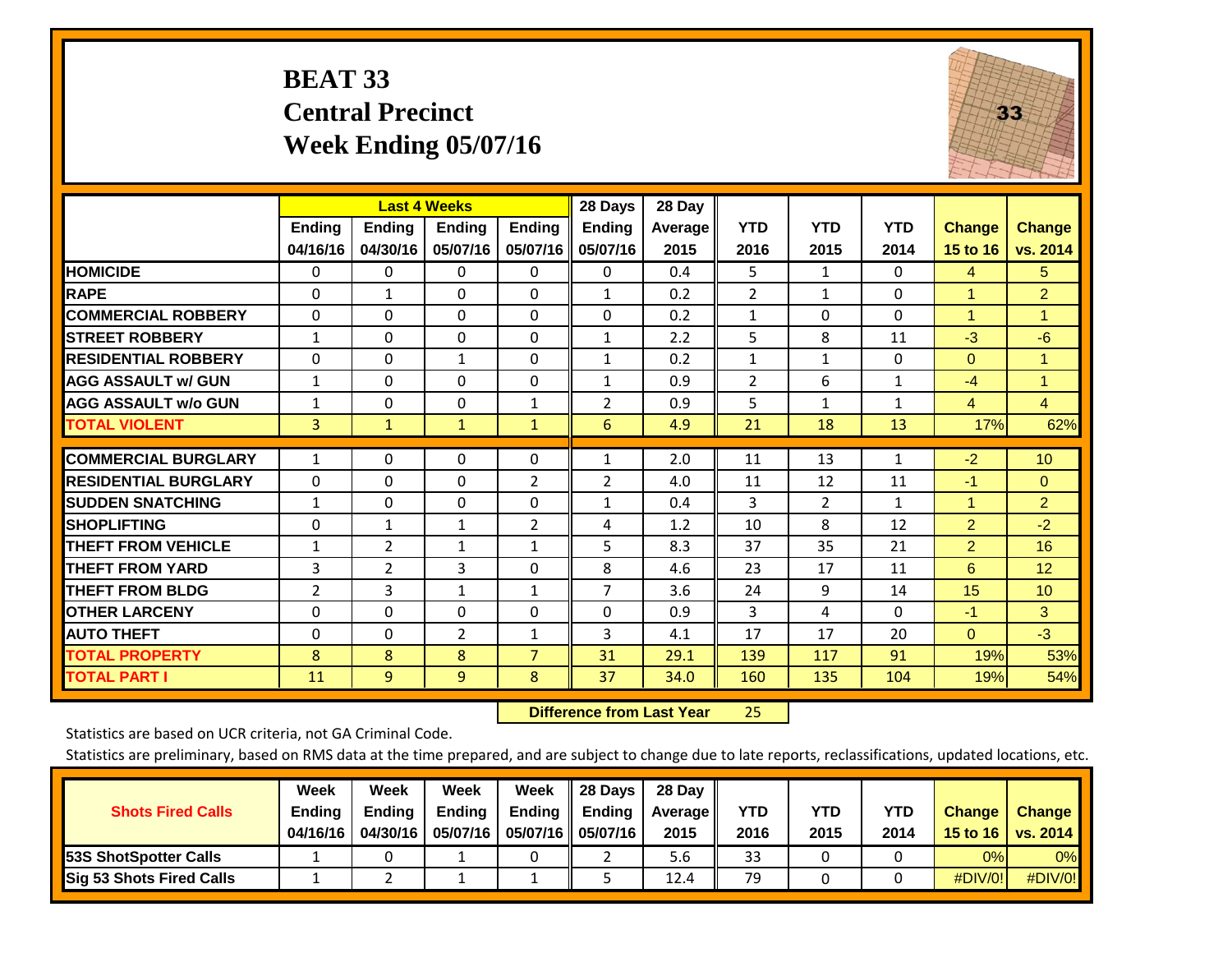#### **BEAT 34 Central Precinct Week Ending 05/07/16**



|                             |                           | <b>Last 4 Weeks</b>       |                    |                           | 28 Days                   | 28 Day             |                    |                    |                    |                           |                           |
|-----------------------------|---------------------------|---------------------------|--------------------|---------------------------|---------------------------|--------------------|--------------------|--------------------|--------------------|---------------------------|---------------------------|
|                             | <b>Ending</b><br>04/16/16 | <b>Ending</b><br>04/30/16 | Ending<br>05/07/16 | <b>Endina</b><br>05/07/16 | <b>Ending</b><br>05/07/16 | Average II<br>2015 | <b>YTD</b><br>2016 | <b>YTD</b><br>2015 | <b>YTD</b><br>2014 | <b>Change</b><br>15 to 16 | <b>Change</b><br>vs. 2014 |
| <b>HOMICIDE</b>             | 0                         | 0                         | $\mathbf{0}$       | 0                         | $\mathbf{0}$              | 0.1                | $\Omega$           | $\mathbf{0}$       | $\overline{2}$     | $\mathbf{0}$              | $-2$                      |
| <b>RAPE</b>                 | 0                         | $\Omega$                  | $\Omega$           | 1                         |                           | 0.2                | $\mathbf{1}$       | 1                  | $\mathbf{1}$       | $\Omega$                  | $\Omega$                  |
|                             |                           |                           |                    |                           | $\mathbf{1}$              |                    |                    |                    |                    |                           |                           |
| <b>COMMERCIAL ROBBERY</b>   | 0                         | 0                         | 1                  | 0                         | 1                         | 0.7                | $\mathbf{1}$       | 1                  | 3                  | $\mathbf{0}$              | $-2$                      |
| <b>ISTREET ROBBERY</b>      | $\Omega$                  | $\Omega$                  | $\mathbf{1}$       | 0                         | $\mathbf{1}$              | 0.5                | $\mathbf{1}$       | 4                  | 2                  | $-3$                      | $-1$                      |
| <b>RESIDENTIAL ROBBERY</b>  | 1                         | $\Omega$                  | $\mathbf{0}$       | 0                         | 1                         | 0.1                | $\Omega$           | $\mathbf{0}$       | 0                  | $\mathbf{0}$              | $\Omega$                  |
| <b>AGG ASSAULT w/ GUN</b>   | $\Omega$                  | 0                         | $\Omega$           | $\mathbf{0}$              | $\Omega$                  | 0.8                | $\mathbf{1}$       | 4                  | 2                  | $-3$                      | $-1$                      |
| <b>AGG ASSAULT w/o GUN</b>  | 1                         | 0                         | $\Omega$           | $\Omega$                  | 1                         | 0.5                | 6                  | $\Omega$           | $\mathbf{1}$       | 6                         | 5                         |
| <b>TOTAL VIOLENT</b>        | $\overline{2}$            | $\mathbf{0}$              | $\overline{2}$     | $\mathbf{1}$              | 5                         | 2.9                | 10                 | 10                 | 11                 | 0%                        | $-9%$                     |
| <b>COMMERCIAL BURGLARY</b>  | $\Omega$                  | 0                         | $\Omega$           | 1                         | $\mathbf{1}$              | 0.9                | 5                  | 3                  | 0                  | 2                         | 5                         |
|                             |                           |                           |                    |                           |                           |                    |                    |                    |                    |                           |                           |
| <b>RESIDENTIAL BURGLARY</b> | 1                         | 0                         | $\mathbf{0}$       | $\Omega$                  | 1                         | 3.3                | 8                  | 10                 | 28                 | $-2$                      | $-20$                     |
| <b>SUDDEN SNATCHING</b>     | $\Omega$                  | 0                         | $\mathbf{0}$       | $\mathbf{0}$              | 0                         | 0.1                | $\Omega$           | 0                  | 0                  | $\Omega$                  | $\Omega$                  |
| <b>SHOPLIFTING</b>          | $\Omega$                  | $\overline{2}$            | $\overline{2}$     | $\Omega$                  | 4                         | 2.0                | 19                 | 9                  | 8                  | 10                        | 11                        |
| <b>THEFT FROM VEHICLE</b>   | 0                         | 1                         | $\mathbf{1}$       | 0                         | 2                         | 9.0                | 23                 | 31                 | 20                 | -8                        | 3                         |
| <b>THEFT FROM YARD</b>      | $\Omega$                  | $\Omega$                  | $\mathbf{0}$       | $\mathbf{0}$              | $\Omega$                  | 3.4                | 4                  | 15                 | $\overline{7}$     | $-11$                     | $-3$                      |
| <b>THEFT FROM BLDG</b>      | 1                         | 1                         | $\mathbf{1}$       | $\mathbf{1}$              | 4                         | 2.8                | 24                 | 11                 | 11                 | 13                        | 13                        |
| <b>OTHER LARCENY</b>        | 0                         | 0                         | $\mathbf{0}$       | 0                         | $\Omega$                  | 0.7                | 2                  | $\overline{2}$     | $\Omega$           | $\mathbf{0}$              | $\overline{2}$            |
| <b>AUTO THEFT</b>           | 0                         | 0                         | $\overline{2}$     | 1                         | 3                         | 3.4                | 17                 | 12                 | 14                 | 5 <sup>5</sup>            | 3 <sup>1</sup>            |
| <b>TOTAL PROPERTY</b>       | $\overline{2}$            | 4                         | 6                  | 3                         | 15                        | 25.5               | 102                | 93                 | 88                 | 10%                       | 16%                       |
| <b>TOTAL PART I</b>         | 4                         | 4                         | 8                  | 4                         | 20                        | 28.4               | 112                | 103                | 99                 | 9%                        | 13%                       |

 **Difference from Last Year**r 9

Statistics are based on UCR criteria, not GA Criminal Code.

|                                 | Week          | Week          | Week          | Week | 28 Days                   | 28 Dav     |      |      |            |               |               |
|---------------------------------|---------------|---------------|---------------|------|---------------------------|------------|------|------|------------|---------------|---------------|
| <b>Shots Fired Calls</b>        | <b>Ending</b> | <b>Endina</b> | <b>Ending</b> |      | Ending $\parallel$ Ending | Average II | YTD  | YTD  | <b>YTD</b> | <b>Change</b> | <b>Change</b> |
|                                 | 04/16/16      | 04/30/16      | 05/07/16      |      | 05/07/16    05/07/16      | 2015       | 2016 | 2015 | 2014       | 15 to 16      | vs. 2014      |
| <b>153S ShotSpotter Calls</b>   |               |               |               |      |                           | 0.2        |      |      |            | 0%            | $0\%$         |
| <b>Sig 53 Shots Fired Calls</b> |               |               |               |      |                           | 10.1       | 31   |      |            | #DIV/0!       | $\#$ DIV/0!   |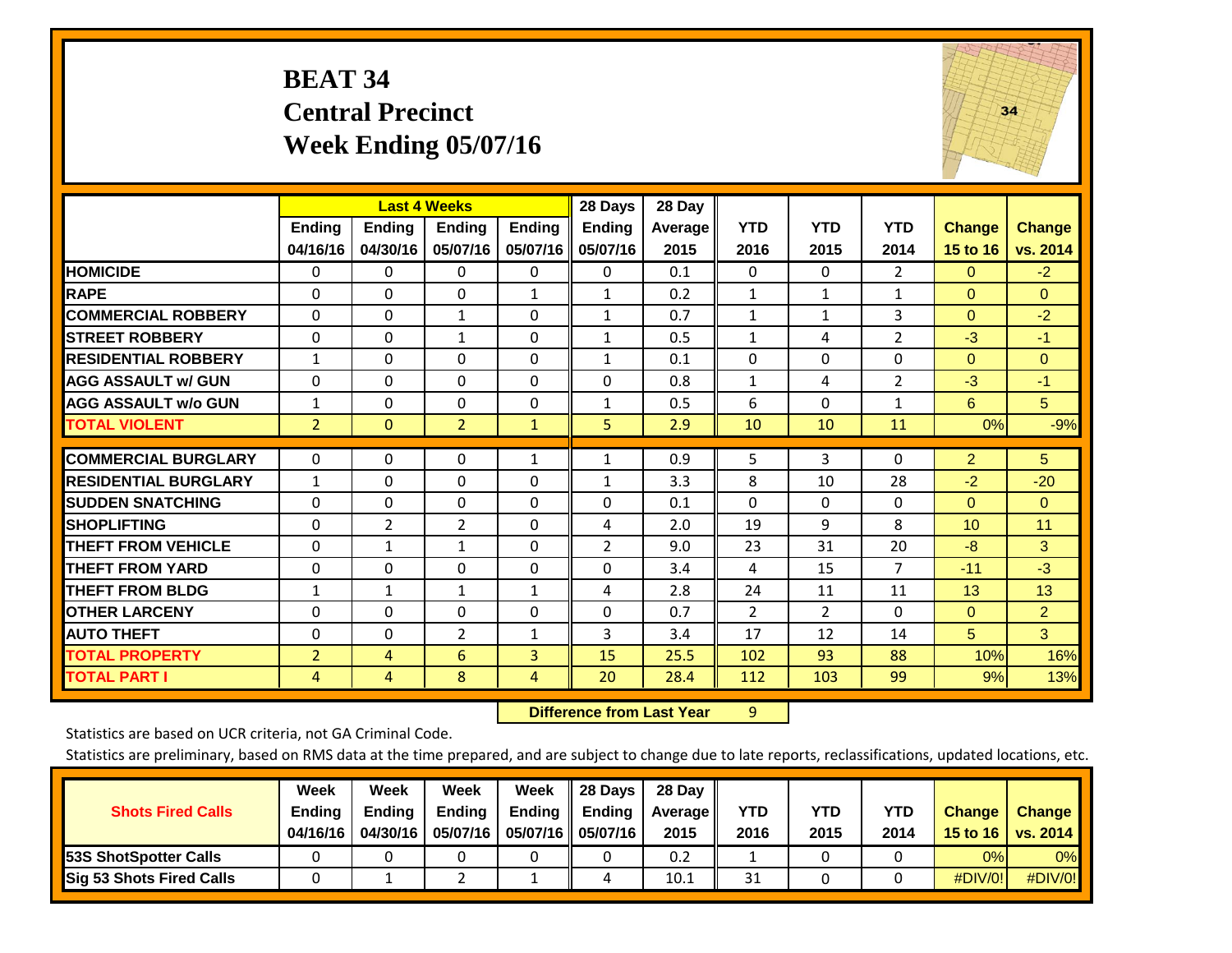#### **BEAT 35 Central Precinct Week Ending 05/07/16**



|                             |                | <b>Last 4 Weeks</b> |               |                | 28 Days       | 28 Day     |                |                |                |               |                |
|-----------------------------|----------------|---------------------|---------------|----------------|---------------|------------|----------------|----------------|----------------|---------------|----------------|
|                             | <b>Ending</b>  | <b>Ending</b>       | <b>Endina</b> | <b>Ending</b>  | <b>Ending</b> | Average II | <b>YTD</b>     | <b>YTD</b>     | <b>YTD</b>     | <b>Change</b> | <b>Change</b>  |
|                             | 04/16/16       | 04/30/16            | 05/07/16      | 05/07/16       | 05/07/16      | 2015       | 2016           | 2015           | 2014           | 15 to 16      | vs. 2014       |
| <b>HOMICIDE</b>             | 0              | 1                   | $\Omega$      | $\Omega$       | $\mathbf{1}$  | 0.4        | 3              | 3              | $\overline{2}$ | $\mathbf{0}$  | 1.             |
| <b>RAPE</b>                 | 0              | 0                   | $\Omega$      | $\Omega$       | $\Omega$      | 0.2        | $\mathbf{1}$   | $\mathbf{1}$   | 4              | $\mathbf{0}$  | $-3$           |
| <b>COMMERCIAL ROBBERY</b>   | $\Omega$       | $\Omega$            | $\Omega$      | $\Omega$       | $\Omega$      | 0.2        | $\Omega$       | $\Omega$       | $\Omega$       | $\mathbf{0}$  | $\Omega$       |
| <b>STREET ROBBERY</b>       | $\Omega$       | $\mathbf{1}$        | $\Omega$      | $\Omega$       | $\mathbf{1}$  | 1.6        | 5              | 6              | 6              | $-1$          | $-1$           |
| <b>RESIDENTIAL ROBBERY</b>  | $\Omega$       | 0                   | $\mathbf{1}$  | $\Omega$       | $\mathbf{1}$  | 0.2        | $\overline{2}$ | $\mathbf{0}$   | 0              | 2             | $\overline{2}$ |
| <b>AGG ASSAULT w/ GUN</b>   | $\Omega$       | $\Omega$            | $\Omega$      | $\Omega$       | $\Omega$      | 2.2        | 3              | 6              | 8              | $-3$          | $-5$           |
| <b>AGG ASSAULT w/o GUN</b>  | $\Omega$       | 0                   | $\mathbf{0}$  | $\Omega$       | $\Omega$      | 1.0        | $\overline{2}$ | 3              | 4              | $-1$          | $-2$           |
| <b>TOTAL VIOLENT</b>        | $\mathbf 0$    | $\overline{2}$      | $\mathbf{1}$  | $\mathbf{0}$   | 3             | 5.8        | 16             | 19             | 24             | $-16%$        | $-33%$         |
| <b>COMMERCIAL BURGLARY</b>  | $\mathbf 0$    | 0                   | 0             | 0              | $\Omega$      | 0.5        | 1              | 4              | 2              | $-3$          | $-1$           |
|                             |                |                     |               |                |               |            |                |                |                |               |                |
| <b>RESIDENTIAL BURGLARY</b> | $\mathbf{1}$   | $\overline{2}$      | $\Omega$      | $\overline{2}$ | 5             | 8.9        | 25             | 41             | 29             | $-16$         | $-4$           |
| <b>SUDDEN SNATCHING</b>     | 0              | $\Omega$            | $\Omega$      | $\mathbf{0}$   | $\Omega$      | 0.0        | $\Omega$       | $\Omega$       | 0              | $\mathbf{0}$  | $\Omega$       |
| <b>SHOPLIFTING</b>          | $\Omega$       | $\Omega$            | $\Omega$      | $\Omega$       | $\Omega$      | 0.4        | $\mathbf{1}$   | 2              | $\mathbf{1}$   | $-1$          | $\mathbf{0}$   |
| <b>THEFT FROM VEHICLE</b>   | 0              | $\overline{2}$      | 1             | $\mathbf{1}$   | 4             | 4.8        | 22             | 24             | 15             | $-2$          | $\overline{7}$ |
| <b>THEFT FROM YARD</b>      | $\Omega$       | $\overline{2}$      | $\Omega$      | $\mathbf 0$    | 2             | 2.8        | 5              | $\overline{7}$ | 9              | $-2$          | $-4$           |
| <b>THEFT FROM BLDG</b>      | 0              | $\Omega$            | 3             | $\mathbf{1}$   | 4             | 3.2        | 13             | 13             | 14             | $\Omega$      | $-1$           |
| <b>OTHER LARCENY</b>        | 0              | $\Omega$            | $\Omega$      | 1              | $\mathbf{1}$  | 0.3        | $\mathbf{1}$   | $\overline{2}$ | $\mathbf{1}$   | $-1$          | $\Omega$       |
| <b>AUTO THEFT</b>           | $\mathbf{1}$   | $\mathbf{1}$        | $\Omega$      | $\Omega$       | 2             | 3.9        | 13             | 18             | 17             | $-5$          | $-4$           |
| <b>TOTAL PROPERTY</b>       | $\overline{2}$ | $\overline{7}$      | 4             | 5              | 18            | 24.8       | 81             | 111            | 88             | $-27%$        | $-8%$          |
| <b>TOTAL PART I</b>         | $\overline{2}$ | 9                   | 5.            | 5              | 21            | 30.5       | 97             | 130            | 112            | $-25%$        | $-13%$         |

 **Difference from Last Year**‐33

Statistics are based on UCR criteria, not GA Criminal Code.

|                                 | Week          | Week          | <b>Week</b> | Week   | 28 Days              | 28 Day     |      |      |            |               |                 |
|---------------------------------|---------------|---------------|-------------|--------|----------------------|------------|------|------|------------|---------------|-----------------|
| <b>Shots Fired Calls</b>        | <b>Ending</b> | <b>Endina</b> | Ending      | Ending | <b>Ending</b>        | Average II | YTD  | YTD  | <b>YTD</b> | <b>Change</b> | <b>Change</b>   |
|                                 | 04/16/16      | 04/30/16      | 05/07/16    |        | 05/07/16    05/07/16 | 2015       | 2016 | 2015 | 2014       | 15 to 16      | <b>VS. 2014</b> |
| <b>53S ShotSpotter Calls</b>    | 11            | 12            |             |        | 28                   | 22.5       | 134  |      |            | 0%            | 0%              |
| <b>Sig 53 Shots Fired Calls</b> | b             |               | b           |        | 17                   | 19.8       | 100  |      |            | #DIV/0!       | #DIV/0!         |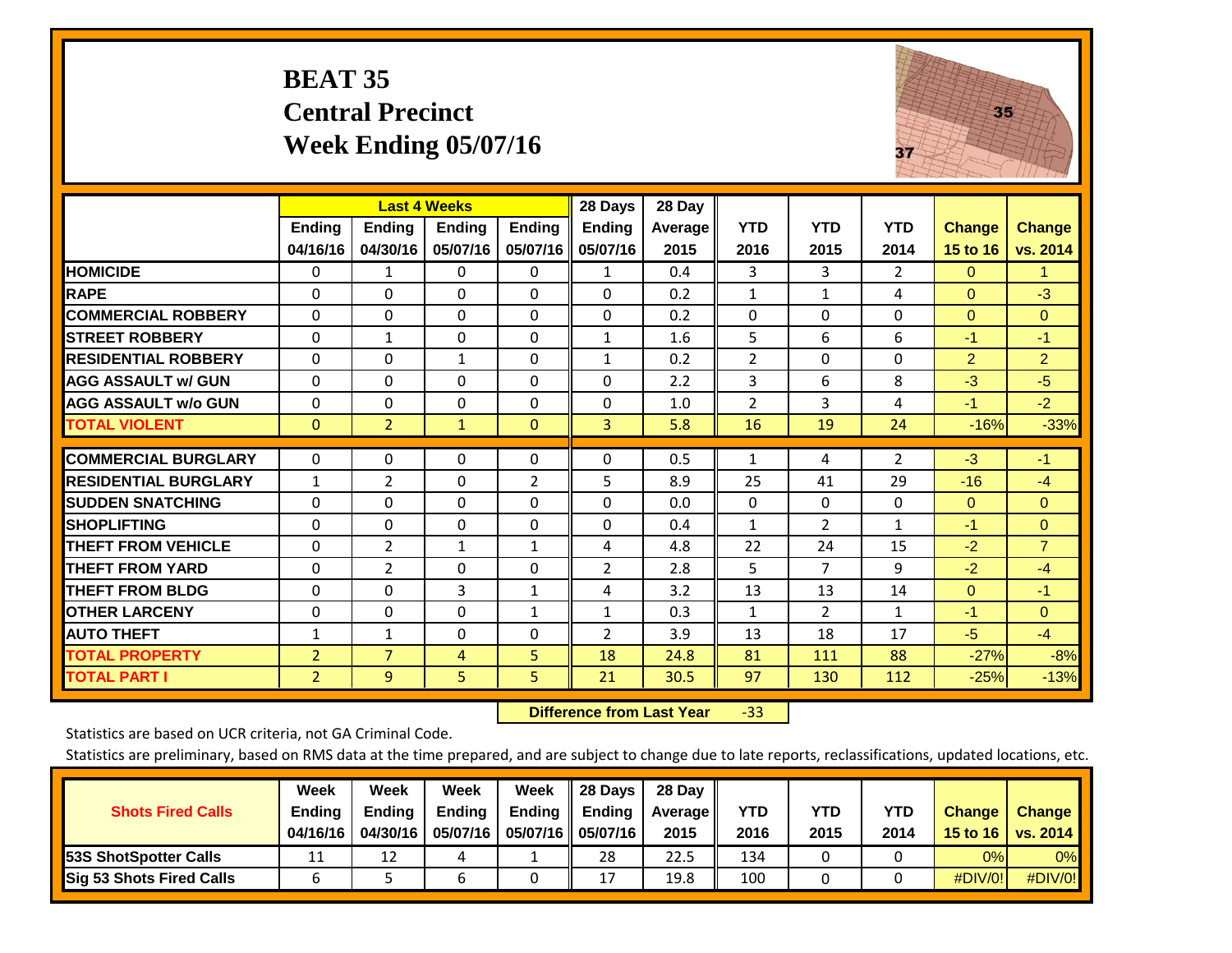|                             | <b>BEAT 37</b>            | <b>Central Precinct</b>   | Week Ending $05/07/16$                           |                           |                                      |                           |                    |                    | 37                 |                           |                           |
|-----------------------------|---------------------------|---------------------------|--------------------------------------------------|---------------------------|--------------------------------------|---------------------------|--------------------|--------------------|--------------------|---------------------------|---------------------------|
|                             | <b>Ending</b><br>04/16/16 | <b>Ending</b><br>04/30/16 | <b>Last 4 Weeks</b><br><b>Ending</b><br>05/07/16 | <b>Ending</b><br>05/07/16 | 28 Days<br><b>Ending</b><br>05/07/16 | 28 Day<br>Average<br>2015 | <b>YTD</b><br>2016 | <b>YTD</b><br>2015 | <b>YTD</b><br>2014 | <b>Change</b><br>15 to 16 | <b>Change</b><br>vs. 2014 |
| <b>HOMICIDE</b>             | 0                         | 0                         | 0                                                | $\mathbf{0}$              | 0                                    | 0.2                       | $\Omega$           | 0                  | $\mathbf{1}$       | $\mathbf{0}$              | $-1$                      |
| <b>RAPE</b>                 | $\Omega$                  | $\Omega$                  | $\Omega$                                         | $\Omega$                  | $\Omega$                             | 0.0                       | $\mathbf{1}$       | $\Omega$           | $\Omega$           | $\mathbf{1}$              | $\mathbf{1}$              |
| <b>COMMERCIAL ROBBERY</b>   | $\Omega$                  | $\Omega$                  | $\mathbf 0$                                      | $\Omega$                  | $\mathbf 0$                          | 0.2                       | $\Omega$           | $\mathbf{1}$       | $\Omega$           | $-1$                      | $\Omega$                  |
| <b>STREET ROBBERY</b>       | $\Omega$                  | $\Omega$                  | $\mathbf{1}$                                     | $\Omega$                  | $\mathbf{1}$                         | 1.7                       | 6                  | 4                  | 3                  | $\overline{2}$            | 3                         |
| <b>RESIDENTIAL ROBBERY</b>  | $\Omega$                  | $\Omega$                  | 0                                                | $\Omega$                  | 0                                    | 0.1                       | $\Omega$           | $\Omega$           | $\Omega$           | $\Omega$                  | $\overline{0}$            |
| <b>AGG ASSAULT w/ GUN</b>   | $\mathbf{1}$              | $\mathbf 0$               | $\overline{2}$                                   | $\Omega$                  | 3                                    | 0.2                       | 6                  | $\overline{2}$     | $\mathbf{1}$       | $\overline{4}$            | 5                         |
| <b>AGG ASSAULT w/o GUN</b>  | $\Omega$                  | $\mathbf 0$               | $\mathbf 1$                                      | $\Omega$                  | $\mathbf{1}$                         | 0.5                       | $\mathbf{1}$       | $\overline{2}$     | $\Omega$           | $-1$                      | $\mathbf{1}$              |
| <b>TOTAL VIOLENT</b>        | $\mathbf{1}$              | $\overline{0}$            | $\overline{4}$                                   | $\Omega$                  | 5                                    | 2.8                       | 14                 | 9                  | 5                  | 56%                       | 180%                      |
| <b>COMMERCIAL BURGLARY</b>  | $\Omega$                  | $\Omega$                  | 0                                                | 0                         | $\Omega$                             | 0.6                       | 3                  | $\mathbf{1}$       | $\overline{2}$     | $\overline{2}$            | 1.                        |
| <b>RESIDENTIAL BURGLARY</b> | $\mathbf{1}$              | $\Omega$                  | $\Omega$                                         | $\Omega$                  | $\mathbf{1}$                         | 4.6                       | 8                  | 10                 | $\overline{7}$     | $-2$                      | $\mathbf{1}$              |
| <b>SUDDEN SNATCHING</b>     | 0                         | 0                         | 0                                                | 0                         | 0                                    | 0.3                       | 0                  | $\mathbf{1}$       | $\overline{2}$     | $-1$                      | $-2$                      |
| <b>SHOPLIFTING</b>          | 0                         | $\mathbf{1}$              | 0                                                | 0                         | 1                                    | 2.5                       | 6                  | 5                  | $\overline{7}$     | $\mathbf{1}$              | $-1$                      |
| <b>THEFT FROM VEHICLE</b>   | $\mathbf{1}$              | $\Omega$                  | $\mathbf{1}$                                     | 4                         | 6                                    | 12.3                      | 29                 | 49                 | 41                 | $-20$                     | $-12$                     |
| <b>THEFT FROM YARD</b>      | $\Omega$                  | $\Omega$                  | $\mathbf{1}$                                     | $\overline{2}$            | 3                                    | 2.5                       | 9                  | 11                 | 12                 | $-2$                      | $-3$                      |
| <b>THEFT FROM BLDG</b>      | $\overline{2}$            | $\Omega$                  | $\mathbf{1}$                                     | $\mathbf{1}$              | 4                                    | 2.6                       | $\overline{7}$     | 15                 | 6                  | $-8$                      | $\mathbf{1}$              |
| <b>OTHER LARCENY</b>        | 0                         | $\mathbf{1}$              | 0                                                | 0                         | $\mathbf{1}$                         | 0.9                       | $\mathbf{1}$       | 5                  | $\Omega$           | $-4$                      | $\mathbf{1}$              |
| <b>AUTO THEFT</b>           | $\mathbf{1}$              | 0                         | 0                                                | 0                         | $\mathbf{1}$                         | 2.9                       | $\overline{7}$     | 9                  | 11                 | $-2$                      | $-4$                      |
| <b>TOTAL PROPERTY</b>       | 5                         | $\overline{2}$            | $\overline{3}$                                   | $\overline{7}$            | 17                                   | 29.2                      | 70                 | 106                | 88                 | $-34%$                    | $-20%$                    |
| <b>TOTAL PART I</b>         | 6                         | $\overline{2}$            | $\overline{7}$                                   | $\overline{7}$            | 22                                   | 32.1                      | 84                 | 115                | 93                 | $-27%$                    | $-10%$                    |

 **Difference from Last Year**‐31 and the state of the state of the state

Statistics are based on UCR criteria, not GA Criminal Code.

| <b>Shots Fired Calls</b>        | Week<br><b>Ending</b><br>04/16/16 | Week<br><b>Endina</b><br>04/30/16 | Week<br>Ending<br>05/07/16 | Week<br>Ending | 28 Days<br><b>Ending</b><br>05/07/16    05/07/16 | 28 Day<br>Average II<br>2015 | YTD<br>2016 | YTD<br>2015 | YTD<br>2014 | <b>Change</b><br>15 to 16 $\vert$ | <b>Change</b><br>vs. 2014 |
|---------------------------------|-----------------------------------|-----------------------------------|----------------------------|----------------|--------------------------------------------------|------------------------------|-------------|-------------|-------------|-----------------------------------|---------------------------|
| <b>153S ShotSpotter Calls</b>   |                                   |                                   |                            |                |                                                  | 2.8                          | 25          |             |             | 0%                                | 0%                        |
| <b>Sig 53 Shots Fired Calls</b> |                                   |                                   |                            |                | 14                                               | 13.4                         | 61          |             |             | #DIV/0!                           | #DIV/0!                   |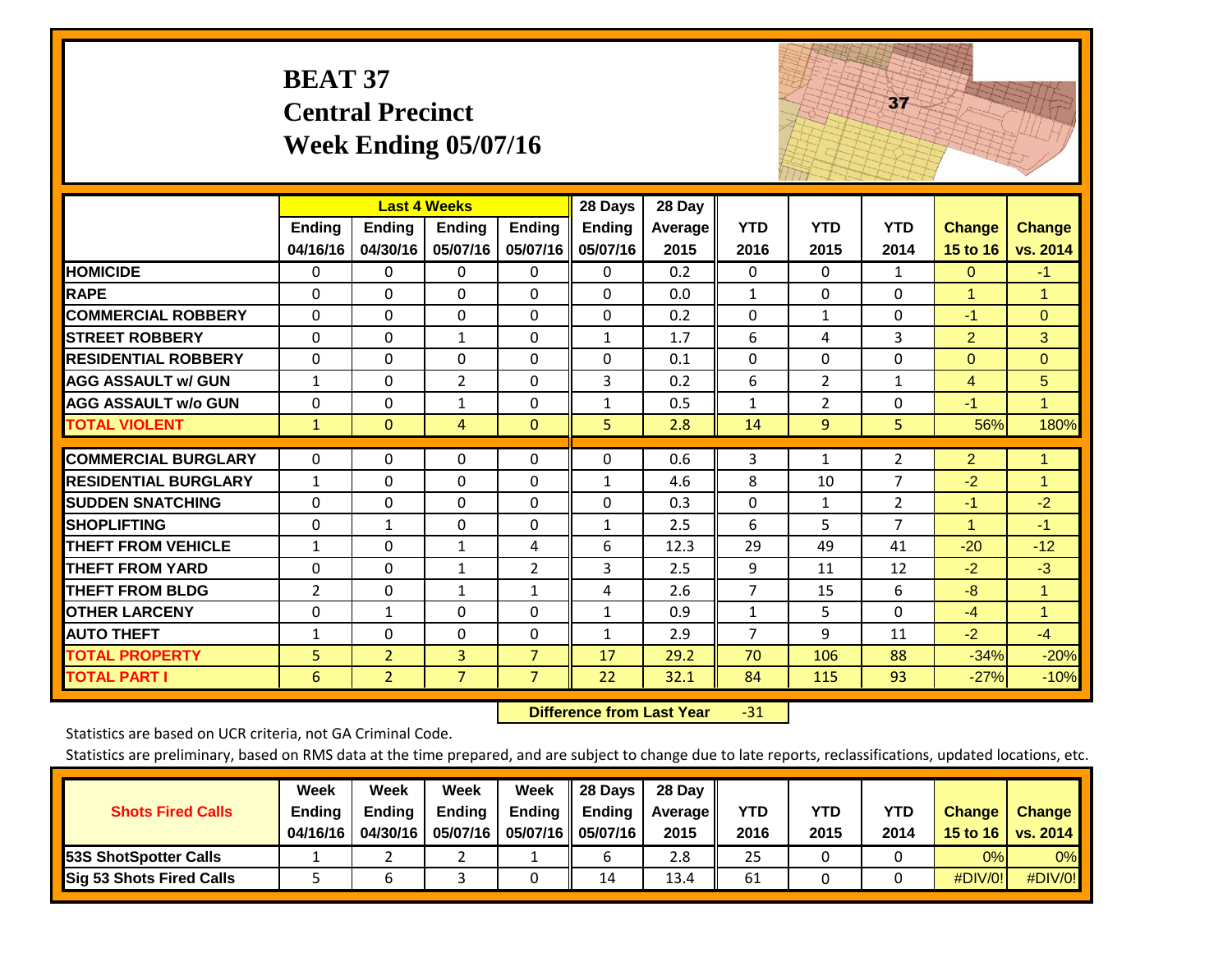

#### **COMPSTATSOUTHSIDE PRECINCT** CAPT. TERRY SHOOP **Week Ending 05/07/16**

**PRECINCT COMMANDER:**



|                             | Week<br><b>Ending</b><br>05/07/16 | Week<br><b>Ending</b><br>05/07/16 | Weekly<br>Avg<br>2015 | 28-Day<br><b>Endina</b><br>05/07/16 | $28-Day$<br><b>Ending</b><br>04/09/16 | Avg<br>28-Day<br>2015 | <b>YTD</b><br>2016 | <b>YTD</b><br>2015 | <b>YTD</b><br>2014       | <b>Change</b><br><b>15 to 16</b> | <b>Change</b><br>vs. 2014 |
|-----------------------------|-----------------------------------|-----------------------------------|-----------------------|-------------------------------------|---------------------------------------|-----------------------|--------------------|--------------------|--------------------------|----------------------------------|---------------------------|
| <b>HOMICIDE</b>             | 0                                 |                                   | $\Omega$              |                                     | 0                                     |                       | $\mathbf{2}$       | 2                  |                          | 0                                |                           |
| <b>RAPE</b>                 | 0                                 |                                   | 0                     |                                     | 2                                     |                       | 6                  | 4                  |                          | $\overline{2}$                   | 5                         |
| <b>COMMERCIAL ROBBERY</b>   | $\bf{0}$                          | 5                                 | 0                     | 5                                   | 0                                     | 2                     | 11                 | 5                  | 6                        | 6                                | 5 <sup>5</sup>            |
| <b>STREET ROBBERY</b>       | $\bf{0}$                          | 0                                 | 1                     | $\mathbf 2$                         | 4                                     | 3                     | 13                 | 15                 | 17                       | $-2$                             | -4                        |
| <b>RESIDENTIAL ROBBERY</b>  | $\bf{0}$                          | 0                                 | 0                     | 19                                  | и                                     |                       | 4                  | 5                  | 5                        | $-4$                             | $-4$                      |
| <b>AGG ASSAULT w/ GUN</b>   | $\bf{0}$                          |                                   |                       |                                     | 0                                     | $\overline{2}$        | 3                  | 5                  | 3                        | $-2$                             | $\mathbf{0}$              |
| <b>AGG ASSAULT w/o GUN</b>  | 0                                 | $\Omega$                          |                       | 1                                   | 4                                     | $\overline{2}$        | 16                 | 10                 | $\overline{\phantom{a}}$ | 6                                | 9                         |
| <b>TOTAL VIOLENT</b>        | $\bf{0}$                          | 8                                 | 3                     | 30                                  | 8                                     | 12                    | 52                 | 46                 | 40                       | 13%                              | 30%                       |
|                             |                                   |                                   |                       |                                     |                                       |                       |                    |                    |                          |                                  |                           |
| <b>COMMERCIAL BURGLARY</b>  | $\mathbf{2}$                      |                                   |                       | 7                                   | 4                                     | 4                     | $\overline{17}$    | 17                 | 15                       | $\Omega$                         | $\overline{2}$            |
| <b>RESIDENTIAL BURGLARY</b> | 3                                 | 5                                 | 6                     | 15                                  | 10                                    | 24                    | 63                 | 95                 | 88                       | $-32$                            | $-25$                     |
| <b>SUDDEN SNATCHING</b>     | 1                                 | 0                                 | 0                     | 1                                   | 0                                     |                       | $\mathbf{2}$       | 6                  | 5                        | $-4$                             | $-3$                      |
| <b>SHOPLIFTING</b>          | 8                                 | 9                                 | 15                    | 27                                  | 53                                    | 59                    | 243                | 252                | 244                      | $-9$                             | -1                        |
| <b>THEFT FROM VEHICLE</b>   | 5                                 | 6                                 | 8                     | 24                                  | 14                                    | 32                    | 102                | 107                | 100                      | $-5$                             | $\overline{2}$            |
| <b>THEFT FROM YARD</b>      | $\bf{0}$                          | 3                                 | $\overline{2}$        | 4                                   | 13                                    | 10                    | 33                 | 45                 | 35                       | $-12$                            | $-2$                      |
| <b>THEFT FROM BLDG</b>      | 5                                 | 2                                 | 5                     | 10 <sub>1</sub>                     | 16                                    | 19                    | 56                 | 83                 | 62                       | $-27$                            | $-6$                      |
| <b>OTHER LARCENY</b>        | $\overline{2}$                    |                                   | 0                     | 3                                   | 2                                     | $\overline{2}$        | 10                 | 10                 | 11                       | $\Omega$                         | -1                        |
| <b>AUTO THEFT</b>           | $\bf{0}$                          | 2                                 | 4                     | 8                                   | 9                                     | 15                    | 45                 | 68                 | 31                       | $-23$                            | 14                        |
| <b>TOTAL PROPERTY</b>       | 26                                | 29                                | 41                    | 99                                  | 121                                   | 165                   | 571                | 683                | 591                      | $-16%$                           | $-3%$                     |
| <b>TOTAL PART I</b>         | 26                                | 37                                | 44                    | 129                                 | 129                                   | 177                   | 623                | 729                | 631                      | $-15%$                           | $-1%$                     |

Statistics are based on UCR criteria, not GA Criminal Code. **Difference from Last Year** -106

Statistics are preliminary, based on RMS data at the time prepared, and are subject to change due to late reports, reclassifications, updated locations, etc. Cell Shading: white is within 0.6 standard deviation of the mean; red is above; green is below

| <b>Citizen Initiated Calls</b> | <b>Week</b><br>Ending<br>05/07/16 | <b>Week</b><br><b>Ending</b><br>05/07/16 | Weekly<br>Avg<br>2015 | $28 - Day$<br><b>Endina</b><br>05/07/16 | $28$ -Day<br><b>Ending</b><br>04/09/16 | Avg<br>$28-Dav$<br>2015 | YTD<br>2016 | YTD<br>2015 | YTD<br>2014 | <b>Change</b><br>15 to 16 | <b>Change</b><br>vs. 2014 |
|--------------------------------|-----------------------------------|------------------------------------------|-----------------------|-----------------------------------------|----------------------------------------|-------------------------|-------------|-------------|-------------|---------------------------|---------------------------|
| <b>Midnight Shift</b>          | 98                                | 82                                       | 100                   | 101                                     | 378                                    | 399                     | 1682        | 1779        | 1680        | $-97$                     |                           |
| Day Shift                      | 288                               | 243                                      | 273                   | 315                                     | 1072                                   | 1090                    | 4753        | 4915        | 4718        | $-162$                    | 35                        |
| <b>Afternoon Shift</b>         | 231                               | 245                                      | 269                   | 257                                     | 1042                                   | 1077                    | 4518        | 4722        | 4531        | $-204$                    | $-13$                     |
| <b>TOTAL CITIZEN CFS</b>       | 617                               | 570                                      | 641                   | 673                                     | 2492                                   | 2566                    | 10953       | 11416       | 10929       | $-4.1%$                   | 0.2%                      |
| 53S ShotSpotter Calls          |                                   |                                          |                       |                                         |                                        |                         |             |             |             |                           |                           |
| Sig 53 Shots Fired Calls       |                                   |                                          | 10                    | 33                                      | 44                                     | 38                      | 154         |             |             | 154                       | 154                       |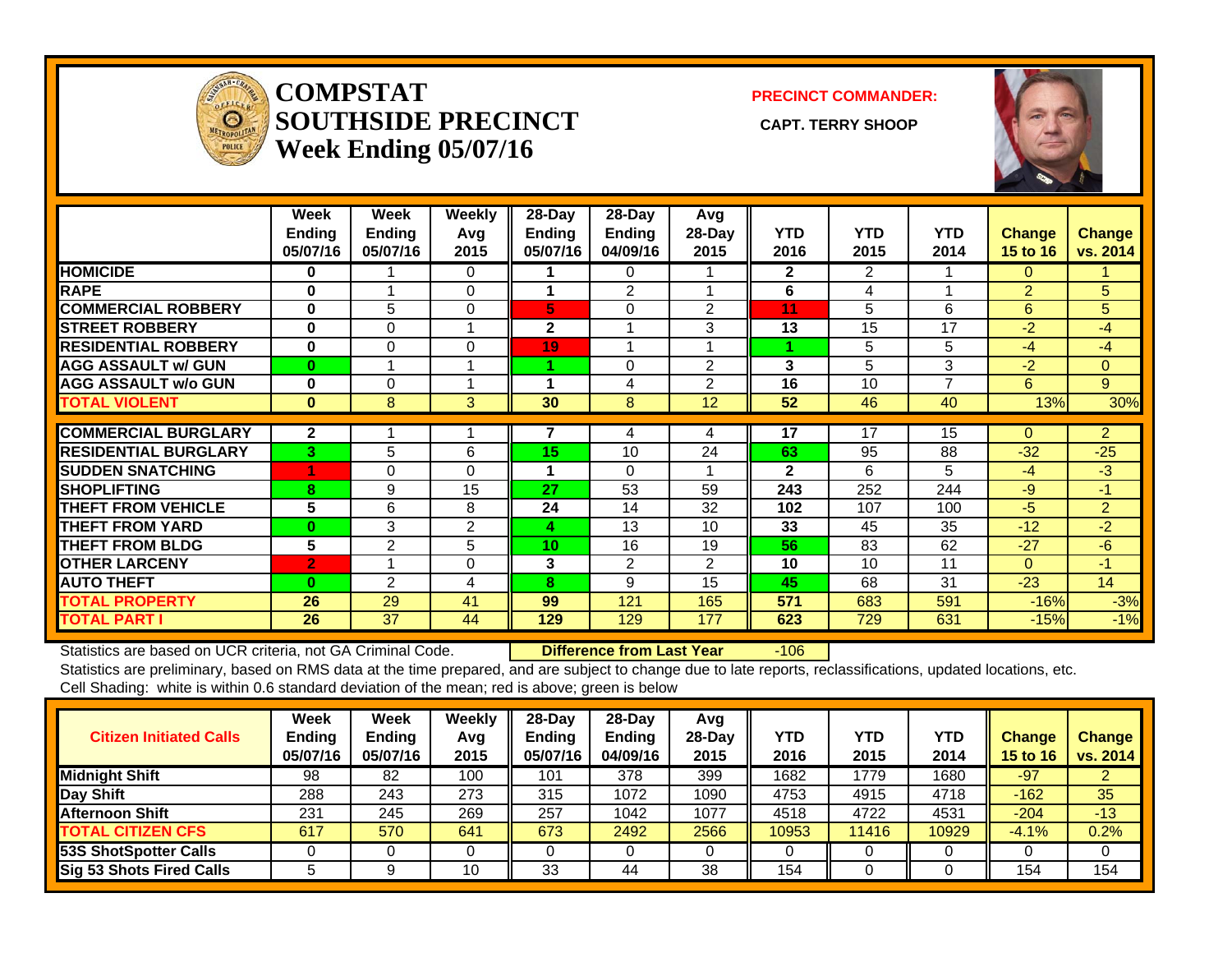## **BEAT 41 Southside Precinct Week Ending 05/07/16**



|                             |               | <b>Last 4 Weeks</b> |                |               | 28 Days        | 28 Day  |                |                |                |                |                |
|-----------------------------|---------------|---------------------|----------------|---------------|----------------|---------|----------------|----------------|----------------|----------------|----------------|
|                             | <b>Ending</b> | Ending              | <b>Ending</b>  | <b>Ending</b> | <b>Ending</b>  | Average | <b>YTD</b>     | <b>YTD</b>     | <b>YTD</b>     | <b>Change</b>  | <b>Change</b>  |
|                             | 04/16/16      | 04/30/16            | 05/07/16       | 05/07/16      | 05/07/16       | 2015    | 2016           | 2015           | 2014           | 15 to 16       | vs. 2014       |
| <b>HOMICIDE</b>             | 0             | 0                   | $\mathbf 0$    | 0             | 0              | 0.1     | $\Omega$       | $\mathbf{0}$   | $\Omega$       | $\mathbf{0}$   | $\overline{0}$ |
| <b>RAPE</b>                 | $\Omega$      | 0                   | $\Omega$       | 0             | $\Omega$       | 0.0     | 3              | $\Omega$       | 0              | 3              | 3              |
| <b>COMMERCIAL ROBBERY</b>   | $\Omega$      | $\Omega$            | $\Omega$       | $\Omega$      | $\Omega$       | 0.4     | 3              | $\mathbf{1}$   | $\overline{2}$ | $\overline{2}$ | $\mathbf{1}$   |
| <b>ISTREET ROBBERY</b>      | $\mathbf 0$   | $\mathbf{1}$        | $\Omega$       | 0             | 1              | 0.5     | 3              | $\Omega$       | 2              | 3              | 1              |
| <b>IRESIDENTIAL ROBBERY</b> | $\Omega$      | $\Omega$            | $\mathbf{0}$   | $\Omega$      | $\Omega$       | 0.2     | $\mathbf{0}$   | $\mathbf{1}$   | 0              | $-1$           | $\Omega$       |
| <b>AGG ASSAULT w/ GUN</b>   | $\Omega$      | $\Omega$            | $\mathbf{1}$   | $\Omega$      | $\mathbf{1}$   | 0.0     | $\mathbf{1}$   | $\Omega$       | $\mathbf{1}$   | 1              | $\mathbf{0}$   |
| <b>AGG ASSAULT w/o GUN</b>  | 0             | $\Omega$            | $\Omega$       | $\Omega$      | $\Omega$       | 0.1     | 3              | $\Omega$       | 0              | 3              | 3              |
| <b>TOTAL VIOLENT</b>        | $\mathbf{0}$  | 1                   | 1              | $\mathbf{0}$  | $\overline{2}$ | 1.3     | 13             | $\overline{2}$ | 5              | 550%           | 160%           |
|                             |               |                     |                |               |                |         |                |                |                |                |                |
| <b>COMMERCIAL BURGLARY</b>  | 1             | $\overline{2}$      | $\mathbf{0}$   | $\Omega$      | 3              | 0.8     | 10             | $\mathbf{1}$   | 2              | 9              | 8              |
| <b>RESIDENTIAL BURGLARY</b> | $\mathbf{1}$  | $\Omega$            | 1              | $\Omega$      | $\overline{2}$ | 0.8     | $\overline{7}$ | 5              | 3              | $\overline{2}$ | $\overline{4}$ |
| <b>SUDDEN SNATCHING</b>     | $\Omega$      | $\Omega$            | $\Omega$       | $\Omega$      | $\Omega$       | 0.2     | $\mathbf{0}$   | $\Omega$       | $\mathbf{1}$   | $\Omega$       | $-1$           |
| <b>SHOPLIFTING</b>          | $\Omega$      | 1                   | $\mathbf{0}$   | $\Omega$      | $\mathbf{1}$   | 1.6     | 5              | 4              | 10             | $\mathbf{1}$   | $-5$           |
| <b>THEFT FROM VEHICLE</b>   | $\mathbf{1}$  | 2                   | $\Omega$       | $\Omega$      | 3              | 5.9     | 24             | 23             | 29             | 1              | $-5$           |
| <b>THEFT FROM YARD</b>      | $\Omega$      | $\Omega$            | $\Omega$       | $\Omega$      | $\Omega$       | 3.0     | 5              | 16             | $\overline{7}$ | $-11$          | $-2$           |
| <b>THEFT FROM BLDG</b>      | 0             | $\Omega$            | $\mathbf{0}$   | $\Omega$      | 0              | 4.4     | 5              | 21             | 8              | $-16$          | $-3$           |
| <b>OTHER LARCENY</b>        | $\Omega$      | $\Omega$            | $\Omega$       | $\Omega$      | 0              | 0.3     | $\mathbf{0}$   | 3              | 0              | $-3$           | $\Omega$       |
| <b>AUTO THEFT</b>           | $\Omega$      | $\mathbf{1}$        | 1              | $\Omega$      | $\overline{2}$ | 2.3     | 6              | 13             | 4              | $-7$           | 2 <sup>1</sup> |
| <b>TOTAL PROPERTY</b>       | 3             | 6                   | $\overline{2}$ | $\Omega$      | 11             | 19.4    | 62             | 86             | 64             | $-28%$         | $-3%$          |
| <b>TOTAL PART I</b>         | 3             | $\overline{7}$      | $\overline{3}$ | $\mathbf{0}$  | 13             | 20.7    | 75             | 88             | 69             | $-15%$         | 9%             |

 **Difference from Last Year**r -13

Statistics are based on UCR criteria, not GA Criminal Code.

|                                 | Week          | Week          | <b>Week</b> | Week   | 28 Days             | 28 Day     |      |      |      |                  |                 |
|---------------------------------|---------------|---------------|-------------|--------|---------------------|------------|------|------|------|------------------|-----------------|
| <b>Shots Fired Calls</b>        | <b>Ending</b> | <b>Ending</b> | Ending      | Ending | <b>Ending</b>       | Average II | YTD  | YTD  | YTD  | <b>Change</b>    | <b>Change</b>   |
|                                 | 04/16/16      | 04/30/16      | 05/07/16    |        | 05/07/16   05/07/16 | 2015       | 2016 | 2015 | 2014 | 15 to 16 $\vert$ | <b>VS. 2014</b> |
| <b>153S ShotSpotter Calls</b>   |               |               |             |        |                     | 0.0        |      |      |      | 0%               | 0%              |
| <b>Sig 53 Shots Fired Calls</b> |               |               |             |        |                     | 1.8        | 12   |      |      | #DIV/0!          | #DIV/0!         |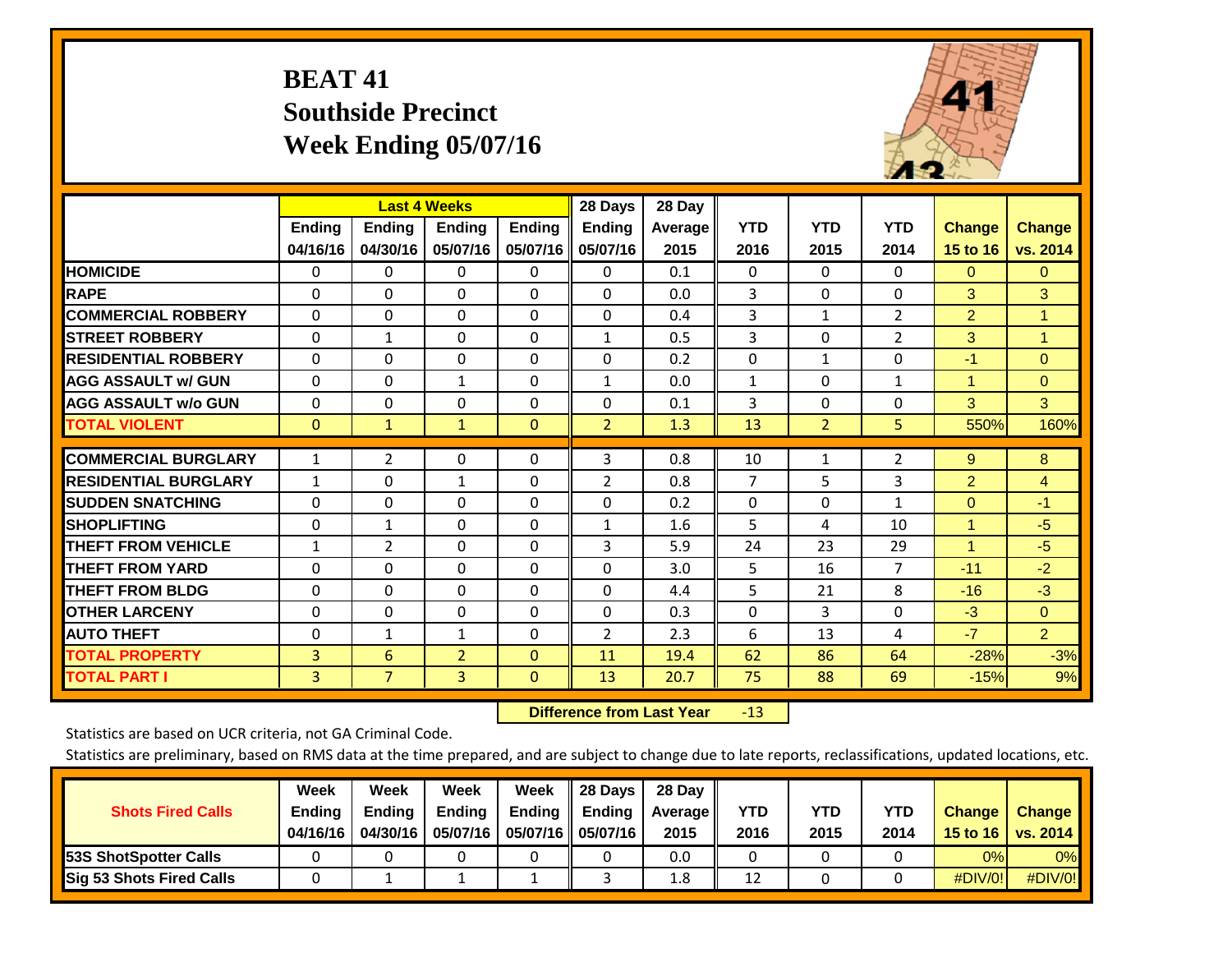## **BEAT 42 Southside Precinct Week Ending 05/07/16**



|                             |                | <b>Last 4 Weeks</b> |                |                | 28 Days        | 28 Day  |                |                |                |                |                 |
|-----------------------------|----------------|---------------------|----------------|----------------|----------------|---------|----------------|----------------|----------------|----------------|-----------------|
|                             | <b>Ending</b>  | <b>Ending</b>       | <b>Ending</b>  | <b>Ending</b>  | <b>Ending</b>  | Average | <b>YTD</b>     | <b>YTD</b>     | <b>YTD</b>     | <b>Change</b>  | <b>Change</b>   |
|                             | 04/16/16       | 04/30/16            | 05/07/16       | 05/07/16       | 05/07/16       | 2015    | 2016           | 2015           | 2014           | 15 to 16       | vs. 2014        |
| <b>HOMICIDE</b>             | 0              | $\mathbf{0}$        | 0              | 0              | $\Omega$       | 0.1     | $\Omega$       | $\Omega$       | 1              | $\Omega$       | $-1$            |
| <b>RAPE</b>                 | $\Omega$       | $\Omega$            | $\Omega$       | $\Omega$       | 0              | 0.0     | $\Omega$       | $\Omega$       | 1              | $\Omega$       | $-1$            |
| <b>COMMERCIAL ROBBERY</b>   | $\Omega$       | $\Omega$            | 3              | $\Omega$       | 3              | 0.6     | 3              | $\Omega$       | $\overline{2}$ | 3              | 1               |
| <b>STREET ROBBERY</b>       | $\mathbf 0$    | $\mathbf 1$         | $\Omega$       | $\Omega$       | $\mathbf{1}$   | 1.0     | 4              | 4              | 6              | $\mathbf{0}$   | $-2$            |
| <b>RESIDENTIAL ROBBERY</b>  | 3              | $\Omega$            | $\Omega$       | $\Omega$       | 3              | 0.5     | $\mathbf{1}$   | $\overline{2}$ | $\overline{2}$ | $-1$           | $-1$            |
| <b>AGG ASSAULT w/ GUN</b>   | $\Omega$       | $\Omega$            | $\Omega$       | $\Omega$       | $\Omega$       | 0.9     | $\mathbf{1}$   | $\mathbf{1}$   | $\mathbf{1}$   | $\Omega$       | $\mathbf{0}$    |
| <b>AGG ASSAULT w/o GUN</b>  | $\Omega$       | $\Omega$            | $\Omega$       | 0              | 0              | 0.8     | 4              | 6              | $\mathbf{1}$   | $-2$           | 3               |
| <b>TOTAL VIOLENT</b>        | 3              | $\mathbf{1}$        | 3              | $\Omega$       | $\overline{7}$ | 3.8     | 13             | 13             | 14             | 0%             | $-7%$           |
| <b>COMMERCIAL BURGLARY</b>  | 0              | $\Omega$            | 1              | 0              | $\mathbf{1}$   | 1.2     | $\overline{2}$ | 6              | 6              | $-4$           | $-4$            |
|                             |                |                     |                |                |                |         |                |                |                |                |                 |
| <b>RESIDENTIAL BURGLARY</b> | $\mathbf{1}$   | $\Omega$            | $\overline{2}$ | $\mathbf{1}$   | 4              | 5.9     | 23             | 23             | 25             | $\Omega$       | $-2$            |
| <b>SUDDEN SNATCHING</b>     | $\Omega$       | $\Omega$            | $\Omega$       | $\Omega$       | 0              | 0.3     | $\mathbf{0}$   | 3              | $\mathbf{1}$   | $-3$           | $-1$            |
| <b>SHOPLIFTING</b>          | $\Omega$       | $\overline{2}$      | $\overline{2}$ | $\overline{2}$ | 6              | 13.7    | 40             | 67             | 37             | $-27$          | 3               |
| <b>THEFT FROM VEHICLE</b>   | $\overline{2}$ | $\mathbf{1}$        | 3              | 3              | 9              | 9.6     | 25             | 31             | 26             | $-6$           | $-1$            |
| <b>THEFT FROM YARD</b>      | $\mathbf{1}$   | $\Omega$            | $\Omega$       | $\Omega$       | $\mathbf{1}$   | 2.3     | 12             | 9              | 12             | 3              | $\Omega$        |
| <b>THEFT FROM BLDG</b>      | $\mathbf{1}$   | $\mathbf{1}$        | $\overline{2}$ | $\mathbf{1}$   | 5              | 4.3     | 11             | 14             | 15             | $-3$           | $-4$            |
| <b>OTHER LARCENY</b>        | $\Omega$       | $\Omega$            | $\Omega$       | $\mathbf{1}$   | $\mathbf{1}$   | 0.4     | 3              | $\overline{2}$ | 3              | $\blacksquare$ | $\Omega$        |
| <b>AUTO THEFT</b>           | $\mathbf 0$    | $\mathbf{1}$        | $\Omega$       | 0              | $\mathbf{1}$   | 5.1     | 17             | 26             | $\overline{7}$ | $-9$           | 10 <sup>°</sup> |
| <b>TOTAL PROPERTY</b>       | 5              | 5                   | 10             | 8              | 28             | 42.7    | 133            | 181            | 132            | $-27%$         | 1%              |
| <b>TOTAL PART I</b>         | 8              | 6                   | 13             | 8              | 35             | 46.5    | 146            | 194            | 146            | $-25%$         | 0%              |

 **Difference from Last Year**r -48

Statistics are based on UCR criteria, not GA Criminal Code.

| <b>Shots Fired Calls</b>        | Week<br><b>Ending</b><br>04/16/16 | Week<br><b>Endina</b><br>04/30/16 | Week<br>Ending<br>05/07/16 | Week<br>Ending | 28 Days<br><b>Ending</b><br>05/07/16    05/07/16 | 28 Day<br>Average II<br>2015 | YTD<br>2016 | YTD<br>2015 | YTD<br>2014 | <b>Change</b><br>15 to 16 $\vert$ | <b>Change</b><br>vs. 2014 |
|---------------------------------|-----------------------------------|-----------------------------------|----------------------------|----------------|--------------------------------------------------|------------------------------|-------------|-------------|-------------|-----------------------------------|---------------------------|
| <b>153S ShotSpotter Calls</b>   |                                   |                                   |                            |                |                                                  | 0.0                          |             |             |             | 0%                                | 0%                        |
| <b>Sig 53 Shots Fired Calls</b> |                                   |                                   |                            |                |                                                  | כ.'                          | 29          |             |             | #DIV/0!                           | #DIV/0!                   |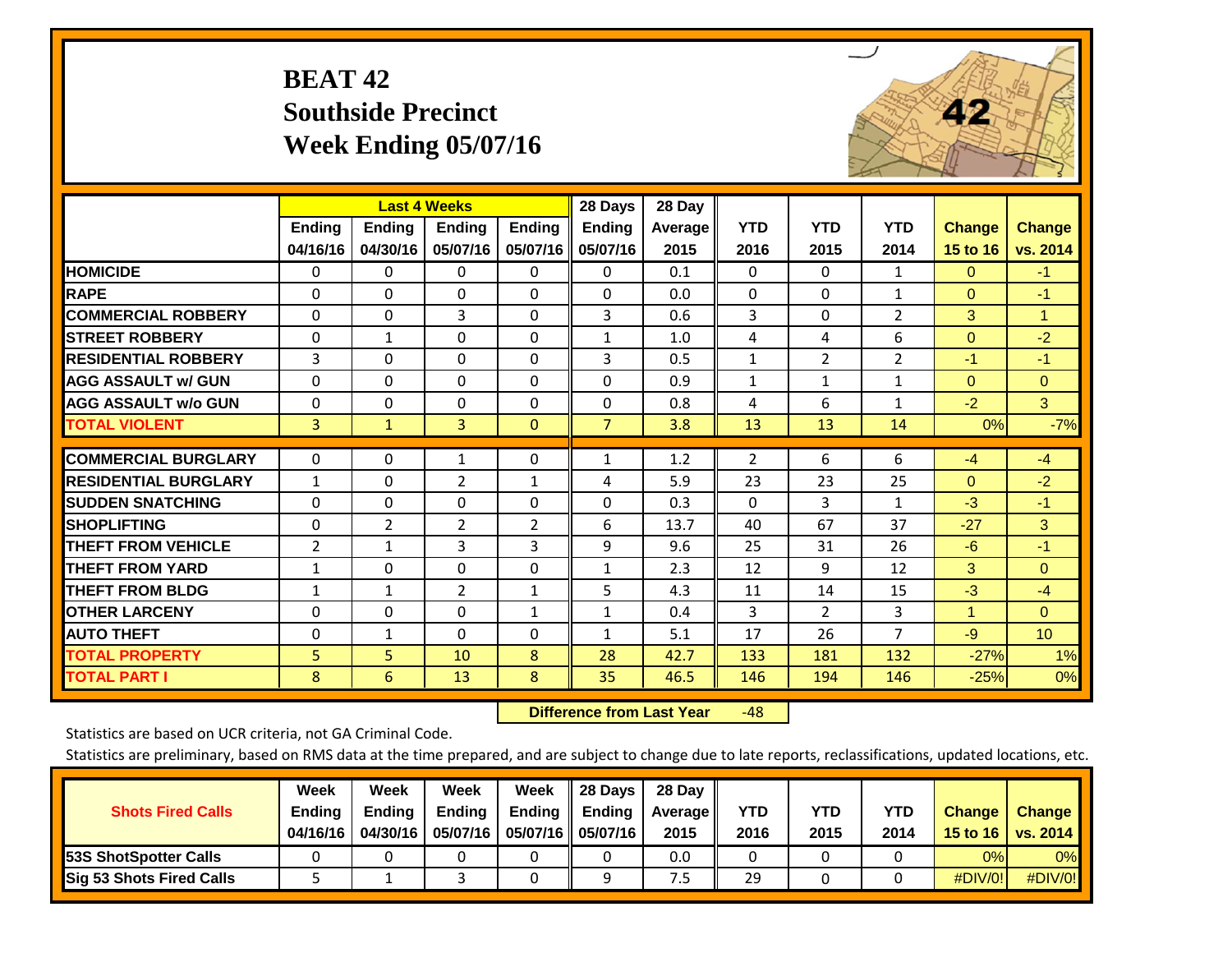## **BEAT 43 Southside Precinct Week Ending 05/07/16**



|                             |               | <b>Last 4 Weeks</b> |                |                | 28 Days        | 28 Day  |                |              |                |                |                |
|-----------------------------|---------------|---------------------|----------------|----------------|----------------|---------|----------------|--------------|----------------|----------------|----------------|
|                             | <b>Ending</b> | <b>Ending</b>       | <b>Ending</b>  | <b>Ending</b>  | <b>Ending</b>  | Average | <b>YTD</b>     | <b>YTD</b>   | <b>YTD</b>     | <b>Change</b>  | <b>Change</b>  |
|                             | 04/16/16      | 04/30/16            | 05/07/16       | 05/07/16       | 05/07/16       | 2015    | 2016           | 2015         | 2014           | 15 to 16       | vs. 2014       |
| <b>HOMICIDE</b>             | $\Omega$      | $\mathbf{0}$        | 1              | 0              | $\mathbf{1}$   | 0.2     | 1              | $\Omega$     | 0              | 1              | 1.             |
| <b>RAPE</b>                 | $\Omega$      | $\Omega$            | $\Omega$       | 0              | 0              | 0.0     | $\Omega$       | $\Omega$     | $\Omega$       | $\mathbf{0}$   | $\Omega$       |
| <b>COMMERCIAL ROBBERY</b>   | $\Omega$      | $\Omega$            | $\overline{2}$ | $\Omega$       | $\overline{2}$ | 0.5     | 4              | 4            | 0              | $\Omega$       | 4              |
| <b>STREET ROBBERY</b>       | $\Omega$      | $\Omega$            | $\Omega$       | $\Omega$       | $\Omega$       | 0.8     | 3              | 7            | $\overline{2}$ | $-4$           | $\mathbf{1}$   |
| <b>RESIDENTIAL ROBBERY</b>  | 14            | $\Omega$            | $\Omega$       | $\Omega$       | 14             | 0.1     | $\mathbf{0}$   | $\mathbf{1}$ | $\mathbf{1}$   | -1             | $-1$           |
| <b>AGG ASSAULT w/ GUN</b>   | $\Omega$      | $\Omega$            | $\Omega$       | $\Omega$       | 0              | 0.6     | $\Omega$       | $\mathbf{1}$ | 0              | $-1$           | $\mathbf{0}$   |
| <b>AGG ASSAULT w/o GUN</b>  | $\Omega$      | $\Omega$            | $\Omega$       | 0              | $\Omega$       | 0.3     | 3              | $\mathbf{1}$ | $\mathbf{1}$   | $\overline{2}$ | $\overline{2}$ |
| <b>TOTAL VIOLENT</b>        | 14            | $\mathbf{0}$        | 3              | $\mathbf{0}$   | 17             | 2.4     | 11             | 14           | 4              | $-21%$         | 175%           |
|                             |               |                     |                |                |                |         |                |              |                |                |                |
| <b>COMMERCIAL BURGLARY</b>  | $\mathbf{1}$  | $\Omega$            | $\Omega$       | $\overline{2}$ | 3              | 1.2     | 4              | 8            | 5              | $-4$           | $-1$           |
| <b>RESIDENTIAL BURGLARY</b> | $\Omega$      | $\Omega$            | $\Omega$       | $\mathbf{1}$   | $\mathbf{1}$   | 2.3     | 5              | 8            | 12             | $-3$           | $-7$           |
| <b>SUDDEN SNATCHING</b>     | $\Omega$      | $\Omega$            | $\Omega$       | 0              | 0              | 0.2     | $\Omega$       | 1            | $\mathbf{1}$   | $-1$           | $-1$           |
| <b>SHOPLIFTING</b>          | $\Omega$      | 6                   | $\overline{7}$ | 4              | 17             | 28.4    | 139            | 127          | 144            | 12             | $-5$           |
| <b>THEFT FROM VEHICLE</b>   | $\Omega$      | $\overline{2}$      | 3              | $\Omega$       | 5              | 4.0     | 15             | 8            | 20             | $\overline{7}$ | $-5$           |
| <b>THEFT FROM YARD</b>      | $\Omega$      | $\Omega$            | $\mathbf{1}$   | $\Omega$       | $\mathbf{1}$   | 1.2     | 6              | 7            | 5              | $-1$           | 1              |
| <b>THEFT FROM BLDG</b>      | 0             | $\Omega$            | $\Omega$       | 2              | 2              | 2.9     | 15             | 15           | 11             | $\mathbf{0}$   | 4              |
| <b>OTHER LARCENY</b>        | $\Omega$      | $\Omega$            | $\Omega$       | $\Omega$       | 0              | 0.4     | $\overline{2}$ | $\mathbf{1}$ | 3              | 1              | $-1$           |
| <b>AUTO THEFT</b>           | $\mathbf 0$   | $\Omega$            | $\mathbf{1}$   | $\Omega$       | 1              | 2.3     | 4              | 7            | 4              | $-3$           | $\Omega$       |
| <b>TOTAL PROPERTY</b>       | $\mathbf{1}$  | 8                   | 12             | 9              | 30             | 42.9    | 190            | 182          | 205            | 4%             | $-7%$          |
| <b>TOTAL PART I</b>         | 15            | 8                   | 15             | 9              | 47             | 45.3    | 201            | 196          | 209            | 3%             | $-4%$          |

 **Difference from Last Year**r 5

Statistics are based on UCR criteria, not GA Criminal Code.

| <b>Shots Fired Calls</b>        | Week<br><b>Ending</b><br>04/16/16 | Week<br><b>Endina</b><br>04/30/16 | Week<br>Ending<br>05/07/16 | Week<br>Ending | 28 Days<br><b>Ending</b><br>05/07/16    05/07/16 | 28 Day<br>Average II<br>2015 | YTD<br>2016 | YTD<br>2015 | YTD<br>2014 | <b>Change</b><br>15 to 16 $\vert$ | <b>Change</b><br><b>vs. 2014</b> |
|---------------------------------|-----------------------------------|-----------------------------------|----------------------------|----------------|--------------------------------------------------|------------------------------|-------------|-------------|-------------|-----------------------------------|----------------------------------|
| <b>153S ShotSpotter Calls</b>   |                                   |                                   |                            |                |                                                  | 0.1                          |             |             |             | 0%                                | 0%                               |
| <b>Sig 53 Shots Fired Calls</b> |                                   |                                   |                            |                |                                                  | 5.6                          | 16          |             |             | #DIV/0!                           | #DIV/0!                          |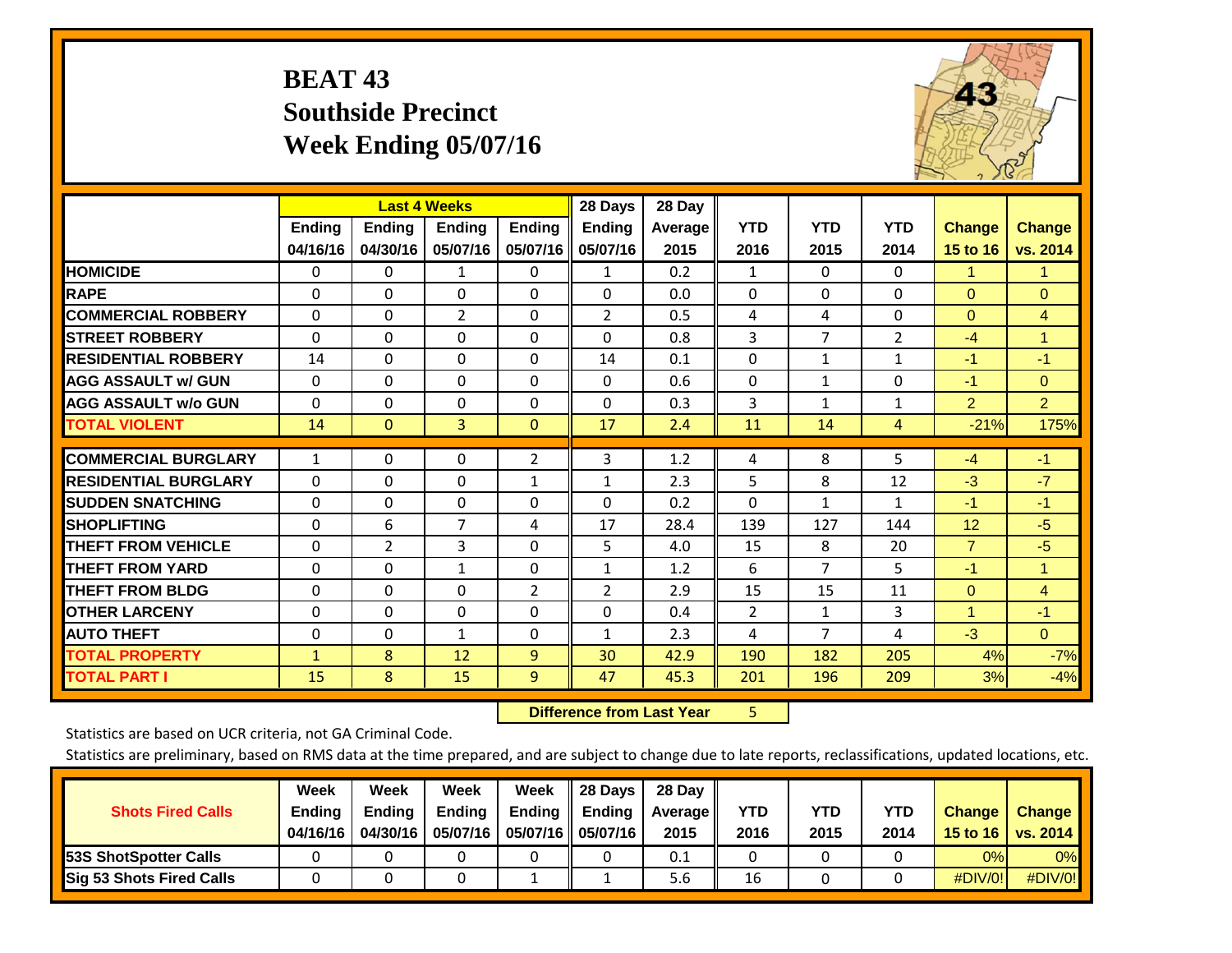## **BEAT 44 Southside Precinct Week Ending 05/07/16**



|                             |                           | <b>Last 4 Weeks</b>       |                    |                           | 28 Days                   | 28 Day          |                    |                    |                    |                           |                           |
|-----------------------------|---------------------------|---------------------------|--------------------|---------------------------|---------------------------|-----------------|--------------------|--------------------|--------------------|---------------------------|---------------------------|
|                             | <b>Ending</b><br>04/16/16 | <b>Ending</b><br>04/30/16 | Ending<br>05/07/16 | <b>Ending</b><br>05/07/16 | <b>Ending</b><br>05/07/16 | Average<br>2015 | <b>YTD</b><br>2016 | <b>YTD</b><br>2015 | <b>YTD</b><br>2014 | <b>Change</b><br>15 to 16 | <b>Change</b><br>vs. 2014 |
| <b>HOMICIDE</b>             | $\Omega$                  | 0                         | 0                  | $\Omega$                  | 0                         | 0.1             | $\Omega$           | $\mathbf{1}$       | 0                  | $-1$                      | $\mathbf{0}$              |
| <b>RAPE</b>                 | $\Omega$                  | $\Omega$                  | $\mathbf{1}$       | $\Omega$                  | $\mathbf{1}$              | 0.3             | $\overline{2}$     | $\mathbf{1}$       | 0                  | $\overline{1}$            | $\overline{2}$            |
| <b>COMMERCIAL ROBBERY</b>   | $\Omega$                  | 0                         | $\Omega$           | 0                         | $\Omega$                  | 0.4             | $\mathbf{0}$       | $\Omega$           | $\overline{2}$     | $\Omega$                  | $-2$                      |
| <b>STREET ROBBERY</b>       | $\Omega$                  | $\Omega$                  | $\Omega$           | $\Omega$                  | $\Omega$                  | 0.6             | $\mathbf{1}$       | $\overline{2}$     | 4                  | $-1$                      | $-3$                      |
| <b>RESIDENTIAL ROBBERY</b>  | $\mathbf{1}$              | $\Omega$                  | $\Omega$           | $\mathbf{0}$              | $\mathbf{1}$              | 0.2             | $\mathbf{0}$       | $\Omega$           | $\overline{2}$     | $\Omega$                  | $-2$                      |
| <b>AGG ASSAULT w/ GUN</b>   | 0                         | $\Omega$                  | $\Omega$           | $\Omega$                  | $\Omega$                  | 0.5             | $\mathbf{1}$       | $\mathbf{1}$       | 0                  | $\Omega$                  | $\mathbf{1}$              |
| <b>AGG ASSAULT w/o GUN</b>  | 0                         | $\Omega$                  | $\Omega$           | $\Omega$                  | $\Omega$                  | 0.5             | 4                  | $\overline{2}$     | 3                  | $\overline{2}$            | $\mathbf{1}$              |
| <b>TOTAL VIOLENT</b>        | $\mathbf{1}$              | $\Omega$                  | $\mathbf{1}$       | $\mathbf{0}$              | $\overline{2}$            | 2.7             | 8                  | $\overline{7}$     | 11                 | 14%                       | $-27%$                    |
| <b>COMMERCIAL BURGLARY</b>  | 0                         | $\Omega$                  | 0                  | 0                         | 0                         | 0.4             | 1                  | $\mathbf{0}$       | $\overline{2}$     | 1                         | $-1$                      |
| <b>RESIDENTIAL BURGLARY</b> | $\mathbf{1}$              | 1                         | $\Omega$           | $\mathbf{0}$              | $\overline{2}$            | 8.1             | 11                 | 32                 | 23                 | $-21$                     | $-12$                     |
| <b>ISUDDEN SNATCHING</b>    | 0                         | 0                         | $\Omega$           | $\mathbf{1}$              | $\mathbf{1}$              | 0.2             | 1                  | $\mathbf{1}$       | $\mathbf{1}$       | $\Omega$                  | $\mathbf{0}$              |
| <b>SHOPLIFTING</b>          | $\Omega$                  | $\Omega$                  | $\Omega$           | $\Omega$                  | $\Omega$                  | 0.7             | 5                  | 3                  | 6                  | $\overline{2}$            | $-1$                      |
| <b>THEFT FROM VEHICLE</b>   | $\mathbf{1}$              | $\overline{2}$            | $\Omega$           | 1                         | 4                         | 5.6             | 12                 | 31                 | 14                 | $-19$                     | $-2$                      |
| <b>THEFT FROM YARD</b>      | $\Omega$                  | $\Omega$                  | $\overline{2}$     | $\mathbf{0}$              | $\overline{2}$            | 1.4             | 6                  | 5                  | 6                  | $\mathbf{1}$              | $\mathbf{0}$              |
| <b>THEFT FROM BLDG</b>      | 0                         | 0                         | $\Omega$           | 2                         | $\overline{2}$            | 3.0             | 9                  | 15                 | 7                  | $-6$                      | $\overline{2}$            |
| <b>OTHER LARCENY</b>        | 0                         | $\Omega$                  | $\mathbf{1}$       | 0                         | $\mathbf{1}$              | 0.5             | 2                  | 4                  | $\mathbf{1}$       | $-2$                      | $\mathbf{1}$              |
| <b>AUTO THEFT</b>           | $\mathbf{1}$              | $\mathbf{1}$              | $\Omega$           | $\mathbf{0}$              | 2                         | 3.1             | 11                 | 14                 | 7                  | $-3$                      | $\overline{4}$            |
| <b>TOTAL PROPERTY</b>       | 3                         | 4                         | 3                  | 4                         | 14                        | 22.9            | 58                 | 105                | 67                 | $-45%$                    | $-13%$                    |
| <b>TOTAL PART I</b>         | 4                         | 4                         | 4                  | 4                         | 16                        | 25.6            | 66                 | 112                | 78                 | $-41%$                    | $-15%$                    |

 **Difference from Last Year**r -46

Statistics are based on UCR criteria, not GA Criminal Code.

| <b>Shots Fired Calls</b>        | Week<br><b>Ending</b><br>04/16/16 | Week<br><b>Endina</b><br>04/30/16 | Week<br>Ending<br>05/07/16 | Week<br>Ending | 28 Days<br><b>Ending</b><br>05/07/16    05/07/16 | 28 Day<br>Average II<br>2015 | YTD<br>2016 | YTD<br>2015 | YTD<br>2014 | <b>Change</b><br>15 to 16 $\vert$ | <b>Change</b><br><b>vs. 2014</b> |
|---------------------------------|-----------------------------------|-----------------------------------|----------------------------|----------------|--------------------------------------------------|------------------------------|-------------|-------------|-------------|-----------------------------------|----------------------------------|
| <b>153S ShotSpotter Calls</b>   |                                   |                                   |                            |                |                                                  | 0.0                          |             |             |             | 0%                                | 0%                               |
| <b>Sig 53 Shots Fired Calls</b> |                                   |                                   |                            |                |                                                  | 8.0                          | 30          |             |             | #DIV/0!                           | #DIV/0!                          |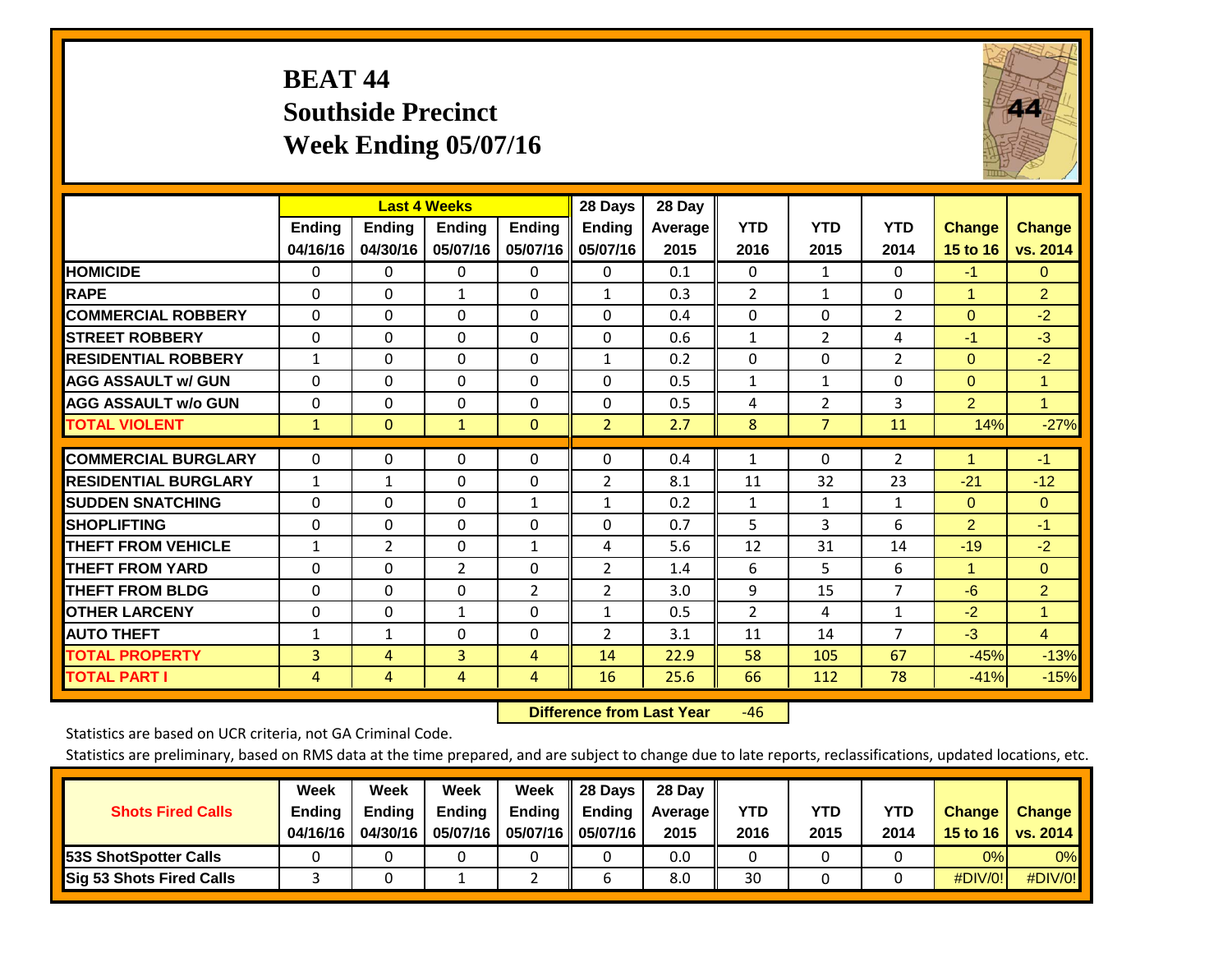## **BEAT 45 Southside Precinct Week Ending 05/07/16**



|                             |                | <b>Last 4 Weeks</b> |               |                | 28 Days        | 28 Day  |                |                |              |                |                |
|-----------------------------|----------------|---------------------|---------------|----------------|----------------|---------|----------------|----------------|--------------|----------------|----------------|
|                             | Ending         | Ending              | <b>Ending</b> | <b>Ending</b>  | <b>Ending</b>  | Average | <b>YTD</b>     | <b>YTD</b>     | <b>YTD</b>   | <b>Change</b>  | <b>Change</b>  |
|                             | 04/16/16       | 04/30/16            | 05/07/16      | 05/07/16       | 05/07/16       | 2015    | 2016           | 2015           | 2014         | 15 to 16       | vs. 2014       |
| <b>HOMICIDE</b>             | 0              | $\Omega$            | 0             | 0              | $\Omega$       | 0.1     | 1              | 0              | 0            | 1.             | 1.             |
| <b>RAPE</b>                 | $\Omega$       | 0                   | $\Omega$      | 0              | 0              | 0.2     | $\Omega$       | $\overline{2}$ | 0            | $-2$           | $\Omega$       |
| <b>COMMERCIAL ROBBERY</b>   | $\Omega$       | $\Omega$            | $\mathbf{0}$  | $\Omega$       | $\Omega$       | 0.0     | $\Omega$       | $\Omega$       | $\Omega$     | $\mathbf{0}$   | $\Omega$       |
| <b>STREET ROBBERY</b>       | $\Omega$       | $\Omega$            | $\Omega$      | $\Omega$       | 0              | 0.2     | $\mathbf{0}$   | $\mathbf{1}$   | $\Omega$     | $-1$           | $\Omega$       |
| <b>RESIDENTIAL ROBBERY</b>  | $\mathbf{1}$   | $\Omega$            | $\Omega$      | $\Omega$       | $\mathbf{1}$   | 0.1     | $\mathbf{0}$   | 1              | 0            | $-1$           | $\Omega$       |
| <b>AGG ASSAULT w/ GUN</b>   | 0              | $\Omega$            | $\Omega$      | $\Omega$       | 0              | 0.2     | $\Omega$       | 0              | 0            | $\mathbf{0}$   | $\overline{0}$ |
| <b>AGG ASSAULT w/o GUN</b>  | $\mathbf{1}$   | $\Omega$            | $\Omega$      | 0              | $\mathbf{1}$   | 0.2     | $\overline{2}$ | 1              | $\mathbf{1}$ | 1              | $\mathbf{1}$   |
| <b>TOTAL VIOLENT</b>        | $\overline{2}$ | $\mathbf{0}$        | $\mathbf{0}$  | $\mathbf{0}$   | $\overline{2}$ | 0.8     | 3              | 5              | 1            | $-40%$         | 200%           |
|                             |                |                     |               |                |                |         |                |                |              |                |                |
| <b>COMMERCIAL BURGLARY</b>  | $\Omega$       | 0                   | $\mathbf 0$   | 0              | 0              | 0.2     | 0              | $\overline{2}$ | 0            | $-2$           | $\mathbf{0}$   |
| <b>RESIDENTIAL BURGLARY</b> | 2              | $\mathbf{1}$        | $\Omega$      | 1              | 4              | 5.2     | 11             | 21             | 15           | $-10$          | $-4$           |
| <b>SUDDEN SNATCHING</b>     | $\Omega$       | 0                   | $\Omega$      | 0              | 0              | 0.1     | 0              | $\Omega$       | $\Omega$     | $\mathbf{0}$   | $\Omega$       |
| <b>SHOPLIFTING</b>          | $\Omega$       | $\Omega$            | $\Omega$      | 0              | 0              | 0.1     | 3              | 0              | 0            | 3              | 3              |
| <b>THEFT FROM VEHICLE</b>   | $\Omega$       | $\mathbf{1}$        | $\Omega$      | 0              | $\mathbf{1}$   | 2.9     | 20             | 5              | 4            | 15             | 16             |
| <b>THEFT FROM YARD</b>      | $\Omega$       | $\Omega$            | $\Omega$      | $\Omega$       | $\Omega$       | 1.2     | $\overline{2}$ | 6              | 3            | $-4$           | $-1$           |
| <b>THEFT FROM BLDG</b>      | 0              | 1                   | $\Omega$      | 0              | 1              | 2.7     | 10             | 9              | 9            | 1              | 1              |
| <b>OTHER LARCENY</b>        | $\Omega$       | $\Omega$            | $\Omega$      | $\mathbf{1}$   | $\mathbf{1}$   | 0.2     | $\overline{2}$ | 0              | 3            | $\overline{2}$ | $-1$           |
| <b>AUTO THEFT</b>           | 2              | $\Omega$            | $\Omega$      | 0              | 2              | 0.6     | 4              | $\overline{2}$ | 5            | $\overline{2}$ | $-1$           |
| <b>TOTAL PROPERTY</b>       | 4              | 3                   | $\mathbf{0}$  | $\overline{2}$ | 9              | 13.1    | 52             | 45             | 39           | 16%            | 33%            |
| <b>TOTAL PART I</b>         | 6              | 3                   | $\mathbf{0}$  | $\overline{2}$ | 11             | 14.0    | 55             | 50             | 40           | 10%            | 38%            |

 **Difference from Last Year**r 5

Statistics are based on UCR criteria, not GA Criminal Code.

| <b>Shots Fired Calls</b>        | Week<br><b>Ending</b><br>04/16/16 | Week<br><b>Endina</b><br>04/30/16 | Week<br>Ending<br>05/07/16 | Week<br>Ending | 28 Days<br><b>Ending</b><br>05/07/16    05/07/16 | 28 Day<br>Average II<br>2015 | YTD<br>2016 | YTD<br>2015 | YTD<br>2014 | <b>Change</b><br>15 to 16 $\vert$ | <b>Change</b><br><b>vs. 2014</b> |
|---------------------------------|-----------------------------------|-----------------------------------|----------------------------|----------------|--------------------------------------------------|------------------------------|-------------|-------------|-------------|-----------------------------------|----------------------------------|
| <b>153S ShotSpotter Calls</b>   |                                   |                                   |                            |                |                                                  | 0.0                          |             |             |             | 0%                                | 0%                               |
| <b>Sig 53 Shots Fired Calls</b> |                                   |                                   |                            |                |                                                  | 7.9                          | 27          |             |             | #DIV/0!                           | #DIV/0!                          |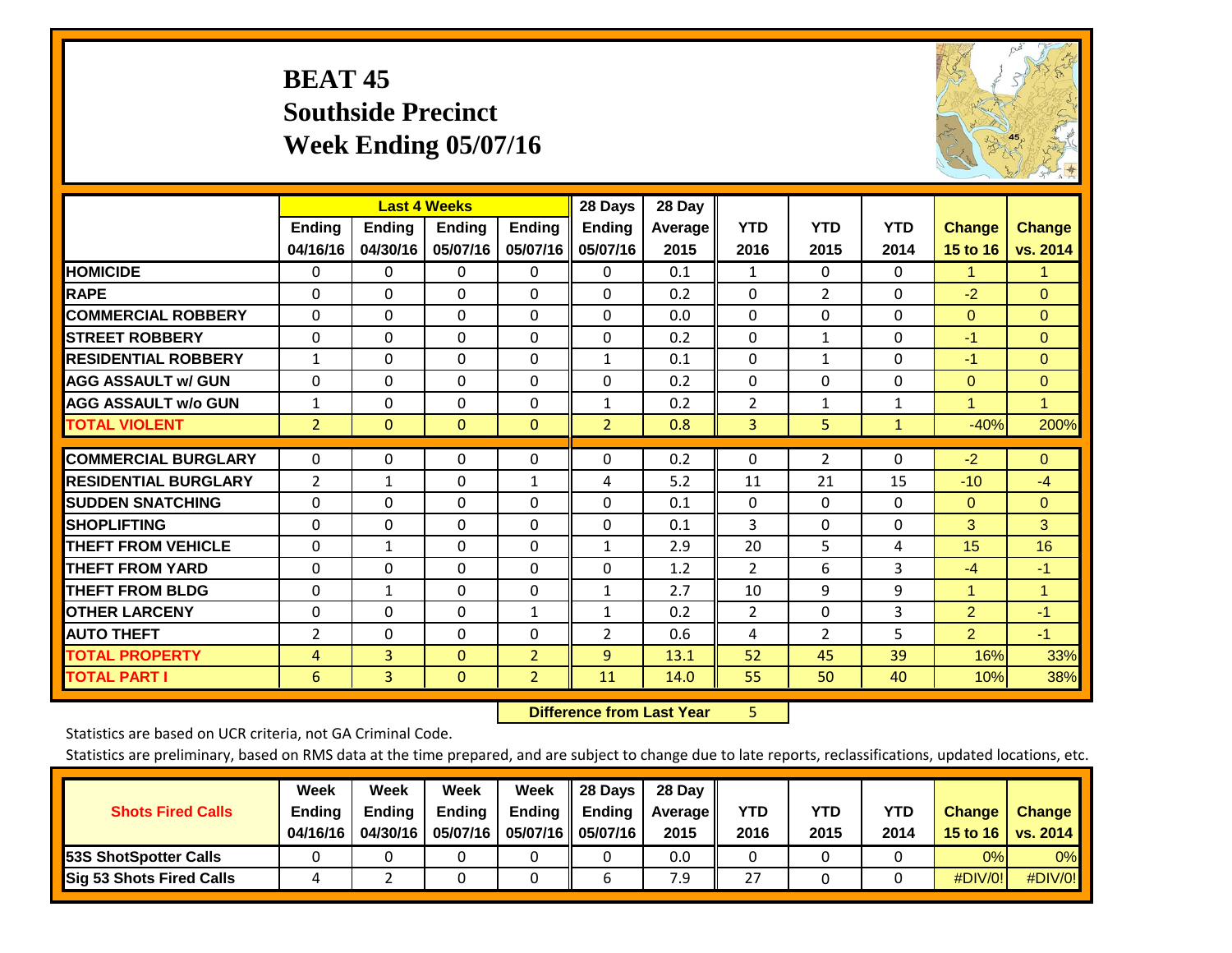## **BEAT 46 Southside Precinct Week Ending 05/07/16**



|                             |                           | <b>Last 4 Weeks</b>       |                    |                           | 28 Days                   | 28 Day          |                    |                    |                    |                           |                           |
|-----------------------------|---------------------------|---------------------------|--------------------|---------------------------|---------------------------|-----------------|--------------------|--------------------|--------------------|---------------------------|---------------------------|
|                             | <b>Ending</b><br>04/16/16 | <b>Ending</b><br>04/30/16 | Ending<br>05/07/16 | <b>Ending</b><br>05/07/16 | <b>Ending</b><br>05/07/16 | Average<br>2015 | <b>YTD</b><br>2016 | <b>YTD</b><br>2015 | <b>YTD</b><br>2014 | <b>Change</b><br>15 to 16 | <b>Change</b><br>vs. 2014 |
| <b>HOMICIDE</b>             | $\Omega$                  | 0                         | 0                  | $\Omega$                  | $\mathbf{0}$              | 0.1             | $\Omega$           | $\mathbf{1}$       | 0                  | $-1$                      | $\mathbf{0}$              |
| <b>RAPE</b>                 | $\Omega$                  | $\Omega$                  | $\Omega$           | $\Omega$                  | $\Omega$                  | 0.1             | $\mathbf{1}$       | 1                  | 0                  | $\mathbf{0}$              | $\mathbf{1}$              |
| <b>COMMERCIAL ROBBERY</b>   | $\Omega$                  | 0                         | $\Omega$           | 0                         | $\Omega$                  | 0.2             | 1                  | $\Omega$           | 0                  | $\blacktriangleleft$      | 1                         |
| <b>ISTREET ROBBERY</b>      | $\mathbf{0}$              | $\Omega$                  | $\Omega$           | $\Omega$                  | $\Omega$                  | 0.2             | $\overline{2}$     | $\mathbf{1}$       | 3                  | $\overline{1}$            | $-1$                      |
| <b>RESIDENTIAL ROBBERY</b>  | $\Omega$                  | 0                         | $\Omega$           | $\mathbf{0}$              | $\Omega$                  | 0.0             | $\mathbf{0}$       | 0                  | 0                  | $\Omega$                  | $\mathbf{0}$              |
| <b>AGG ASSAULT w/ GUN</b>   | $\Omega$                  | $\Omega$                  | $\Omega$           | $\Omega$                  | $\Omega$                  | 0.2             | $\mathbf{0}$       | $\overline{2}$     | $\mathbf{1}$       | $-2$                      | $-1$                      |
| <b>AGG ASSAULT w/o GUN</b>  | $\Omega$                  | $\Omega$                  | $\Omega$           | $\Omega$                  | $\Omega$                  | 0.2             | $\Omega$           | $\Omega$           | $\mathbf{1}$       | $\Omega$                  | $-1$                      |
| <b>TOTAL VIOLENT</b>        | $\mathbf{0}$              | $\Omega$                  | $\mathbf{0}$       | $\mathbf{0}$              | $\mathbf{0}$              | 1.0             | $\overline{4}$     | 5.                 | 5                  | $-20%$                    | $-20%$                    |
| <b>COMMERCIAL BURGLARY</b>  | $\Omega$                  | $\Omega$                  | 0                  | 0                         | $\Omega$                  | 0.0             | $\mathbf 0$        | $\mathbf{0}$       | 0                  | $\Omega$                  | $\mathbf{0}$              |
| <b>RESIDENTIAL BURGLARY</b> | $\Omega$                  | 0                         | $\overline{2}$     | $\mathbf{0}$              | 2                         | 1.8             | 6                  | 6                  | 10                 | $\Omega$                  | $-4$                      |
| <b>ISUDDEN SNATCHING</b>    | 0                         | $\Omega$                  | $\Omega$           | $\mathbf{0}$              | $\Omega$                  | 0.2             | 1                  | $\mathbf{1}$       | $\mathbf{1}$       | $\Omega$                  | $\Omega$                  |
| <b>SHOPLIFTING</b>          | $\Omega$                  | $\mathbf{1}$              | $\Omega$           | $\overline{2}$            | 3                         | 14.6            | 51                 | 51                 | 47                 | $\Omega$                  | 4                         |
| <b>THEFT FROM VEHICLE</b>   | $\mathbf{1}$              | $\Omega$                  | $\Omega$           | $\mathbf{1}$              | 2                         | 3.6             | 6                  | 9                  | 7                  | $-3$                      | $-1$                      |
| <b>THEFT FROM YARD</b>      | $\Omega$                  | $\Omega$                  | $\Omega$           | 0                         | $\Omega$                  | 0.6             | $\overline{2}$     | 2                  | $\overline{2}$     | $\Omega$                  | $\mathbf{0}$              |
| <b>THEFT FROM BLDG</b>      | 0                         | 0                         | $\Omega$           | $\mathbf{0}$              | $\Omega$                  | 1.8             | 6                  | 9                  | 12                 | $-3$                      | $-6$                      |
| <b>OTHER LARCENY</b>        | 0                         | $\Omega$                  | $\Omega$           | $\Omega$                  | $\Omega$                  | 0.2             | $\mathbf{1}$       | $\Omega$           | $\mathbf{1}$       | $\blacktriangleleft$      | $\mathbf{0}$              |
| <b>AUTO THEFT</b>           | $\Omega$                  | $\Omega$                  | $\Omega$           | $\Omega$                  | $\Omega$                  | 1.5             | 3                  | 6                  | 4                  | $-3$                      | $-1$                      |
| <b>TOTAL PROPERTY</b>       | $\mathbf{1}$              | $\mathbf{1}$              | $\overline{2}$     | 3                         | $\overline{7}$            | 24.2            | 76                 | 84                 | 84                 | $-10%$                    | $-10%$                    |
| <b>TOTAL PART I</b>         | $\mathbf{1}$              | $\mathbf{1}$              | $\overline{2}$     | 3                         | $\overline{7}$            | 25.2            | 80                 | 89                 | 89                 | $-10%$                    | $-10%$                    |

 **Difference from Last Year**r -9

Statistics are based on UCR criteria, not GA Criminal Code.

| <b>Shots Fired Calls</b>        | Week<br><b>Ending</b><br>04/16/16 | Week<br><b>Endina</b><br>04/30/16 | Week<br>Ending<br>05/07/16 | Week<br>Ending | 28 Days<br><b>Ending</b><br>05/07/16    05/07/16 | 28 Day<br>Average II<br>2015 | YTD<br>2016 | YTD<br>2015 | YTD<br>2014 | <b>Change</b><br>15 to 16 $\vert$ | <b>Change</b><br><b>vs. 2014</b> |
|---------------------------------|-----------------------------------|-----------------------------------|----------------------------|----------------|--------------------------------------------------|------------------------------|-------------|-------------|-------------|-----------------------------------|----------------------------------|
| <b>153S ShotSpotter Calls</b>   |                                   |                                   |                            |                |                                                  | 0.0                          |             |             |             | 0%                                | 0%                               |
| <b>Sig 53 Shots Fired Calls</b> |                                   |                                   |                            |                |                                                  | 7.3                          | 40          |             |             | #DIV/0!                           | #DIV/0!                          |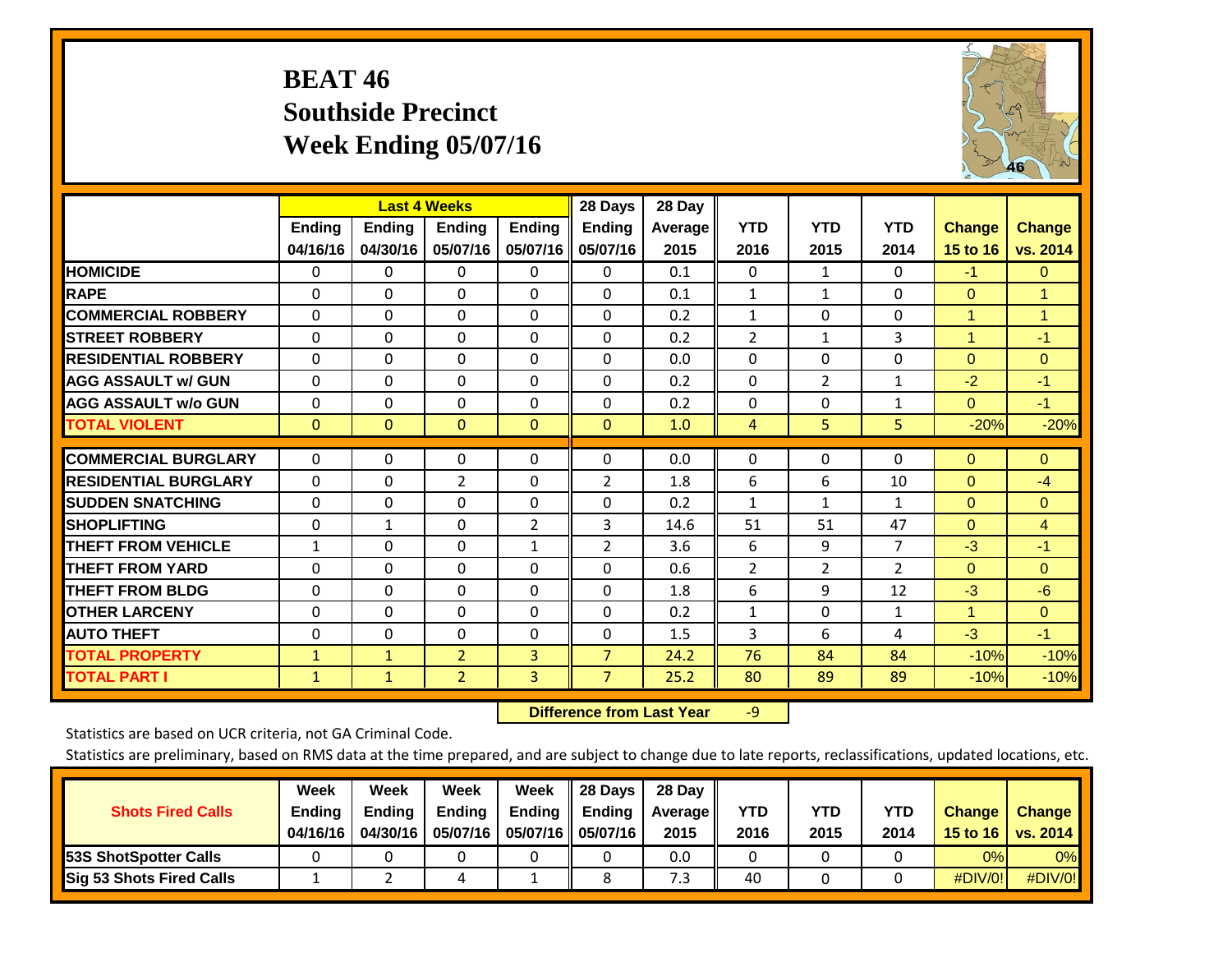

#### **COMPSTATISLANDS PRECINCT** CAPT. JOHN BEST **Week Ending 05/07/16**

**PRECINCT COMMANDER:**



|                             | Week<br><b>Ending</b><br>05/07/16 | Week<br><b>Ending</b><br>05/07/16 | Weekly<br>Avg<br>2015 | $28$ -Day<br>Ending<br>05/07/16 | $28$ -Day<br>Ending<br>04/09/16 | Avg<br>28-Day<br>2015 | <b>YTD</b><br>2016 | <b>YTD</b><br>2015 | <b>YTD</b><br>2014 | <b>Change</b><br><b>15 to 16</b> | <b>Change</b><br>vs. 2014 |
|-----------------------------|-----------------------------------|-----------------------------------|-----------------------|---------------------------------|---------------------------------|-----------------------|--------------------|--------------------|--------------------|----------------------------------|---------------------------|
| <b>HOMICIDE</b>             | 3                                 |                                   | $\Omega$              | 5.                              | 2                               |                       | 7                  | 3                  | $\overline{2}$     | 4                                | 5.                        |
| <b>RAPE</b>                 | $\bf{0}$                          | 2                                 | 0                     | $\overline{2}$                  | $\Omega$                        |                       | 3                  | 3                  | 5                  | $\Omega$                         | $-2$                      |
| <b>COMMERCIAL ROBBERY</b>   | $\bf{0}$                          | 0                                 |                       | $\bf{0}$                        | 1                               | 3                     | 5                  | 5                  | 4                  | $\Omega$                         |                           |
| <b>ISTREET ROBBERY</b>      | $\bf{0}$                          | 0                                 |                       | 3                               | $\overline{7}$                  | 5                     | 21                 | 19                 | 16                 | $\overline{2}$                   | 5                         |
| <b>RESIDENTIAL ROBBERY</b>  | $\bf{0}$                          | $\Omega$                          | $\Omega$              | 4                               | $\Omega$                        |                       | $\bf{0}$           | 5                  | 2                  | -5                               | $-2$                      |
| <b>AGG ASSAULT w/ GUN</b>   | 3                                 | $\Omega$                          |                       | 6                               | 8                               | 6                     | 32                 | 26                 | 14                 | 6                                | 18                        |
| <b>AGG ASSAULT w/o GUN</b>  | $\overline{2}$                    | 0                                 |                       | 6                               | 3                               | 4                     | 18                 | 8                  | 13                 | 10                               | 5 <sup>1</sup>            |
| <b>TOTAL VIOLENT</b>        | 8                                 | 3                                 | 5                     | 26                              | 21                              | 20                    | 86                 | 69                 | 56                 | 25%                              | 54%                       |
| <b>COMMERCIAL BURGLARY</b>  | $\mathbf 0$                       | 3                                 |                       | 8                               | 4                               | $\overline{2}$        | 23                 | 5                  | 11                 | 18                               | 12                        |
| <b>RESIDENTIAL BURGLARY</b> | 12                                | 8                                 | $\overline{7}$        | 37                              | 31                              | 30                    | 145                | 95                 | 137                | 50                               | 8                         |
| <b>SUDDEN SNATCHING</b>     | $\bf{0}$                          |                                   | $\Omega$              | 1                               | $\Omega$                        |                       | 3                  |                    | 9                  |                                  | $-6$                      |
|                             |                                   |                                   |                       |                                 |                                 |                       |                    | $\overline{2}$     |                    |                                  |                           |
| <b>SHOPLIFTING</b>          | 12                                | 9                                 | 9                     | 25                              | 27                              | 36                    | 136                | 159                | 163                | $-23$                            | $-27$                     |
| <b>THEFT FROM VEHICLE</b>   | 5                                 | $\overline{7}$                    | 7                     | 18                              | 22                              | 29                    | 106                | 84                 | 96                 | 22                               | 10                        |
| <b>THEFT FROM YARD</b>      | 3                                 | 2                                 | 3                     | 8                               | 8                               | 13                    | 34                 | 41                 | 41                 | $-7$                             | $-7$                      |
| <b>THEFT FROM BLDG</b>      | 8                                 | 3                                 | 5                     | 19                              | 18                              | 19                    | 90                 | 77                 | 88                 | 13                               | $\overline{2}$            |
| <b>OTHER LARCENY</b>        | $\overline{2}$                    | $\Omega$                          | $\Omega$              | 3                               | 1                               | $\overline{2}$        | 17                 | 9                  | 12                 | 8                                | 5                         |
| <b>AUTO THEFT</b>           | 3                                 | 4                                 | 4                     | 18                              | 20                              | 14                    | 66                 | 42                 | 34                 | 24                               | 32                        |
| <b>TOTAL PROPERTY</b>       | 45                                | 37                                | 37                    | 137                             | 131                             | 146                   | 620                | 514                | 591                | 21%                              | 5%                        |
| <b>TOTAL PART I</b>         | 53                                | 40                                | 42                    | 163                             | 152                             | 167                   | 706                | 583                | 647                | 21%                              | 9%                        |

Statistics are based on UCR criteria, not GA Criminal Code. **Difference from Last Year** 123 Statistics are preliminary, based on RMS data at the time prepared, and are subject to change due to late reports, reclassifications, updated locations, etc.

Cell Shading: white is within 0.6 standard deviation of the mean; red is above; green is below.

|                                 | Week          | Week          | Weekly | $28$ -Day | $28-Dav$ | Avg      |            |       |       |                 |               |
|---------------------------------|---------------|---------------|--------|-----------|----------|----------|------------|-------|-------|-----------------|---------------|
| <b>Citizen Initiated Calls</b>  | <b>Ending</b> | <b>Ending</b> | Avg    | Ending    | Ending   | $28-Day$ | <b>YTD</b> | YTD   | YTD   | <b>Change</b>   | <b>Change</b> |
|                                 | 05/07/16      | 05/07/16      | 2015   | 05/07/16  | 04/09/16 | 2015     | 2016       | 2015  | 2014  | <b>15 to 16</b> | vs. 2014      |
| <b>Midnight Shift</b>           | 105           | 95            | 108    | 96        | 426      | 432      | 1784       | 1799  | 1766  | -15             | 18            |
| Day Shift                       | 269           | 278           | 265    | 258       | 1074     | 1060     | 4740       | 4583  | 4665  | 157             | 75            |
| <b>Afternoon Shift</b>          | 334           | 332           | 297    | 334       | 1249     | 1188     | 5396       | 5099  | 5149  | 297             | 247           |
| <b>TOTAL CITIZEN CFS</b>        | 708           | 705           | 670    | 688       | 2749     | 2680     | 11920      | 11481 | 11580 | $3.8\%$         | 2.9%          |
| <b>53S ShotSpotter Calls</b>    |               |               |        | 18        | 18       |          | 65         |       |       | 65              | 65            |
| <b>Sig 53 Shots Fired Calls</b> | 26            |               | 20     | 64        | 91       | 81       | 386        |       |       | 386             | 386           |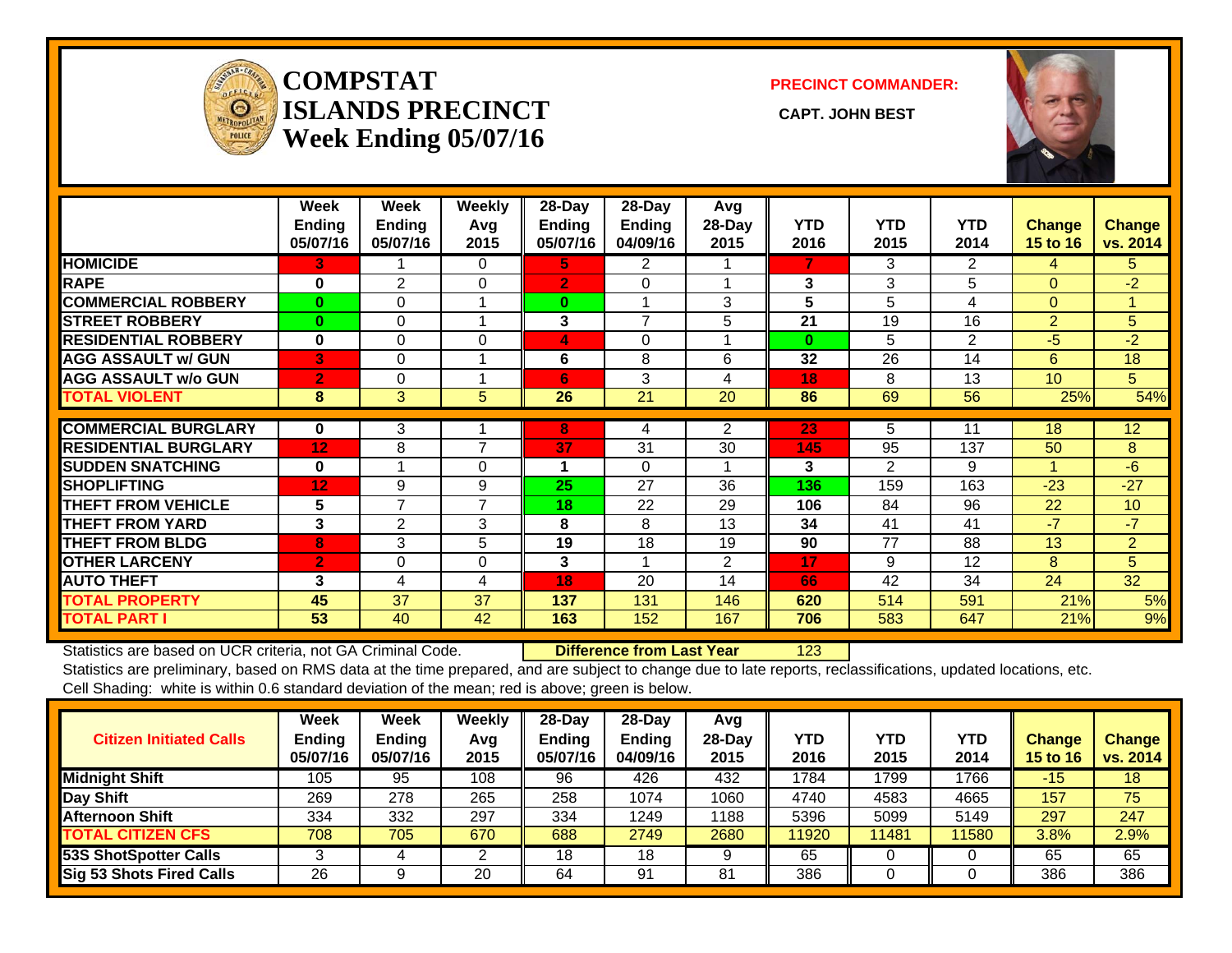## **BEAT 51 Islands Precinct Week Ending 05/07/16**



|                             |                | <b>Last 4 Weeks</b> |                |                | 28 Days        | 28 Day  |                |                |              |                      |                |
|-----------------------------|----------------|---------------------|----------------|----------------|----------------|---------|----------------|----------------|--------------|----------------------|----------------|
|                             | <b>Ending</b>  | <b>Ending</b>       | Ending         | <b>Ending</b>  | Ending         | Average | <b>YTD</b>     | <b>YTD</b>     | <b>YTD</b>   | <b>Change</b>        | <b>Change</b>  |
|                             | 04/16/16       | 04/30/16            | 05/07/16       | 05/07/16       | 05/07/16       | 2015    | 2016           | 2015           | 2014         | 15 to 16             | vs. 2014       |
| <b>HOMICIDE</b>             | $\mathbf{0}$   | $\mathbf{0}$        | $\mathbf{0}$   | 1              | $\mathbf{1}$   | 0.2     | $\overline{2}$ | $\Omega$       | 1            | $\overline{2}$       | 1.             |
| <b>RAPE</b>                 | 0              | $\Omega$            | $\Omega$       | $\Omega$       | $\Omega$       | 0.1     | $\Omega$       | $\Omega$       | $\Omega$     | $\Omega$             | $\Omega$       |
| <b>COMMERCIAL ROBBERY</b>   | $\Omega$       | 0                   | $\Omega$       | $\Omega$       | $\Omega$       | 0.7     | $\mathbf{0}$   | $\Omega$       | 0            | $\mathbf{0}$         | $\mathbf{0}$   |
| <b>STREET ROBBERY</b>       | $\Omega$       | $\overline{2}$      | $\Omega$       | $\Omega$       | $\overline{2}$ | 2.2     | 10             | 8              | 3            | $\overline{2}$       | $\overline{7}$ |
| <b>RESIDENTIAL ROBBERY</b>  | $\mathbf{1}$   | 0                   | $\Omega$       | $\Omega$       | $\mathbf{1}$   | 0.2     | $\Omega$       | $\overline{2}$ | 0            | $-2$                 | $\Omega$       |
| <b>AGG ASSAULT w/ GUN</b>   | $\Omega$       | 2                   | $\Omega$       | 1              | 3              | 1.5     | 14             | 7              | 4            | $\overline{7}$       | 10             |
| <b>AGG ASSAULT w/o GUN</b>  | $\Omega$       | $\mathbf{1}$        | $\Omega$       | $\Omega$       | $\mathbf{1}$   | 0.8     | 2              | $\mathbf{1}$   | 4            | 1                    | $-2$           |
| <b>TOTAL VIOLENT</b>        | $\mathbf{1}$   | 5                   | $\mathbf{0}$   | $\overline{2}$ | 8              | 5.6     | 28             | 18             | 12           | 56%                  | 133%           |
|                             |                |                     |                |                |                |         |                |                |              |                      |                |
| <b>COMMERCIAL BURGLARY</b>  | $\overline{2}$ | 0                   | $\mathbf{1}$   | 0              | 3              | 0.9     | 10             | $\Omega$       | 3            | 10                   | $\overline{7}$ |
| <b>RESIDENTIAL BURGLARY</b> | $\Omega$       | 2                   | 3              | $\overline{2}$ | 7              | 6.1     | 37             | 14             | 23           | 23                   | 14             |
| <b>ISUDDEN SNATCHING</b>    | $\Omega$       | 0                   | $\Omega$       | $\Omega$       | $\Omega$       | 0.4     | $\Omega$       | $\Omega$       | $\mathbf{1}$ | $\mathbf{0}$         | $-1$           |
| <b>SHOPLIFTING</b>          | $\mathbf{0}$   | 3                   | 3              | 4              | 10             | 17.9    | 58             | 67             | 51           | $-9$                 | $\overline{7}$ |
| <b>THEFT FROM VEHICLE</b>   | $\Omega$       | $\Omega$            | $\mathbf{1}$   | $\overline{2}$ | 3              | 6.9     | 27             | 21             | 20           | 6                    | $\overline{7}$ |
| <b>THEFT FROM YARD</b>      | $\Omega$       | $\Omega$            | $\Omega$       | 1              | $\mathbf{1}$   | 2.9     | 6              | 10             | 10           | $-4$                 | $-4$           |
| <b>THEFT FROM BLDG</b>      | 2              | 1                   | $\Omega$       | 3              | 6              | 5.2     | 17             | 18             | 20           | $-1$                 | $-3$           |
| <b>OTHER LARCENY</b>        | 0              | 0                   | $\Omega$       | $\Omega$       | 0              | 0.3     | $\mathbf{1}$   | $\Omega$       | 4            | $\blacktriangleleft$ | $-3$           |
| <b>AUTO THEFT</b>           | $\mathbf{1}$   | $\overline{2}$      | $\mathbf{1}$   | $\mathbf{1}$   | 5              | 3.8     | 16             | 14             | 5            | $\overline{2}$       | 11             |
| <b>TOTAL PROPERTY</b>       | 5              | 8                   | 9              | 13             | 35             | 44.4    | 172            | 144            | 137          | 19%                  | 26%            |
| <b>TOTAL PART I</b>         | 6              | 13                  | $\overline{9}$ | 15             | 43             | 50.0    | 200            | 162            | 149          | 23%                  | 34%            |

 **Difference from Last Year**r 38

Statistics are based on UCR criteria, not GA Criminal Code.

|                                 | Week          | Week          | Week          | Week          | 28 Days             | 28 Day         |      |      |      |               |               |
|---------------------------------|---------------|---------------|---------------|---------------|---------------------|----------------|------|------|------|---------------|---------------|
| <b>Shots Fired Calls</b>        | <b>Ending</b> | <b>Endina</b> | <b>Ending</b> | <b>Ending</b> | Ending              | <b>Average</b> | YTD  | YTD  | YTD  | <b>Change</b> | <b>Change</b> |
|                                 | 04/16/16      | 04/30/16      | 05/07/16      |               | 05/07/16   05/07/16 | 2015           | 2016 | 2015 | 2014 | 15 to 16      | vs. 2014      |
| <b>53S ShotSpotter Calls</b>    |               |               |               |               | 16                  | 7.8            | 59   |      |      | 0%            | $0\%$         |
| <b>Sig 53 Shots Fired Calls</b> |               |               |               | 15            | 26                  | 19.9           | 132  |      |      | #DIV/0!       | $\#$ DIV/0!   |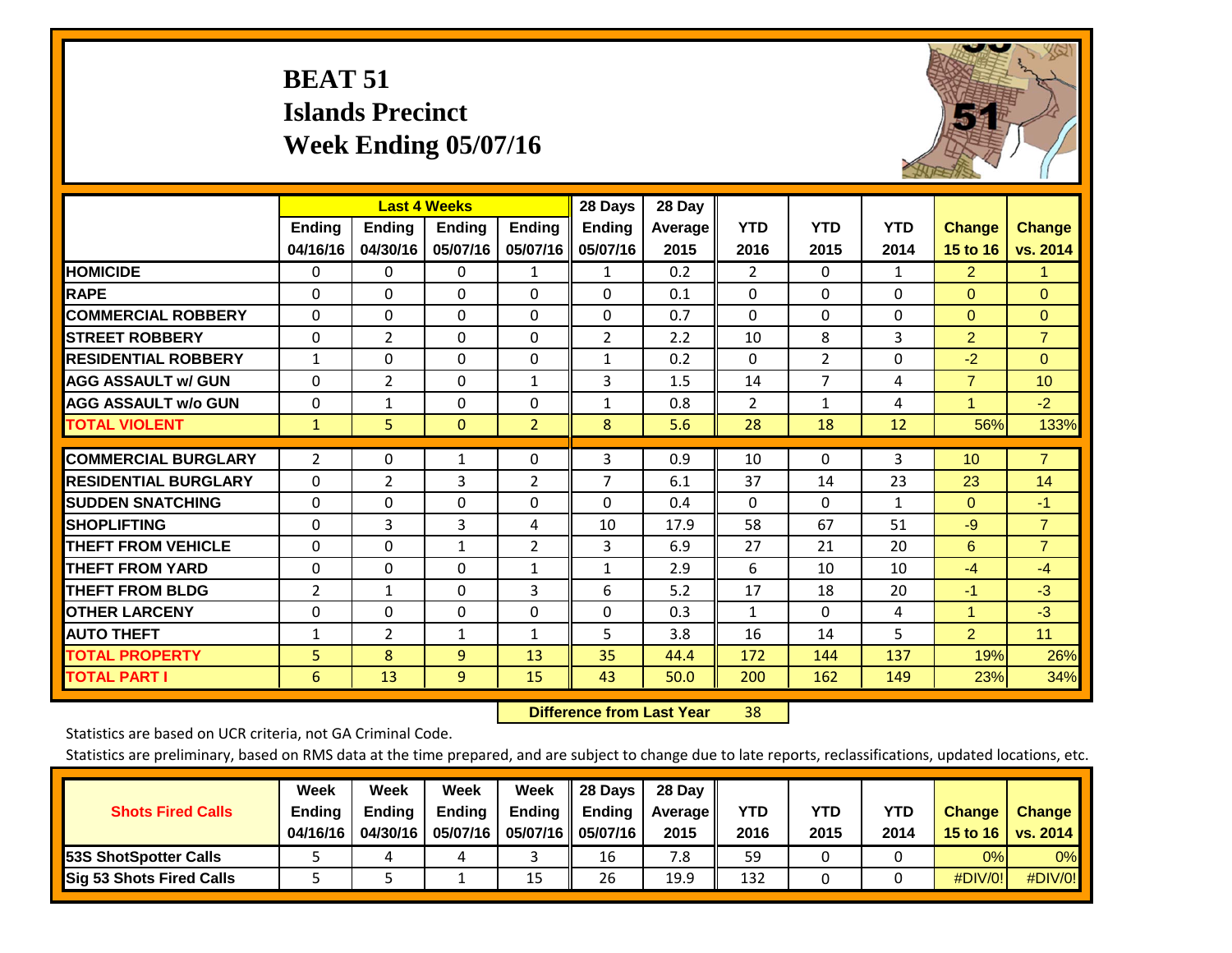## **BEAT 52 Islands Precinct Week Ending 05/07/16**



|                             |                           | <b>Last 4 Weeks</b>       |                           |                           | 28 Days                   | 28 Day          |                    |                    |                    |                                  |                           |
|-----------------------------|---------------------------|---------------------------|---------------------------|---------------------------|---------------------------|-----------------|--------------------|--------------------|--------------------|----------------------------------|---------------------------|
|                             | <b>Ending</b><br>04/16/16 | <b>Endina</b><br>04/30/16 | <b>Endina</b><br>05/07/16 | <b>Endina</b><br>05/07/16 | <b>Endina</b><br>05/07/16 | Average<br>2015 | <b>YTD</b><br>2016 | <b>YTD</b><br>2015 | <b>YTD</b><br>2014 | <b>Change</b><br><b>15 to 16</b> | <b>Change</b><br>vs. 2014 |
| <b>HOMICIDE</b>             | 0                         | 1                         | 1                         | 1                         | 3.                        | 0.0             | 4                  | $\Omega$           | 0                  | 4                                | $\overline{4}$            |
| <b>RAPE</b>                 | 0                         | 0                         | $\Omega$                  | $\Omega$                  | $\Omega$                  | 0.2             | 1                  | 1                  | 3                  | $\Omega$                         | $-2$                      |
| <b>COMMERCIAL ROBBERY</b>   | $\Omega$                  | 0                         | $\Omega$                  | $\Omega$                  | $\Omega$                  | 0.2             | $\overline{2}$     | $\mathbf{1}$       | 2                  | 1                                | $\Omega$                  |
| <b>STREET ROBBERY</b>       | $\Omega$                  | $\Omega$                  | $\Omega$                  | $\mathbf{0}$              | $\Omega$                  | 0.3             | 4                  | $\mathbf{1}$       | 4                  | 3                                | $\mathbf{0}$              |
| <b>RESIDENTIAL ROBBERY</b>  | $\Omega$                  | 0                         | 0                         | $\Omega$                  | $\Omega$                  | 0.1             | $\Omega$           | $\Omega$           | 1                  | $\Omega$                         | $-1$                      |
| <b>AGG ASSAULT w/ GUN</b>   | $\Omega$                  | $\Omega$                  | $\Omega$                  | $\Omega$                  | $\Omega$                  | 1.7             | 3                  | 8                  | 3                  | $-5$                             | $\Omega$                  |
| <b>AGG ASSAULT w/o GUN</b>  | 0                         | 0                         | 0                         | 0                         | $\Omega$                  | 1.2             | 3                  | 3                  | $\overline{2}$     | $\mathbf{0}$                     | 1                         |
| <b>TOTAL VIOLENT</b>        | $\overline{0}$            | $\mathbf{1}$              | $\mathbf{1}$              | $\mathbf{1}$              | 3                         | 3.6             | 17                 | 14                 | 15                 | 21%                              | 13%                       |
| <b>COMMERCIAL BURGLARY</b>  | $\Omega$                  | 1                         | 0                         | $\mathbf{0}$              | $\mathbf{1}$              | 0.3             | 3                  | $\overline{2}$     | 2                  | 1                                | 1                         |
| <b>RESIDENTIAL BURGLARY</b> | $\Omega$                  | 2                         | 3                         | 3                         | 8                         | 5.3             | 43                 | 20                 | 18                 | 23                               | 25                        |
| <b>ISUDDEN SNATCHING</b>    | $\Omega$                  | 0                         | $\Omega$                  | $\Omega$                  | $\mathbf{0}$              | 0.2             | $\Omega$           | $\Omega$           | 3                  | $\Omega$                         | $-3$                      |
| <b>SHOPLIFTING</b>          | $\Omega$                  | $\Omega$                  | $\Omega$                  | $\Omega$                  | $\Omega$                  | 0.4             | 3                  | $\mathbf{1}$       | 4                  | $\overline{2}$                   | $-1$                      |
| <b>THEFT FROM VEHICLE</b>   | $\mathbf{1}$              | 0                         | $\mathbf{1}$              | $\mathbf{0}$              | $\overline{2}$            | 6.0             | 16                 | 17                 | 20                 | $-1$                             | $-4$                      |
| <b>THEFT FROM YARD</b>      | 0                         | 1                         | $\Omega$                  | $\Omega$                  | $\mathbf{1}$              | 2.4             | 3                  | 9                  | 8                  | $-6$                             | $-5$                      |
| <b>THEFT FROM BLDG</b>      | 2                         | 2                         | $\Omega$                  | 4                         | 8                         | 4.1             | 25                 | 10                 | 25                 | 15                               | $\Omega$                  |
| <b>OTHER LARCENY</b>        | 0                         | 0                         | $\Omega$                  | $\Omega$                  | $\Omega$                  | 0.1             | 1                  | 1                  | $\overline{2}$     | $\Omega$                         | $-1$                      |
| <b>AUTO THEFT</b>           | $\mathbf{1}$              | 2                         | 1                         | 0                         | 4                         | 2.6             | 17                 | $\overline{7}$     | 5                  | 10 <sup>1</sup>                  | 12                        |
| <b>TOTAL PROPERTY</b>       | 4                         | 8                         | 5                         | $\overline{7}$            | 24                        | 21.2            | 111                | 67                 | 87                 | 66%                              | 28%                       |
| <b>TOTAL PART I</b>         | 4                         | 9                         | 6                         | 8                         | 27                        | 24.9            | 128                | 81                 | 102                | 58%                              | 25%                       |

 **Difference from Last Year**r 47

Statistics are based on UCR criteria, not GA Criminal Code.

| <b>Shots Fired Calls</b>        | Week<br><b>Ending</b><br>04/16/16 | Week<br><b>Endina</b><br>04/30/16 | Week<br>Ending<br>05/07/16 | Week<br>Ending | 28 Days<br><b>Ending</b><br>05/07/16    05/07/16 | 28 Day<br>Average II<br>2015 | YTD<br>2016 | YTD<br>2015 | YTD<br>2014 | <b>Change</b><br>15 to 16 $\vert$ | <b>Change</b><br>vs. 2014 |
|---------------------------------|-----------------------------------|-----------------------------------|----------------------------|----------------|--------------------------------------------------|------------------------------|-------------|-------------|-------------|-----------------------------------|---------------------------|
| <b>153S ShotSpotter Calls</b>   |                                   |                                   |                            |                |                                                  | 0.0                          |             |             |             | 0%                                | 0%                        |
| <b>Sig 53 Shots Fired Calls</b> |                                   |                                   |                            |                | 10                                               | 15.4                         | 60          |             |             | #DIV/0!                           | #DIV/0!                   |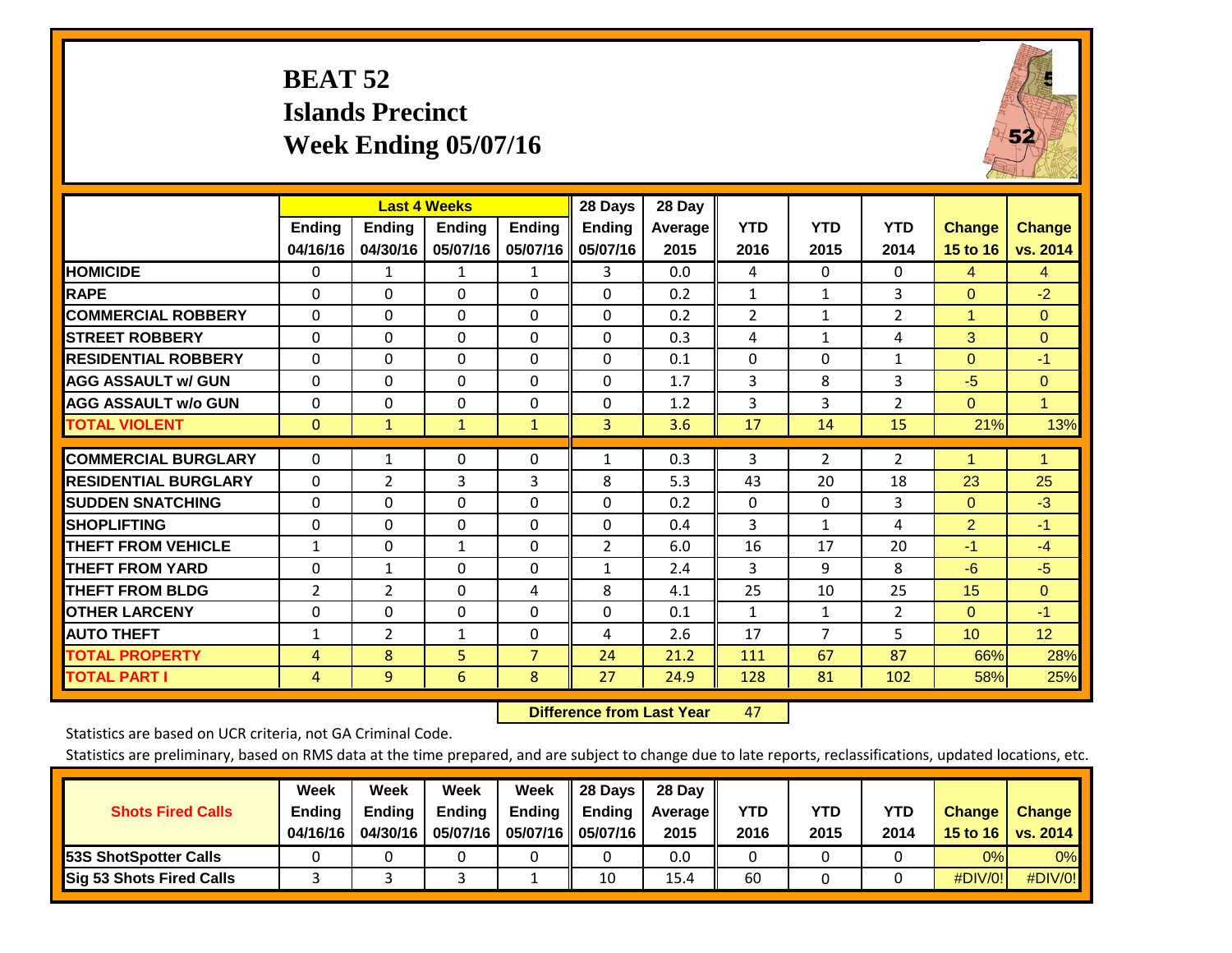## **BEAT 53 Islands Precinct Week Ending 05/07/16**



|                             |                | <b>Last 4 Weeks</b> |                |                | 28 Days       | 28 Day  |                |                |                |                |                |
|-----------------------------|----------------|---------------------|----------------|----------------|---------------|---------|----------------|----------------|----------------|----------------|----------------|
|                             | <b>Ending</b>  | <b>Ending</b>       | <b>Endina</b>  | <b>Ending</b>  | <b>Ending</b> | Average | <b>YTD</b>     | <b>YTD</b>     | <b>YTD</b>     | <b>Change</b>  | <b>Change</b>  |
|                             | 04/16/16       | 04/30/16            | 05/07/16       | 05/07/16       | 05/07/16      | 2015    | 2016           | 2015           | 2014           | 15 to 16       | vs. 2014       |
| <b>HOMICIDE</b>             | 0              | $\Omega$            | 0              | $\mathbf{1}$   | $\mathbf{1}$  | 0.2     | 1              | 0              | 1              | $\mathbf{1}$   | $\mathbf{0}$   |
| <b>RAPE</b>                 | $\Omega$       | 0                   | $\Omega$       | $\Omega$       | $\Omega$      | 0.2     | $\mathbf{0}$   | $\overline{2}$ | $\mathbf{1}$   | $-2$           | $-1$           |
| <b>COMMERCIAL ROBBERY</b>   | $\Omega$       | $\Omega$            | $\Omega$       | 0              | $\Omega$      | 0.2     | 1              | $\Omega$       | $\Omega$       | 1              | $\mathbf{1}$   |
| <b>STREET ROBBERY</b>       | 0              | $\Omega$            | $\Omega$       | $\Omega$       | $\Omega$      | 0.4     | $\overline{2}$ | $\mathbf{1}$   | $\overline{2}$ | 1              | $\overline{0}$ |
| <b>RESIDENTIAL ROBBERY</b>  | 0              | $\Omega$            | $\Omega$       | 0              | $\Omega$      | 0.1     | 0              | $\Omega$       | 0              | $\mathbf{0}$   | $\Omega$       |
| <b>AGG ASSAULT w/ GUN</b>   | $\mathbf{1}$   | $\Omega$            | $\Omega$       | $\Omega$       | 1             | 0.9     | $\overline{7}$ | $\mathbf{1}$   | 3              | 6              | $\overline{4}$ |
| <b>AGG ASSAULT w/o GUN</b>  | 3              | $\Omega$            | $\Omega$       | 1              | 4             | 1.2     | 5              | 1              | $\Omega$       | 4              | 5 <sup>5</sup> |
| <b>TOTAL VIOLENT</b>        | 4              | $\mathbf{0}$        | $\mathbf{0}$   | $\overline{2}$ | 6             | 3.1     | 16             | 5              | $\overline{7}$ | 220%           | 129%           |
| <b>COMMERCIAL BURGLARY</b>  | 0              | 0                   | 0              | 0              | 0             | 0.2     | $\mathbf 0$    | 0              | $\overline{2}$ | $\overline{0}$ | $-2$           |
|                             |                |                     |                |                |               |         |                |                |                |                |                |
| <b>RESIDENTIAL BURGLARY</b> | $\Omega$       | 2                   | $\mathbf{1}$   | $\mathbf{1}$   | 4             | 2.9     | $\overline{7}$ | 11             | 17             | $-4$           | $-10$          |
| <b>ISUDDEN SNATCHING</b>    | $\Omega$       | $\Omega$            | $\Omega$       | $\Omega$       | $\Omega$      | 0.2     | $\Omega$       | $\mathbf{1}$   | $\mathbf{1}$   | $-1$           | $-1$           |
| <b>SHOPLIFTING</b>          | $\Omega$       | $\Omega$            | $\Omega$       | 0              | $\Omega$      | 0.5     | 3              | 1              | 1              | $\overline{2}$ | $\overline{2}$ |
| <b>THEFT FROM VEHICLE</b>   | 0              | $\Omega$            | $\mathbf{1}$   | 0              | 1             | 1.9     | $\overline{7}$ | 4              | 3              | 3              | $\overline{4}$ |
| <b>THEFT FROM YARD</b>      | 0              | $\mathbf{1}$        | $\overline{2}$ | 0              | 3             | 1.8     | 6              | 6              | 4              | $\mathbf{0}$   | $\overline{2}$ |
| <b>THEFT FROM BLDG</b>      | $\mathbf{1}$   | $\Omega$            | $\Omega$       | $\Omega$       | $\mathbf{1}$  | 1.6     | 11             | 10             | 10             | 1              | $\mathbf{1}$   |
| <b>OTHER LARCENY</b>        | $\Omega$       | $\Omega$            | $\Omega$       | 0              | $\Omega$      | 0.1     | 1              | $\Omega$       | $\Omega$       | 1              | $\mathbf{1}$   |
| <b>AUTO THEFT</b>           | $\mathbf{1}$   | $\Omega$            | $\Omega$       | $\Omega$       | $\mathbf{1}$  | 1.7     | 7              | 4              | 9              | 3              | $-2$           |
| <b>TOTAL PROPERTY</b>       | $\overline{2}$ | $\overline{3}$      | 4              | $\mathbf{1}$   | 10            | 10.8    | 42             | 37             | 47             | 14%            | $-11%$         |
| <b>TOTAL PART I</b>         | 6              | $\overline{3}$      | 4              | $\overline{3}$ | 16            | 14.0    | 58             | 42             | 54             | 38%            | 7%             |

 **Difference from Last Year**r 16

Statistics are based on UCR criteria, not GA Criminal Code.

| <b>Shots Fired Calls</b>        | Week<br><b>Ending</b><br>04/16/16 | Week<br><b>Endina</b><br>04/30/16 | Week<br>Ending<br>05/07/16 | Week<br>Ending | 28 Days<br><b>Ending</b><br>05/07/16    05/07/16 | 28 Day<br>Average II<br>2015 | YTD<br>2016 | YTD<br>2015 | YTD<br>2014 | <b>Change</b><br>15 to 16 $\vert$ | <b>Change</b><br>vs. 2014 |
|---------------------------------|-----------------------------------|-----------------------------------|----------------------------|----------------|--------------------------------------------------|------------------------------|-------------|-------------|-------------|-----------------------------------|---------------------------|
| <b>153S ShotSpotter Calls</b>   |                                   |                                   |                            |                |                                                  | 1.0                          |             |             |             | 0%                                | 0%                        |
| <b>Sig 53 Shots Fired Calls</b> |                                   |                                   |                            |                | 10                                               | 15.0                         | 84          |             |             | #DIV/0!                           | #DIV/0!                   |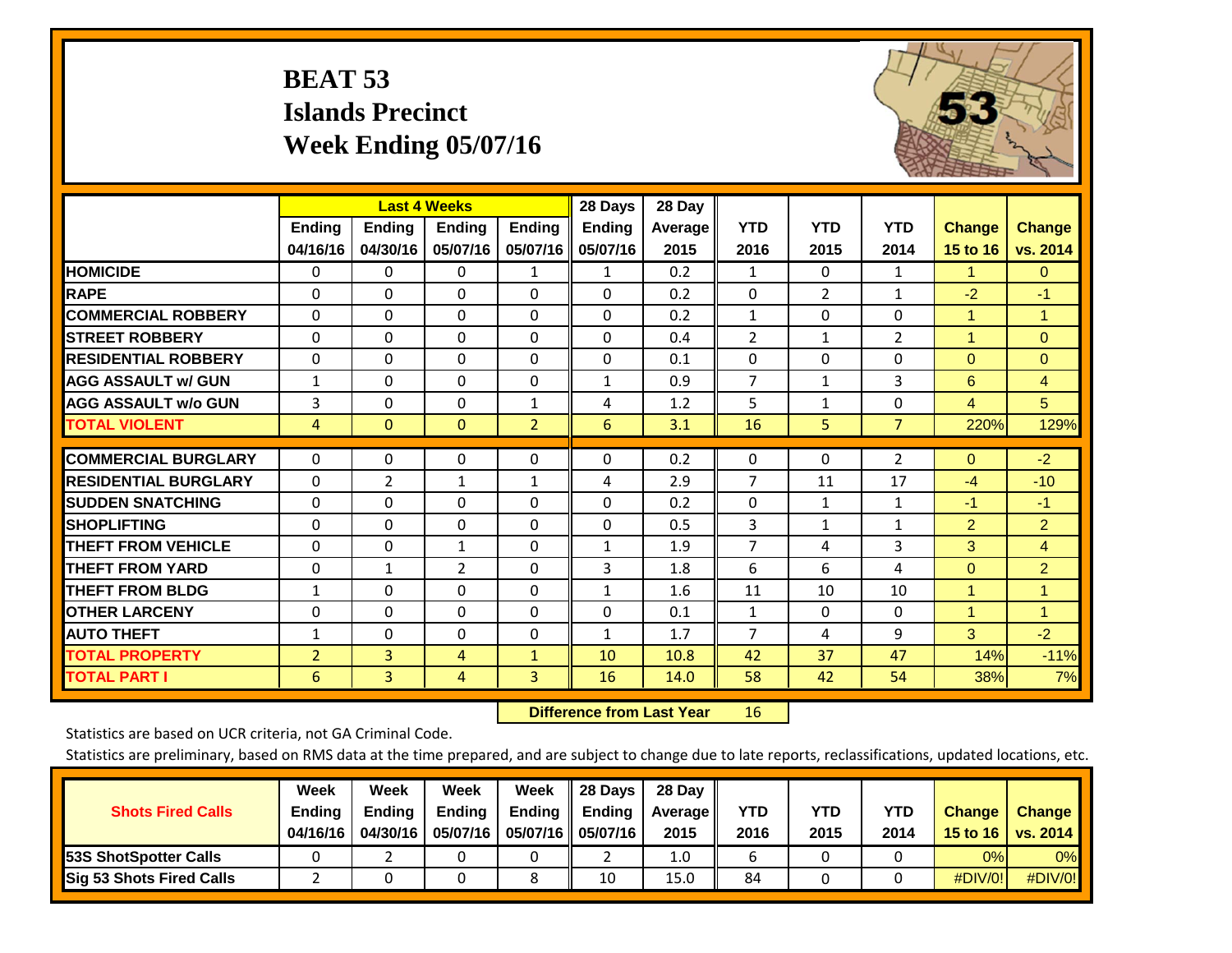## **BEAT 54 Islands Precinct Week Ending 05/07/16**



|                             |                |                | <b>Last 4 Weeks</b> |                | 28 Days        | 28 Day         |                |                |                |                |                |
|-----------------------------|----------------|----------------|---------------------|----------------|----------------|----------------|----------------|----------------|----------------|----------------|----------------|
|                             | Ending         | Ending         | <b>Endina</b>       | <b>Ending</b>  | <b>Ending</b>  | <b>Average</b> | <b>YTD</b>     | <b>YTD</b>     | <b>YTD</b>     | <b>Change</b>  | <b>Change</b>  |
|                             | 04/16/16       | 04/30/16       | 05/07/16            | 05/07/16       | 05/07/16       | 2015           | 2016           | 2015           | 2014           | 15 to 16       | vs. 2014       |
| <b>HOMICIDE</b>             | 0              | 0              | 0                   | $\Omega$       | 0              | 0.3            | $\Omega$       | $\overline{2}$ | 0              | $-2$           | $\overline{0}$ |
| <b>RAPE</b>                 | $\Omega$       | 0              | $\mathbf{0}$        | $\Omega$       | $\Omega$       | 0.1            | $\mathbf{0}$   | 0              | $\Omega$       | $\Omega$       | $\Omega$       |
| <b>COMMERCIAL ROBBERY</b>   | $\Omega$       | $\Omega$       | $\Omega$            | $\Omega$       | $\Omega$       | 0.7            | $\mathbf{1}$   | $\mathbf{1}$   | 2              | $\Omega$       | $-1$           |
| <b>STREET ROBBERY</b>       | $\Omega$       | $\Omega$       | $\Omega$            | $\Omega$       | $\Omega$       | 0.8            | 4              | 5              | $\overline{2}$ | $-1$           | $\overline{2}$ |
| <b>RESIDENTIAL ROBBERY</b>  | $\mathbf{1}$   | $\Omega$       | $\mathbf{0}$        | $\Omega$       | $\mathbf{1}$   | 0.0            | $\mathbf{0}$   | 0              | $\mathbf{1}$   | $\Omega$       | $-1$           |
| <b>AGG ASSAULT w/ GUN</b>   | $\Omega$       | $\Omega$       | $\Omega$            | $\Omega$       | $\Omega$       | 1.0            | $\overline{2}$ | 6              | 3              | $-4$           | $-1$           |
| <b>AGG ASSAULT w/o GUN</b>  | $\Omega$       | 0              | $\mathbf{0}$        | $\Omega$       | 0              | 0.4            | 3              | $\mathbf{1}$   | 2              | $\overline{2}$ | $\mathbf{1}$   |
| <b>TOTAL VIOLENT</b>        | $\mathbf{1}$   | $\overline{0}$ | $\mathbf{0}$        | $\mathbf{0}$   | $\mathbf{1}$   | 3.3            | 10             | 15             | 10             | $-33%$         | 0%             |
| <b>COMMERCIAL BURGLARY</b>  | 0              | 0              | 0                   | 0              | $\Omega$       | 0.4            | 1              | 1              | 0              | $\mathbf{0}$   | 1              |
|                             |                |                |                     |                | $\overline{7}$ |                |                |                |                |                |                |
| <b>RESIDENTIAL BURGLARY</b> | $\mathbf{1}$   | 2              | 1                   | 3              |                | 3.1            | 19             | 8              | 24             | 11             | $-5$           |
| <b>SUDDEN SNATCHING</b>     | $\Omega$       | $\Omega$       | $\mathbf{0}$        | $\Omega$       | $\Omega$       | 0.1            | $\Omega$       | 1              | $\overline{2}$ | $-1$           | $-2$           |
| <b>SHOPLIFTING</b>          | $\Omega$       | 0              | $\overline{2}$      | 1              | 3              | 1.2            | 10             | 5              | $\overline{7}$ | 5              | 3              |
| <b>THEFT FROM VEHICLE</b>   | $\overline{2}$ | $\Omega$       | 4                   | 2              | 8              | 5.0            | 20             | 17             | 11             | 3              | 9              |
| <b>THEFT FROM YARD</b>      | $\mathbf 0$    | $\mathbf 0$    | $\mathbf 0$         | $\Omega$       | $\mathbf 0$    | 1.5            | $\overline{2}$ | 3              | 4              | $-1$           | $-2$           |
| <b>THEFT FROM BLDG</b>      | $\Omega$       | $\Omega$       | $\mathbf{1}$        | $\Omega$       | $\mathbf{1}$   | 1.9            | 10             | 8              | 7              | $\overline{2}$ | 3              |
| <b>OTHER LARCENY</b>        | $\Omega$       | $\Omega$       | $\Omega$            | $\Omega$       | $\Omega$       | 0.4            | 1              | $\overline{2}$ | 3              | $-1$           | $-2$           |
| <b>AUTO THEFT</b>           | 3              | $\Omega$       | $\overline{2}$      | 1              | 6              | 2.5            | 14             | 9              | $\overline{7}$ | 5              | $\overline{7}$ |
| <b>TOTAL PROPERTY</b>       | 6              | $\overline{2}$ | 10                  | $\overline{7}$ | 25             | 16.0           | 77             | 54             | 65             | 43%            | 18%            |
| <b>TOTAL PART I</b>         | $\overline{7}$ | $\overline{2}$ | 10                  | $\overline{7}$ | 26             | 19.3           | 87             | 69             | 75             | 26%            | 16%            |

 **Difference from Last Year**r 18

Statistics are based on UCR criteria, not GA Criminal Code.

| <b>Shots Fired Calls</b>        | Week<br><b>Ending</b> | Week<br><b>Endina</b> | Week<br>Ending | Week<br>Ending | 28 Days<br><b>Ending</b> | 28 Day<br>Average II | YTD  | YTD  | YTD  | <b>Change</b>    | <b>Change</b> |
|---------------------------------|-----------------------|-----------------------|----------------|----------------|--------------------------|----------------------|------|------|------|------------------|---------------|
|                                 | 04/16/16              | 04/30/16              | 05/07/16       |                | 05/07/16    05/07/16     | 2015                 | 2016 | 2015 | 2014 | 15 to 16 $\vert$ | vs. 2014      |
| <b>153S ShotSpotter Calls</b>   |                       |                       |                |                |                          | 0.1                  |      |      |      | 0%               | 0%            |
| <b>Sig 53 Shots Fired Calls</b> |                       |                       |                |                |                          | 14.7                 | 41   |      |      | #DIV/0!          | #DIV/0!       |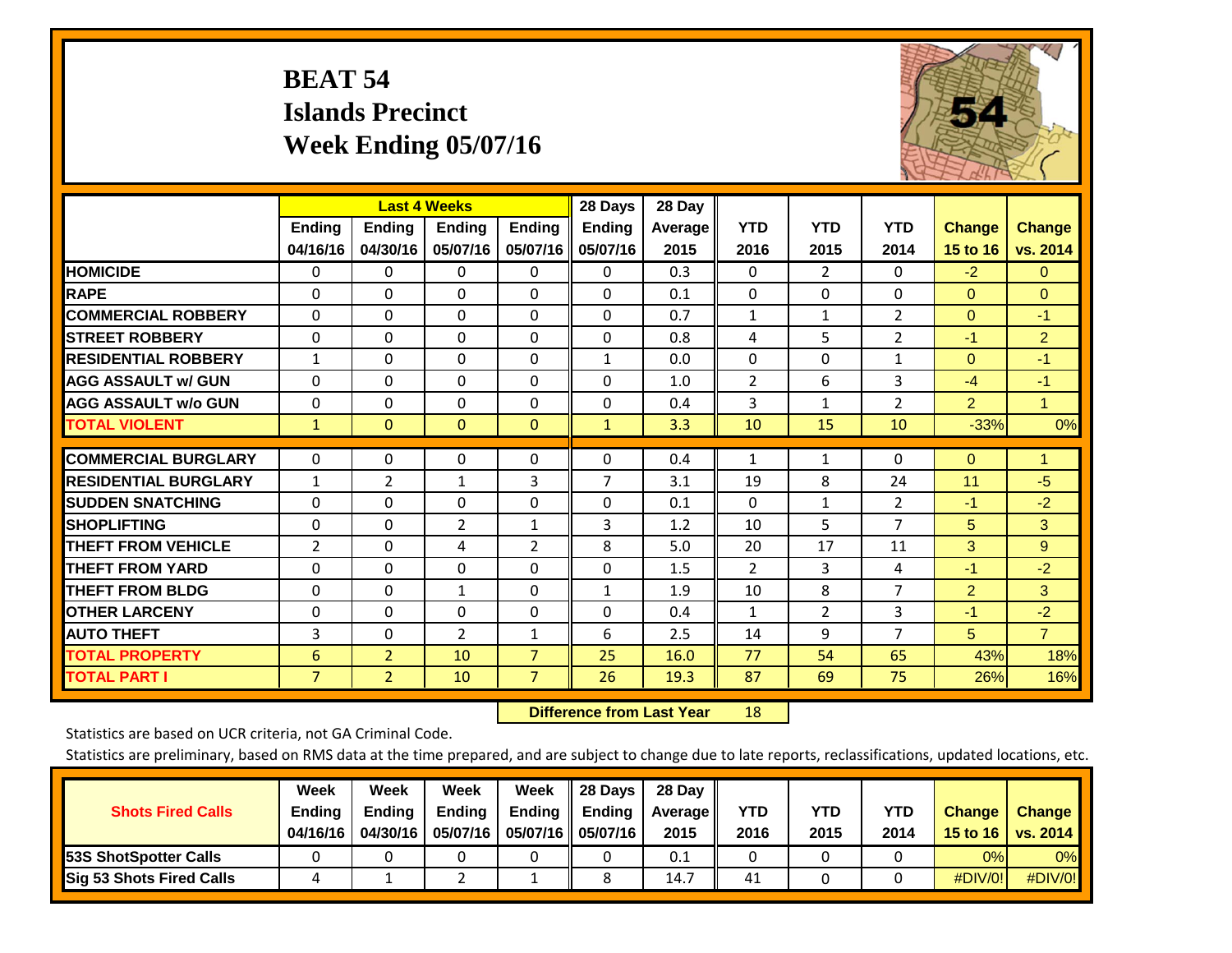## **BEAT 55 Islands Precinct Week Ending 05/07/16**



|                             |               | <b>Last 4 Weeks</b> |                |                | 28 Days        | 28 Day  |                |                |              |                |                      |
|-----------------------------|---------------|---------------------|----------------|----------------|----------------|---------|----------------|----------------|--------------|----------------|----------------------|
|                             | <b>Ending</b> | <b>Ending</b>       | <b>Ending</b>  | <b>Ending</b>  | <b>Ending</b>  | Average | <b>YTD</b>     | <b>YTD</b>     | <b>YTD</b>   | <b>Change</b>  | <b>Change</b>        |
|                             | 04/16/16      | 04/30/16            | 05/07/16       | 05/07/16       | 05/07/16       | 2015    | 2016           | 2015           | 2014         | 15 to 16       | vs. 2014             |
| <b>HOMICIDE</b>             | $\Omega$      | 0                   | $\Omega$       | $\Omega$       | 0              | 0.1     | $\mathbf{0}$   | $\mathbf{1}$   | 0            | $-1$           | $\overline{0}$       |
| <b>RAPE</b>                 | $\Omega$      | $\Omega$            | $\mathbf{1}$   | 0              | $\mathbf{1}$   | 0.2     | 1              | $\Omega$       | 0            | 1              | 1                    |
| <b>COMMERCIAL ROBBERY</b>   | $\Omega$      | $\Omega$            | $\mathbf{0}$   | 0              | $\Omega$       | 0.2     | 1              | 0              | $\Omega$     | $\overline{1}$ | $\blacktriangleleft$ |
| <b>STREET ROBBERY</b>       | $\Omega$      | $\mathbf{1}$        | $\Omega$       | $\Omega$       | $\mathbf{1}$   | 0.4     | $\mathbf{1}$   | $\overline{2}$ | $\mathbf{1}$ | $-1$           | $\Omega$             |
| <b>RESIDENTIAL ROBBERY</b>  | $\Omega$      | $\Omega$            | $\mathbf{0}$   | $\Omega$       | $\Omega$       | 0.2     | $\Omega$       | $\Omega$       | 0            | $\Omega$       | $\Omega$             |
| <b>AGG ASSAULT w/ GUN</b>   | 0             | $\Omega$            | $\Omega$       | $\Omega$       | 0              | 0.1     | $\mathbf{0}$   | 1              | 0            | $-1$           | $\mathbf{0}$         |
| <b>AGG ASSAULT w/o GUN</b>  | 0             | $\Omega$            | $\mathbf{0}$   | $\Omega$       | $\Omega$       | 0.2     | $\mathbf{1}$   | 0              | 0            | $\overline{1}$ | $\mathbf{1}$         |
| <b>TOTAL VIOLENT</b>        | $\mathbf{0}$  | $\mathbf{1}$        | $\mathbf{1}$   | $\mathbf{0}$   | $\overline{2}$ | 1.2     | $\overline{4}$ | 4              | $\mathbf{1}$ | 0%             | 300%                 |
|                             |               |                     |                |                |                |         |                |                |              |                |                      |
| <b>COMMERCIAL BURGLARY</b>  | $\Omega$      | $\Omega$            | $\Omega$       | $\Omega$       | $\Omega$       | 0.4     | $\overline{2}$ | 1              | 2            | 1              | $\mathbf{0}$         |
| <b>RESIDENTIAL BURGLARY</b> | $\mathbf{1}$  | $\mathbf{1}$        | $\Omega$       | $\Omega$       | 2              | 4.9     | 13             | 15             | 18           | $-2$           | $-5$                 |
| <b>SUDDEN SNATCHING</b>     | 0             | 0                   | $\mathbf{1}$   | $\Omega$       | $\mathbf{1}$   | 0.0     | 3              | $\Omega$       | 0            | 3              | 3                    |
| <b>ISHOPLIFTING</b>         | $\Omega$      | 1                   | $\overline{2}$ | 4              | $\overline{7}$ | 3.4     | 28             | 11             | 42           | 17             | $-14$                |
| <b>THEFT FROM VEHICLE</b>   | 1             | 1                   | $\Omega$       | 0              | $\overline{2}$ | 5.1     | 19             | 16             | 30           | 3              | $-11$                |
| <b>THEFT FROM YARD</b>      | 0             | $\Omega$            | $\mathbf{0}$   | $\mathbf{1}$   | $\mathbf{1}$   | 2.8     | 8              | 9              | 11           | $-1$           | $-3$                 |
| <b>THEFT FROM BLDG</b>      | $\Omega$      | 0                   | $\mathbf{1}$   | 1              | $\overline{2}$ | 3.3     | 17             | 18             | 15           | $-1$           | $\overline{2}$       |
| <b>OTHER LARCENY</b>        | 1             | $\Omega$            | $\Omega$       | $\overline{2}$ | 3              | 0.5     | 11             | 3              | 1            | 8              | 10 <sup>1</sup>      |
| <b>AUTO THEFT</b>           | $\mathbf 0$   | $\Omega$            | 0              | $\mathbf{1}$   | 1              | 1.3     | 6              | 3              | $\mathbf{1}$ | 3              | 5 <sup>5</sup>       |
| <b>TOTAL PROPERTY</b>       | 3             | 3                   | $\overline{4}$ | 9              | 19             | 21.6    | 107            | 76             | 120          | 41%            | $-11%$               |
| <b>TOTAL PART I</b>         | 3             | 4                   | 5.             | 9              | 21             | 22.8    | 111            | 80             | 121          | 39%            | $-8%$                |

 **Difference from Last Year**r 31

Statistics are based on UCR criteria, not GA Criminal Code.

| <b>Shots Fired Calls</b>        | Week<br><b>Ending</b><br>04/16/16 | Week<br><b>Endina</b><br>04/30/16 | Week<br>Ending<br>05/07/16 | Week<br>Ending | 28 Days<br><b>Ending</b><br>05/07/16    05/07/16 | 28 Day<br>Average II<br>2015 | YTD<br>2016 | YTD<br>2015 | YTD<br>2014 | <b>Change</b><br>15 to 16 $\vert$ | <b>Change</b><br>vs. 2014 |
|---------------------------------|-----------------------------------|-----------------------------------|----------------------------|----------------|--------------------------------------------------|------------------------------|-------------|-------------|-------------|-----------------------------------|---------------------------|
| <b>153S ShotSpotter Calls</b>   |                                   |                                   |                            |                |                                                  | 0.0                          |             |             |             | 0%                                | 0%                        |
| <b>Sig 53 Shots Fired Calls</b> |                                   |                                   |                            |                |                                                  | 4.8                          | 23          |             |             | #DIV/0!                           | #DIV/0!                   |